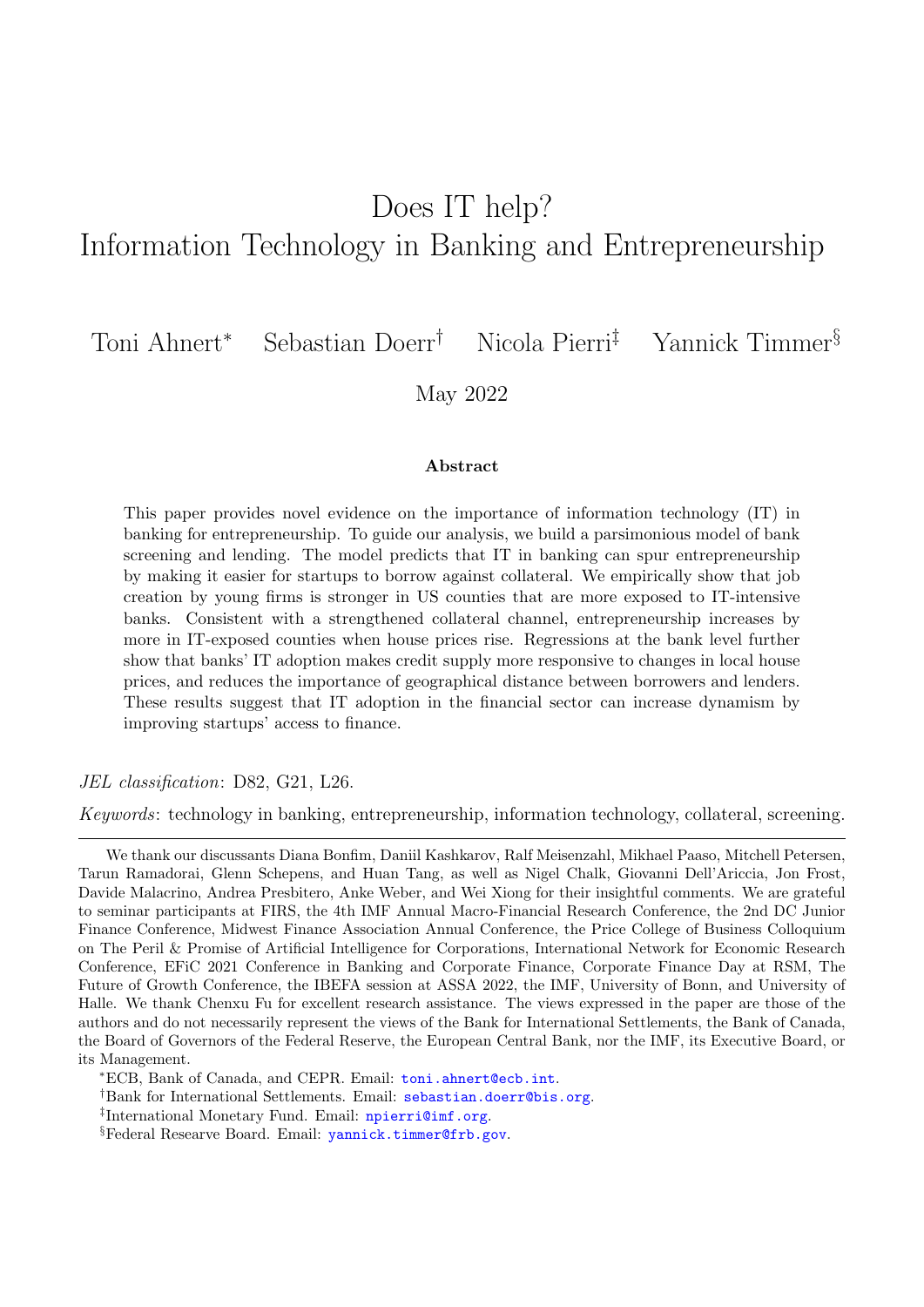# 1 Introduction

The rise of information technology (IT) in the financial sector has dramatically changed how information is gathered, processed, and analyzed [\(Liberti and Petersen,](#page-40-0) [2019;](#page-40-0) [Vives,](#page-42-0) [2019\)](#page-42-0). This development has important implications for credit supply, as one of banks' key functions is to screen and monitor borrowers. Financing for young firms is likely to be especially sensitive to such changes in lenders' technology. They have produced limited information available to lenders and often rely on banks as a source of funding [\(Robb and Robinson,](#page-42-1) [2014;](#page-42-1) [Babina,](#page-36-0) [2020\)](#page-36-0).<sup>[1](#page-1-0)</sup> And yet, despite startups' disproportionate contribution to job creation, innovation, and growth [\(Klenow and Li,](#page-40-1) [2020\)](#page-40-1), evidence on how the IT revolution in banking affects their access to finance and job creation remains scarce.

This paper analyzes theoretically and empirically how the rise of IT in the financial sector affects entrepreneurship. We first build a parsimonious model of bank screening and lending. Banks face 'old' and 'young' firms of heterogeneous unobserved quality. They can screen firms by either acquiring information about firms' projects or by requiring collateral. Crucially, IT makes it relatively cheaper for banks to process and transmit the value of collateral, and thus engage in collateralized lending.<sup>[2](#page-1-1)</sup> IT thereby benefits young firms, as they have not yet produced sufficient information (i.e. they are opaque) and have to provide collateral to obtain a loan. A key prediction of the model is thus that IT in banking spurs entrepreneurship, and the more so when the value of collateral rises.

We provide evidence at the county and bank level consistent with the model's predictions. We use detailed data on the purchase of IT equipment of commercial banks across the United States in the years before the Great Financial Crisis (GFC).[3](#page-1-2) First, at the county level, we find that counties where IT-intensive banks operate experience

<span id="page-1-0"></span><sup>&</sup>lt;sup>1</sup> According to [Robb and Robinson](#page-42-1) [\(2014\)](#page-42-1) and [Kerr and Nanda](#page-40-2) [\(2015\)](#page-40-2), banks play an outsized role in financing startups, often through owner-backed loans.

<span id="page-1-1"></span><sup>2</sup> IT facilitates real estate appraisal and firms' ability to access and transmit the associated information [\(Kummerow and Lun,](#page-40-3) [2005;](#page-40-3) [Sawyer et al.,](#page-42-2) [2005\)](#page-42-2), as well as the flow of information within banks [\(Petersen](#page-41-0) [and Rajan,](#page-41-0) [2002\)](#page-41-0). We thus assume that screening through collateral is relatively cheaper for IT-intensive banks.

<span id="page-1-2"></span><sup>&</sup>lt;sup>3</sup>The absence of major financial regulatory changes during our sample period from 1999-2007 makes it well-suited to identify the effects of IT in banking on entrepreneurship. The period after the GFC is characterized by substantial financial regulatory reform (such as the Dodd-Frank Act and regular stress tests) and encompassing government programs, both of which have affected banks' lending decisions, especially to small firms. A further reason to exclude the GFC and the following years from the analysis is that during the crisis IT adoption determined the performance of mortgages originated by banks [\(Pierri](#page-41-1) [and Timmer,](#page-41-1) [2022\)](#page-41-1), thus creating a potential confounding factor.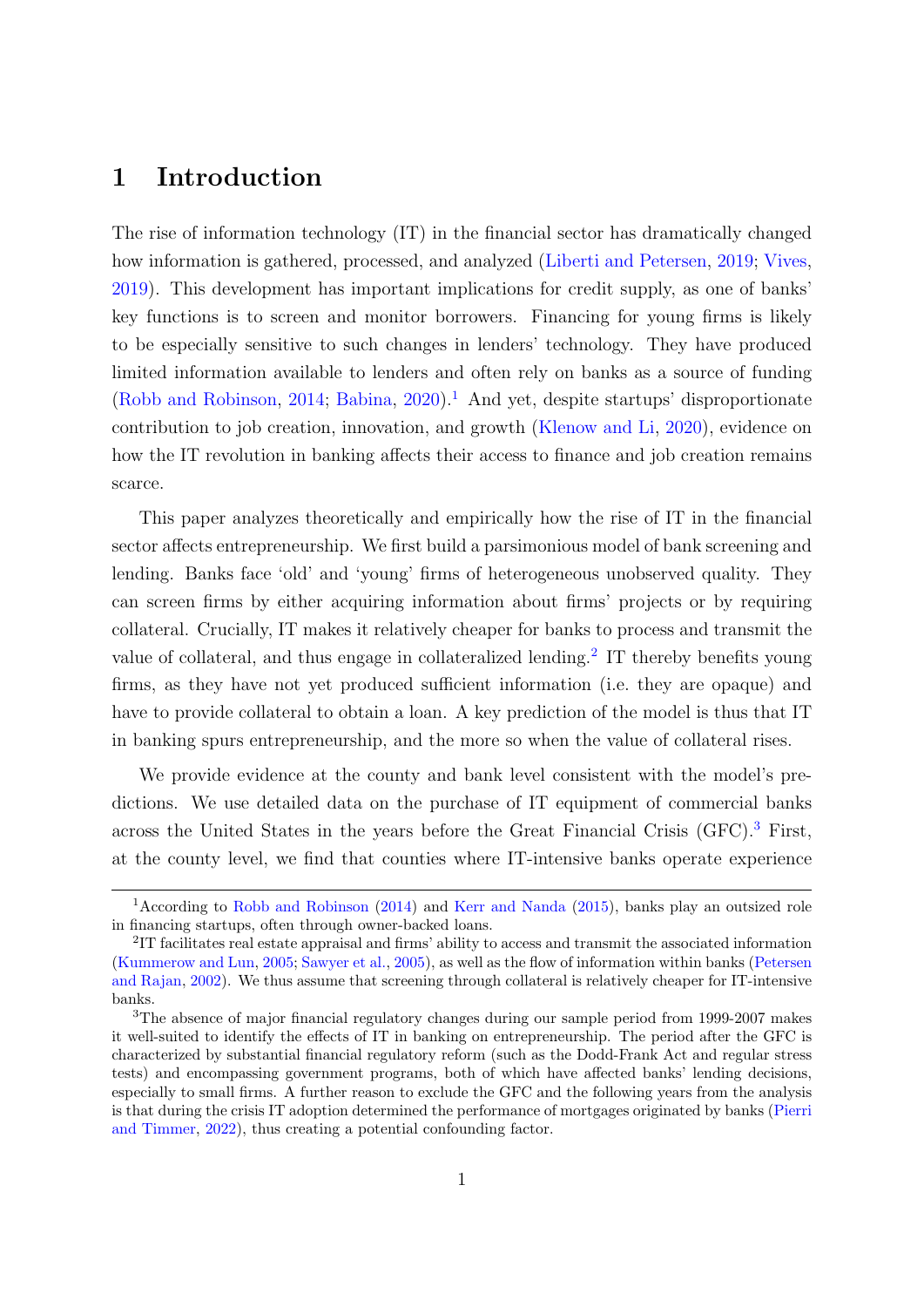stronger job creation by startups. Moreover, the presence of IT-intensive banks strengthens the responsiveness of job creation by entrepreneurs to changes in local real estate values. This pattern is especially pronounced in industries that rely more on real estate collateral. Second, in bank-county level regressions we show that small business lending of IT-intensive banks is more responsive to changes in local house prices and that IT attenuates the importance of lender-borrower distance, and hence informational frictions, in lending to small firms. Instrumental variable (IV) regressions confirm these findings.

To measure banks' IT adoption, we follow seminal papers on IT adoption among non-financial firms [\(Bresnahan et al.,](#page-37-0) [2002;](#page-37-0) [Brynjolfsson and Hitt,](#page-37-1) [2003;](#page-37-1) [Beaudry et al.,](#page-36-1) [2010;](#page-36-1) [Bloom et al.,](#page-37-2) [2012\)](#page-37-2). We measure IT adoption at the bank-branch level as the ratio of PCs per employee within each bank. This simple measure of IT adoption, which is based only on hardware availability, is a strong predictor of alternative measures, such as the IT budget or adoption of frontier technologies, but has much better data coverage.<sup>[4](#page-2-0)</sup> We purposely focus on banks' general adoption of IT, rather than specific technologies (e.g. ATMs or online banking as in [Hannan and McDowell](#page-39-0)  $(1987)$  or Hernández-Murillo [et al.](#page-39-1) [\(2010\)](#page-39-1)), because of the multi-purpose nature of IT. As argued by [Petersen and](#page-41-0) [Rajan](#page-41-0) [\(2002\)](#page-41-0), information technology has transformed the financial sector along many inter-linked dimensions, rather than just in narrow segments. Consistently, our analyses aim to shed light on the economic mechanisms behind the effects of IT adoption, rather than on the impact of specific IT applications.

Following [Pierri and Timmer](#page-41-1) [\(2022\)](#page-41-1), we decompose IT adoption into a bank fixed effect, which constitutes our main measure of IT at the bank level, and a borrower-county fixed effect. This additive model allows us to purge bank-level IT adoption from unobservable local factors that could affect the IT intensity of local branches; a large literature has adopted similar approaches to disentangle supply and demand forces [\(Khwaja and](#page-40-4) [Mian,](#page-40-4) [2008;](#page-40-4) [Amiti and Weinstein,](#page-36-2) [2018\)](#page-36-2).

We use banks' IT adoption and their historical geographic footprint to compute county-level exposure to IT in the banking sector. Specifically, county exposure is computed as the weighted average bank-level IT adoption of banks operating in a given county, with weights given by the initial share of local branches. Constructing local

<span id="page-2-0"></span><sup>4</sup>Later waves of the CiTBDs Aberdeen data on IT usage provide additional information on the ITbudget and adoption of cloud computing at the establishment level. The number of PCs per employee is a strong predictor of these measures of IT adoption in 2016. For example, the bank-level correlation between the per capita share of PCs and the IT budget is 65%. The measure has also been shown to be a valid proxy in the non-financial sector, for instance to predict firm productivity or local wage growth [\(Bresnahan et al.,](#page-37-0) [2002;](#page-37-0) [Beaudry et al.,](#page-36-1) [2010;](#page-36-1) [Bloom et al.,](#page-37-2) [2012\)](#page-37-2).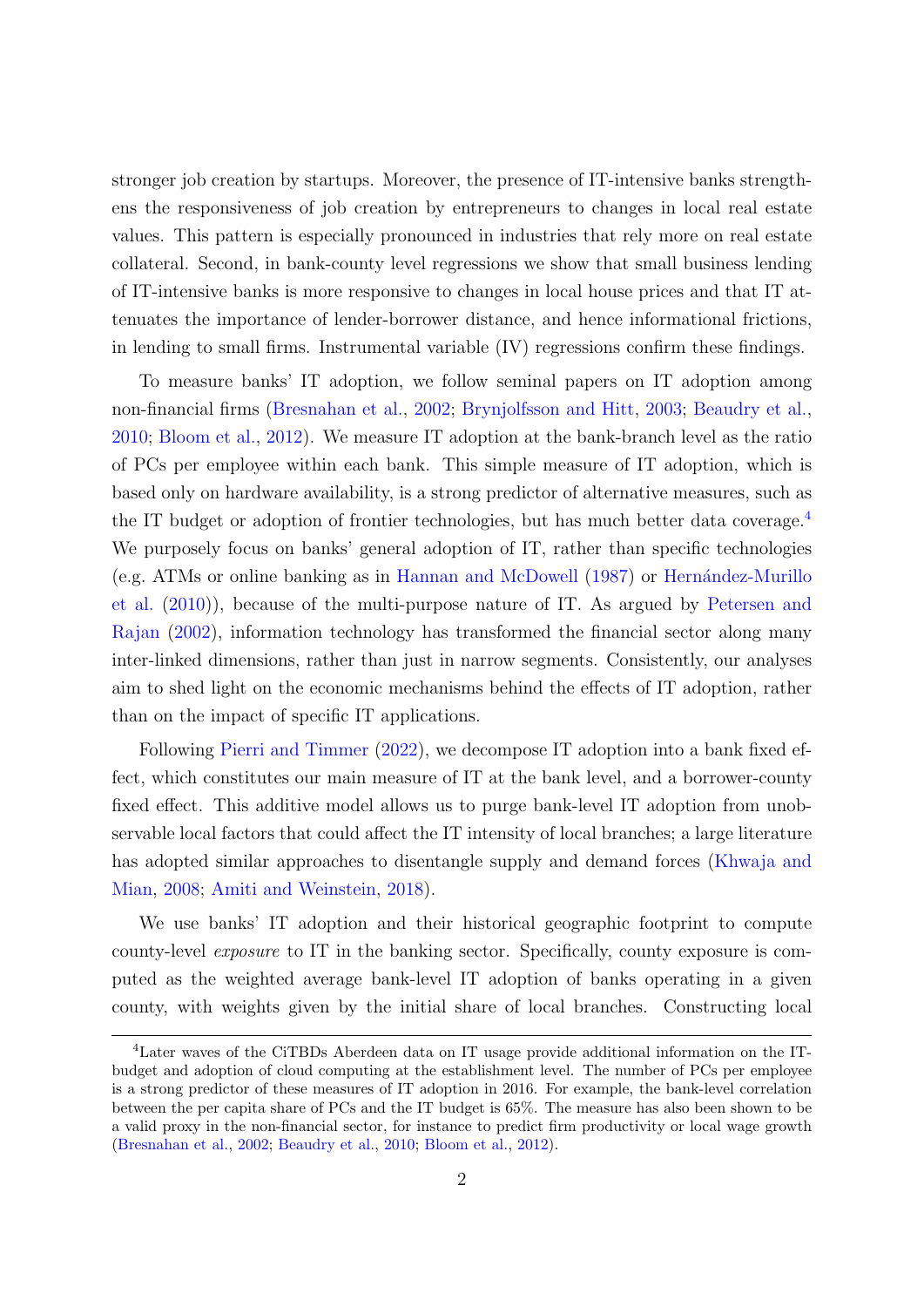IT exposure from banks' historical footprint ameliorates concerns about banks' selecting into counties based on unobservable county characteristics, such as economic dynamism or growth trajectories. Consequently, we find that county exposure is not systematically correlated with several county-level characteristics, such as the unemployment rate, level of education, industry composition, or the use of IT in the non-financial sector.

The first part of the empirical analysis shows that higher county-level IT exposure is associated with significantly higher entrepreneurial activity. Entrepreneurship is mea-sured as the employment share of firms of age 0 to 1, as in [Adelino et al.](#page-36-3) [\(2017\)](#page-36-3). Economically, our estimates imply that a one-standard-deviation higher IT exposure is associated with a 0.4 percentage points (pp) higher employment share in young firms. In light of the steady decline in the employment share of young firms – which fell by around 3 pp since the 1990s – the economic magnitude is sizeable. Our findings thus suggest that banks' IT adoption partly offset the decline in firm formation.

In principle, the positive relation between IT exposure and startup activity could be explained by reverse causality or omitted variable bias. Reverse causality is unlikely to be a major concern in our empirical setting: lending to startups represents only a small fraction of banks' overall lending, which makes it unlikely that banks' overall IT adoption is driven solely by an expected increase in startup activity in specific counties. Yet confounding factors could drive the association between IT and entrepreneurship. For instance, a better-educated workforce may make it easier for banks to hire IT-savvy staff and also create more business opportunities for startups.

To mitigate these concerns, we show that including a wide set of county-level controls, including the IT adoption of non-financial firms, does not affect the results, and neither does excluding counties in which venture capital financing plays an outsized role. Similarly, we find results similar to regressions in levels when we estimate a regression in changes, which differences out any potential observed and unobserved time-invariant county-specific characteristics that could bias our results. We examine the robustness of the link between IT exposure and startup activity with several additional analyses. Exploiting county-industry variation, we find that job creation by startups in counties more exposed to IT is relatively larger in industries that depend more on external financing [\(Rajan and Zingales,](#page-41-2) [1998\)](#page-41-2). This pattern remains similar in regressions without and with industry and county fixed effects, even though the R-squared increases significantly. This suggests that the relationship between entrepreneurship and IT is likely driven by better access to finance, and not other unobservable county or industry factors [\(Altonji et al.,](#page-36-4)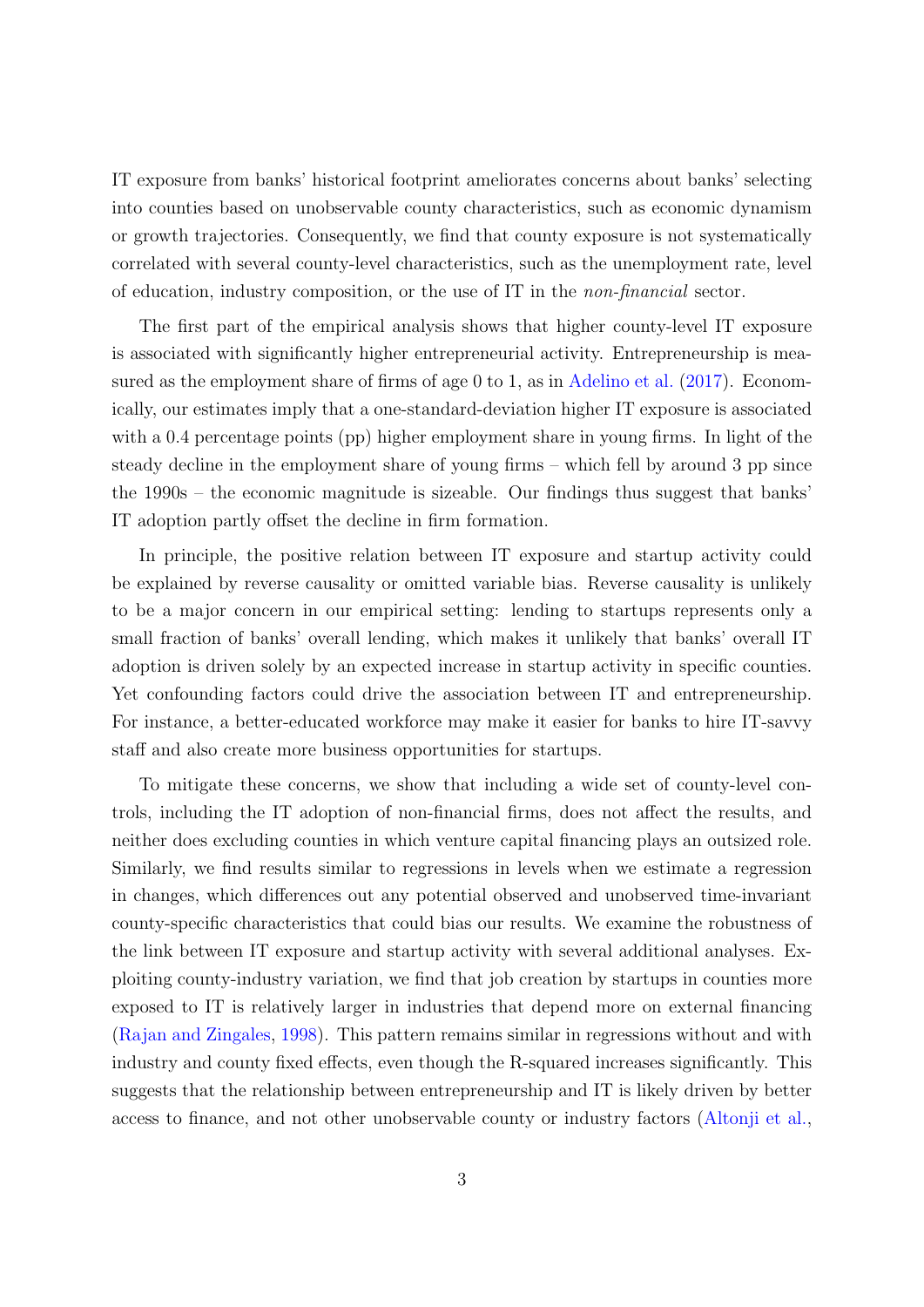#### [2005;](#page-36-4) [Oster,](#page-41-3) [2019\)](#page-41-3).

Another possible concern with our empirical analysis is that banks' IT could capture other bank-specific factors, such as differences in business models or quality and profitability. Therefore, we compute counties' exposure to several bank characteristics, eg size, funding or assets structure, capitalization, and profitability. We find that the relationship between entrepreneurship and local IT is unchanged when such controls are included, mitigating the concern that IT is spuriously capturing other bank factors. In addition, we use instrumental variable regressions at the bank-county-level. As discussed in detail below, this complementary analysis also allows us to control for unobservable factors at the local- or bank-level through granular fixed effects.

Guided by the model, we then investigate the channels underlying the relationship between county exposure and entrepreneurship. The model assumes a comparative advantage of high-IT banks to lend against collateral. This assumption is based on two reinforcing trends. First, advances in technology reduce the costs of several real estaterelated processes, for example by expediting appraisal, research, and sales, as well as accessing and transmitting such information across distances and institutions [\(Jud et al.,](#page-40-5) [2002;](#page-40-5) [Kummerow and Lun,](#page-40-3) [2005;](#page-40-3) [Sawyer et al.,](#page-42-2) [2005\)](#page-42-2).<sup>[5](#page-4-0)</sup> Second, IT facilitates the flow of information, such as on collateral values, between banks' headquarters and local branches [\(Petersen and Rajan,](#page-41-0) [2002\)](#page-41-0).[6](#page-4-1)

We investigate whether IT exposure affects the relation between higher collateral values and startup activity by exploiting variation in house price growth across counties [\(Mian and Sufi,](#page-40-6) [2011\)](#page-40-6). We thereby follow literature showing that entrepreneurs often pledge their home equity as collateral [\(Adelino et al.,](#page-36-5) [2015;](#page-36-5) [Bahaj et al.,](#page-36-6) [2020\)](#page-36-6). Consistent with the model's predictions, we find that job creation by startups increases by more when collateral values rise, and especially so in IT-exposed counties. The amplifying effect of IT exposure is strongest in industries where home equity is of high importance for startups – measured either by firms' propensity to use home equity or the amount of startup capital required to start a business [\(Hurst and Lusardi,](#page-39-2) [2004;](#page-39-2) [Adelino et al.,](#page-36-5) [2015;](#page-36-5) [Doerr,](#page-38-0) [2021\)](#page-38-0).

<span id="page-4-0"></span><sup>&</sup>lt;sup>5</sup>For example, [Kummerow and Lun](#page-40-3) [\(2005\)](#page-40-3) argue that "firms [used to] access sales data on microfiche, a tedious, time-consuming search process. [. . . ] The result of being able to obtain sales information more quickly by fax or email was to increase the number of valuations completed per day.  $[\dots]$  A process that used to take several days could be compressed to a few hours. Valuers who used to do 3–4 valuations a day, now can complete 7–8 per day, including property inspections".

<span id="page-4-1"></span><sup>6</sup>Consistent with a cost advantage of high IT banks for collateralized lending, in an accessory analysis we use loan-level data on corporate lending to show that banks with a higher degree of IT adoption are more likely to request collateral for their lending, even when controlling for unobservable borrower characteristics.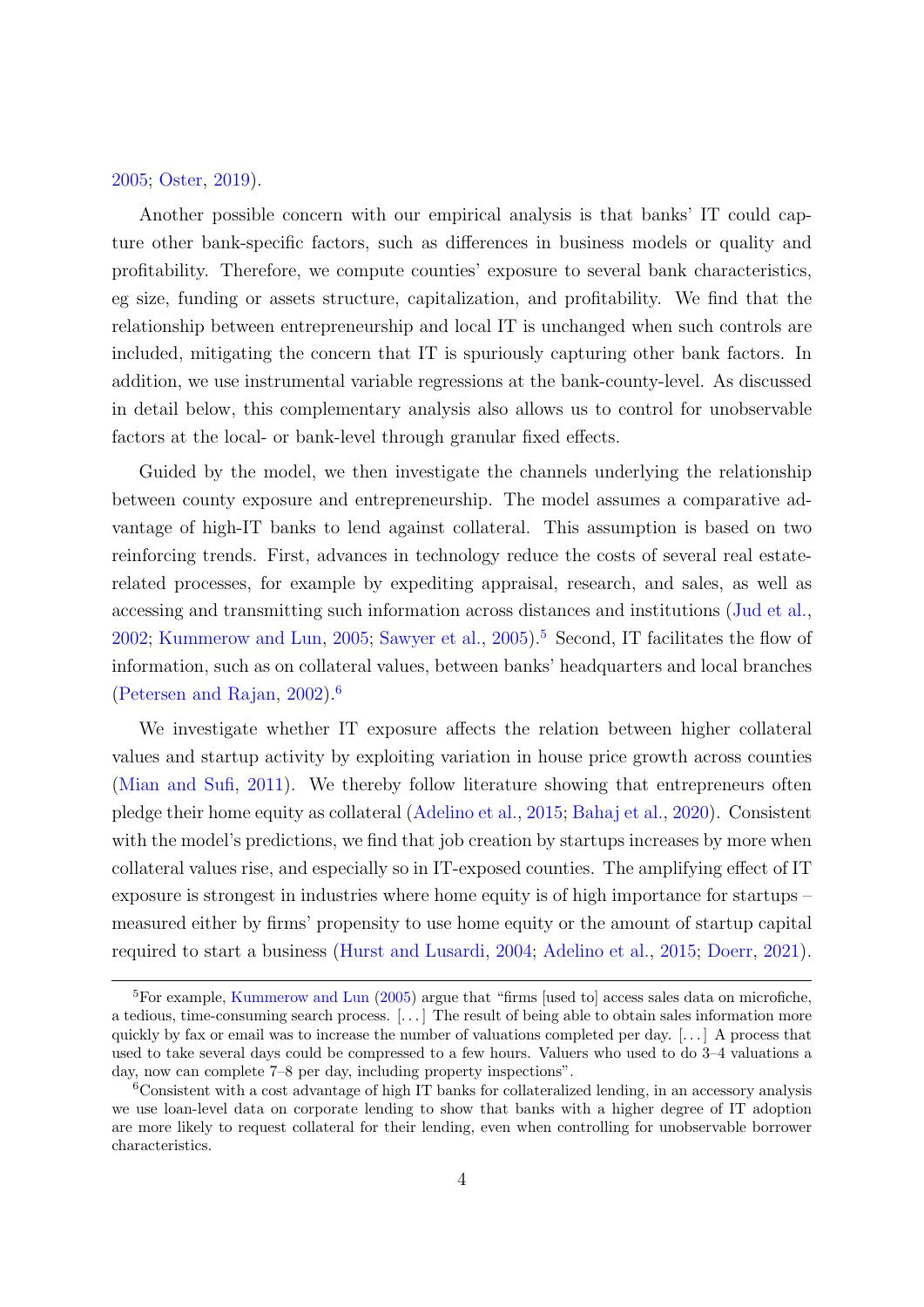Exploiting county-industry variation allows us to control for observed and unobserved heterogeneity at the county and industry level through granular fixed effects. Including these fixed effects has no material effect on our estimated coefficients, despite increasing the  $R<sup>2</sup>$  substantially. This pattern mitigates the concern that unobservable factors explain the correlation between IT in banking, house prices, and entrepreneurship [\(Altonji et al.,](#page-36-4) [2005;](#page-36-4) [Oster,](#page-41-3) [2019\)](#page-41-3).

Two further predictions of the model concern recourse and startup quality. First, the ability to recourse borrowers' assets or income in the case of default can partially substitute for the need of screening borrowers through collateral [\(Ghent and Kudlyak,](#page-38-1) [2011\)](#page-38-1). Exploiting differences in laws on recourse loans across states, we find that in recourse states the positive relationship between IT exposure and entrepreneurship is weaker. These findings are consistent with the central role of collateral underlying the relation between IT in banking and entrepreneurship in the model. Second, the model predicts that higher startup activity does not result in lower average quality, as it results from a better screening technology through IT. While it is difficult to accurately measure startups' quality, we find no relation between IT exposure and job creation among young continuing firms (i.e. in the transition rates from firms of age  $0-1$  to age  $2-3$ , or from  $2-3$  to  $4-5$ ). This pattern indicates that stronger firm formation does not result in more exits, which would indicate that firms of lower quality were started. IT in banking could thus spur aggregate business dynamism.

The second part of the empirical analysis uses granular bank-county level data on small business lending to shed light on the effects of IT adoption on bank lending. This analysis allows us to measure IT at the bank-level directly, which brings two main advantages. First, we can use an instrumental variable to obtain exogenous variation in banks' IT adoption. And second, it allows us to additionally include granular fixed effects that control for potentially confounding factors that could affect loan demand.

We develop an instrumental variable to address the concern that banks' IT adoption could be correlated with other (unobservable) bank characteristics that also drive lending to small businesses. Our instrument is based on the distance between a bank's headquarters (HQ) and the nearest land-grant colleges, in the spirit of [He et al.](#page-39-3) [\(2021\)](#page-39-3) and [Pierri](#page-41-1) [and Timmer](#page-41-1) [\(2022\)](#page-41-1). Students of these colleges, established at the end of the nineteenth century to provide technical education, are significantly more likely to major in technical subjects than other students. The establishment of these colleges thus fosters the local presence of technical knowledge and expertise. Importantly, the location of land-grant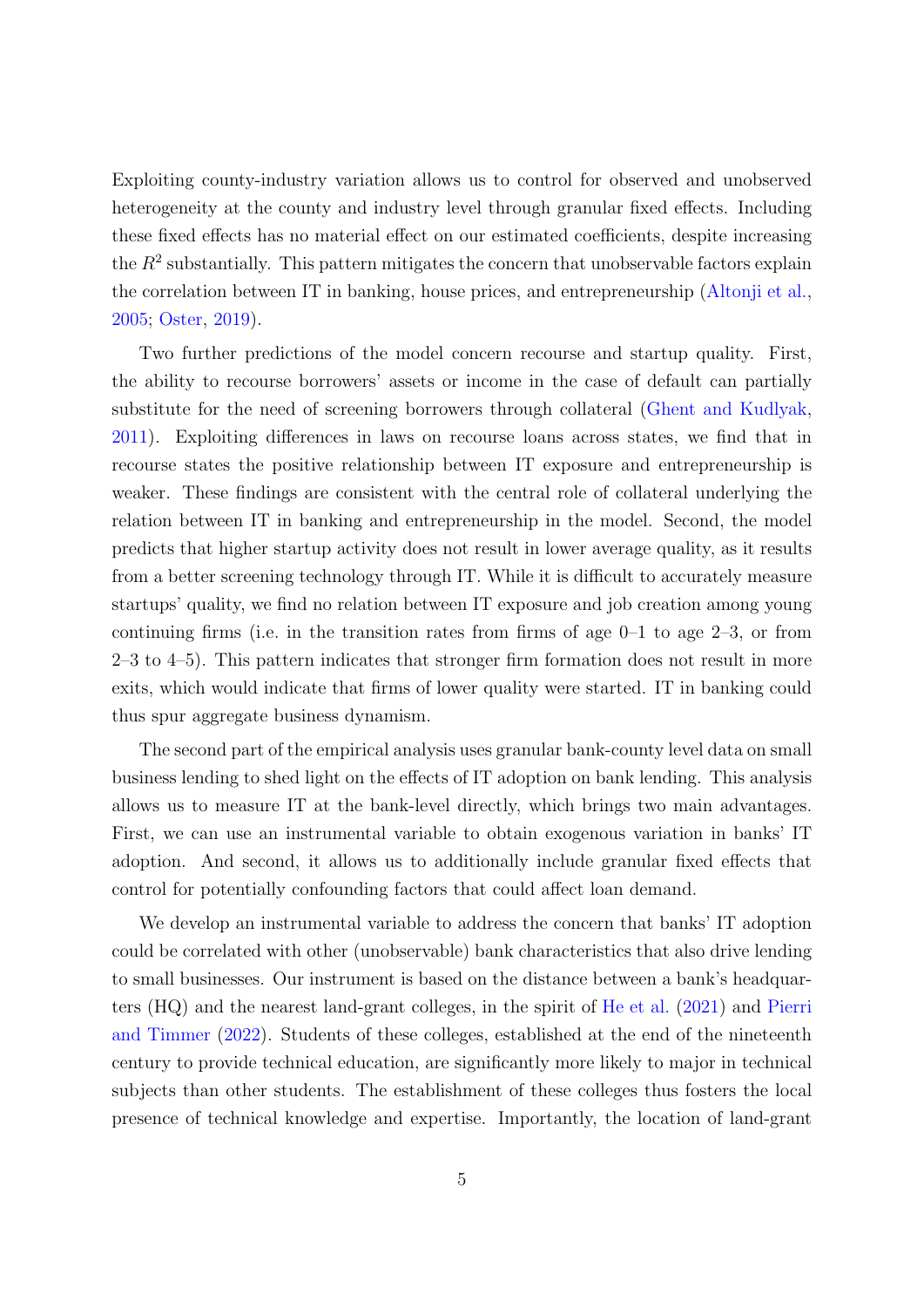colleges within a state is partly due to historical accidents and it is practically random from today's perspective [\(Moretti,](#page-41-4) [2004\)](#page-41-4). Moreover, the location of banks' HQ is mostly explained by historical heritage, it usually predates the IT revolution by decades, and it is uncorrelated with the presence of land-grant colleges in a county. Consistent with the hypothesis that availability of technical knowledge fosters IT adoption, we find a strong negative correlation between banks' IT adoption and the distance between banks' HQ and land-grant colleges. We focus on HQ locations because HQ-based workers are likely to have an outsized influence on their company as they have a higher position or are in closer contact with top executives (the important contribution of headquarters to a company's performance is well-documented [\(Giroud,](#page-38-2) [2013,](#page-38-2) e.g.)).

The distance from land-grant colleges, by fostering technical knowledge, could also affect local economic conditions, businesses, and entrepreneurship. However, our empirical setting allows us to address this concern directly: as we include county\*year fixed effects, we effectively compare lending to borrowers in the same county by different banks (with headquarters that have different distances to land-grant colleges). Our instrumental variable estimates are therefore unaffected by potentially confounding factors that may determine local credit demand, including human capital, technology adoption, and the distance from land-grant colleges.

We revisit the models' predictions on the interaction of IT, house prices, and firms' access to credit. We find that small business lending by high-IT banks is more sensitive to changes in local house prices. This evidence suggests that high-IT banks lend more when real estate collateral values increase, in line with the model's predictions and our findings on job creation at the county-level. This finding is robust to specifications in which we account for unobservable time-varying factors at the county level through county\*year fixed effects. This mitigates concerns that the relation between bank lending and house prices is due to (unobservable) confounding factors, such as employment growth. In addition, our IV results confirm that IT-savvy banks lend more to small businesses when house prices rise, even when holding unobservable county factors (such as loan demand) constant.

The model predicts that greater physical distance can increase informational frictions between borrowers and lenders, thereby increasing the importance of hard information that can be easily transmitted from local branches to (distant) headquarters (see also [Petersen and Rajan](#page-41-0) [\(2002\)](#page-41-0); [Liberti and Petersen](#page-40-0) [\(2019\)](#page-40-0); [Vives and Ye](#page-42-3) [\(2020\)](#page-42-3)). We hence study how physical distance affects bank lending in response to a local increase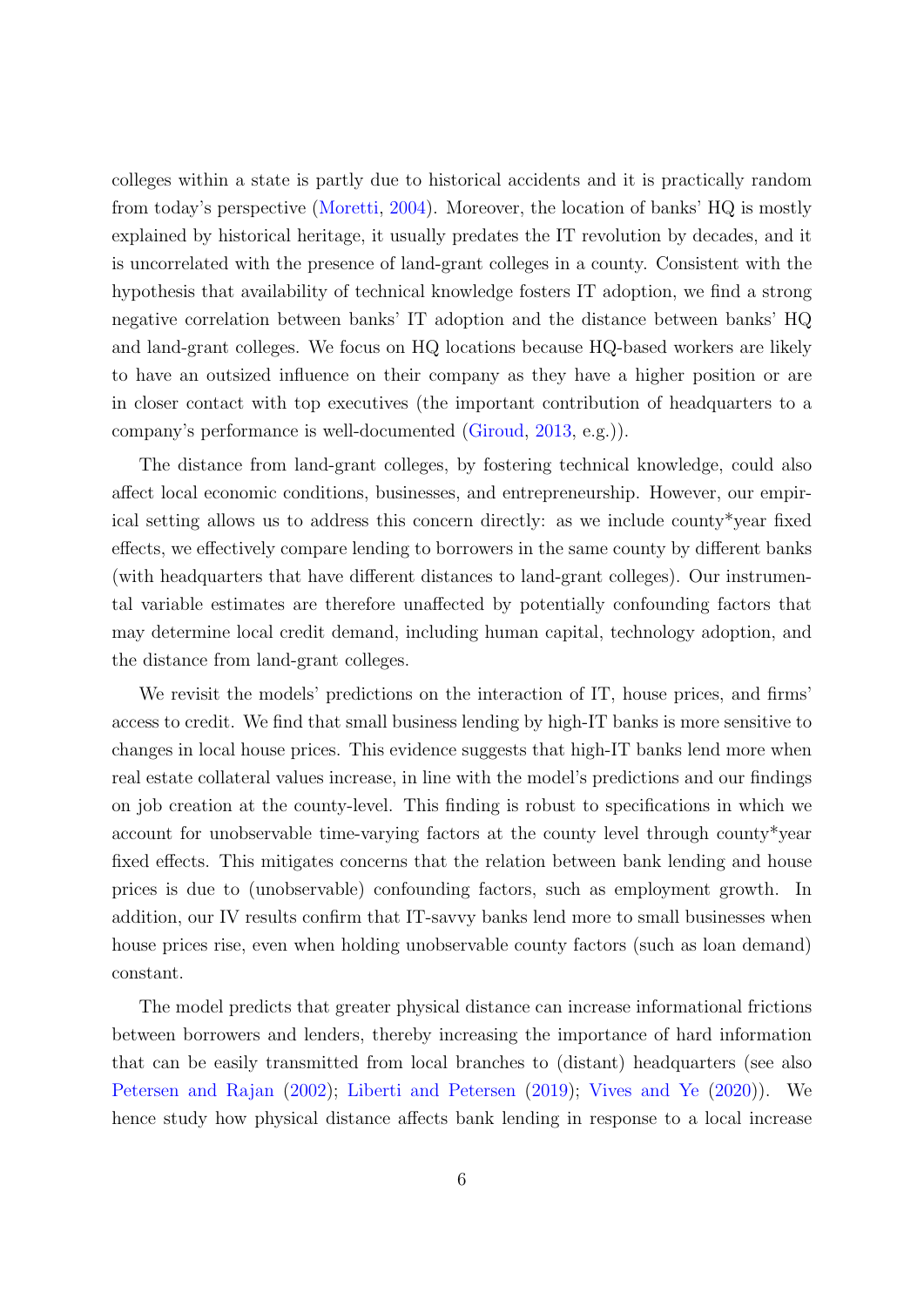in business opportunities (i.e. a change in the demand for credit), measured by local growth in income per capita [\(Adelino et al.,](#page-36-3) [2017\)](#page-36-3). We show that, first, the sensitivity of banks' small business lending to a local income shock declines in the distance of the county to banks' HQ, even when we include county\*time fixed effects. This is in line with the interpretation that a greater distance implies higher frictions. Consistent with the model, however, the effect of distance on the sensitivity of lending to a rise in business opportunities is significantly lower for IT-intensive banks.<sup>[7](#page-7-0)</sup> Again, IV regressions yield similar results in terms of economic and statistical significance.

In a final step we note that, as IT in banking spurs entrepreneurship through a collateral channel, a potential side effect is that it may also magnify underlying wealth gaps. Banks' IT may strengthen the connection between personal/family wealth and entrepreneurship rather than expanding entrepreneurship opportunities for groups, racial minorities in particular, that face more difficult access to capital, long-lasting discrimination on mortgage markets, or slower wealth accumulation. Consistently, we find suggestive evidence that IT has a negative association with the share of black entrepreneurs in a county, so its positive overall impact on local economic dynamism may come at the expense of higher inequality.

It is important to note that our findings do not preclude that banks' IT adoption affects startups through additional channels. For example, IT could also affect how hard information beyond the quality and value of real estate collateral is transmitted and processed [Petersen and Rajan](#page-41-0) [\(2002\)](#page-41-0). For example, in the context of IT-intensive fintech lenders, [Di Maggio and Yao](#page-38-3) [\(2021\)](#page-38-3) show that hard information embodied in credit reports explains most of the variation in interest rates. That being said, as borrowing against real estate collateral constitutes an important source of financing for entrepreneurs, our results suggest that banks' IT adoption has improved entrepreneurs' access to bank loans.

Literature and contribution. Our paper contributes to the literature on financial technology and banking. Banks' increasing technological sophistication could enable them to more efficiently screen and monitor new clients [\(Hauswald and Marquez,](#page-39-4) [2003\)](#page-39-4), increase the importance of hard information [\(Petersen and Rajan,](#page-41-0) [2002;](#page-41-0) [Liberti and Mian,](#page-40-7) [2009\)](#page-40-7), and consequently be more resilient to shocks [\(Pierri and Timmer,](#page-41-1) [2022\)](#page-41-1). Another implication is that IT adoption by banks leads to greater lender-borrower distance [\(Petersen,](#page-41-5)

<span id="page-7-0"></span><sup>7</sup>Our findings are also in line with literature documenting a trend toward greater average distances between banks and their borrowers [\(Granja et al.,](#page-39-5) [forthcoming\)](#page-39-5).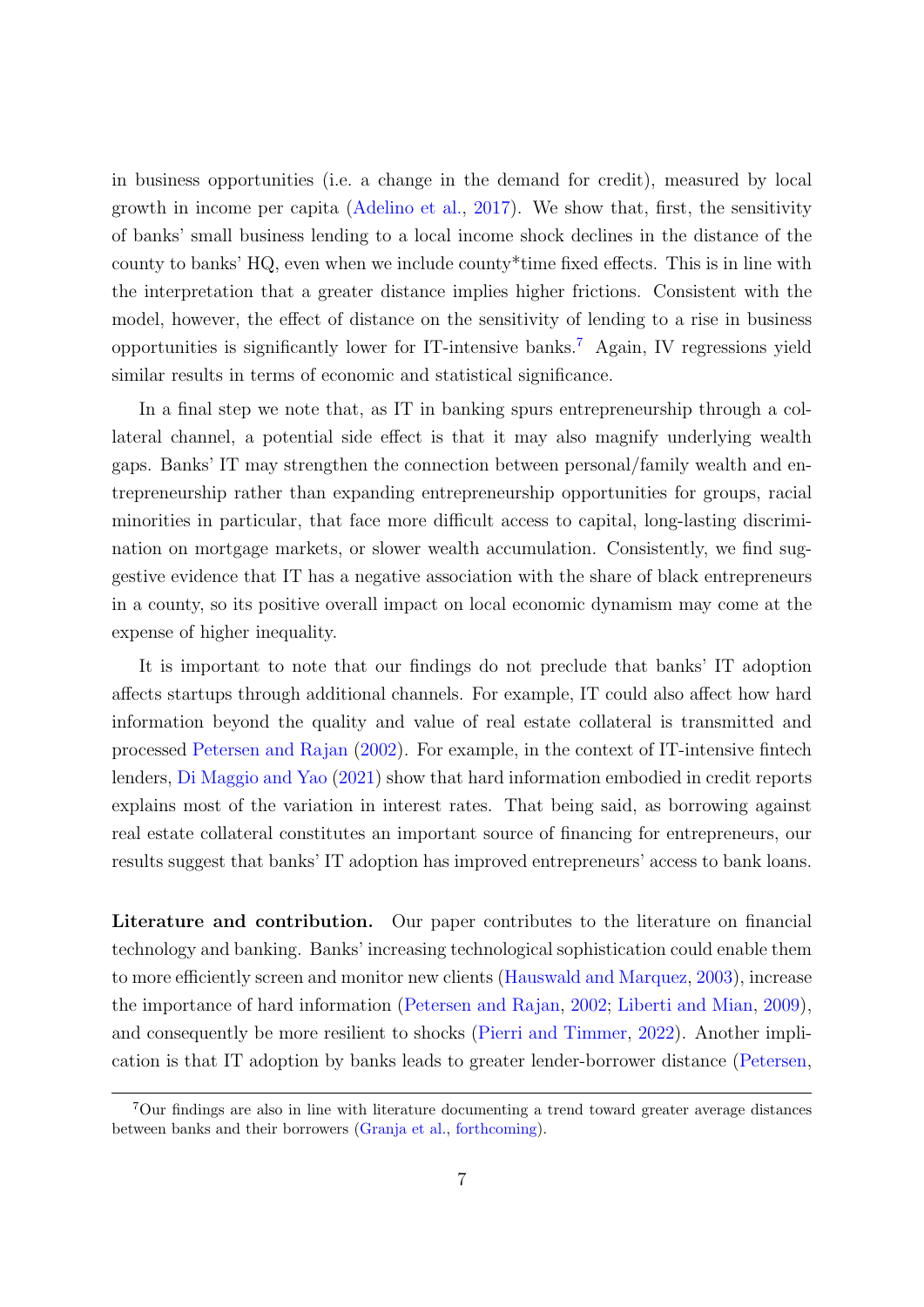[1999;](#page-41-5) [Berger and Udell,](#page-36-7) [2002;](#page-36-7) [Hauswald and Marquez,](#page-39-6) [2006\)](#page-39-6) and an expansion in branch networks [\(Lin et al.,](#page-40-8) [2021\)](#page-40-8). These papers also imply that IT affects the supply of credit, but empirical evidence is scarce. An exception are [D'Andrea and Limodio](#page-38-4) [\(2019\)](#page-38-4), who show how high-speed internet promoted credit provision by African banks, likely through their adoption of new financial technologies and improved liquidity management. We provide novel evidence that banks' IT adoption can spur bank lending against collateral and in distant counties, and thereby increase employment among startups.

We also relate to papers that highlight the importance of housing collateral for corporate investment [\(Catherine et al.,](#page-37-3) [forthcoming;](#page-37-3) [Chaney et al.,](#page-37-4) [2012\)](#page-37-4) and entrepreneurial activity [\(Hurst and Lusardi,](#page-39-2) [2004;](#page-39-2) [Adelino et al.,](#page-36-5) [2015;](#page-36-5) [Corradin and Popov,](#page-37-5) [2015;](#page-37-5) [Schmalz et al.,](#page-42-4) [2017;](#page-42-4) [Bahaj et al.,](#page-36-6) [2020\)](#page-36-6). Problems of asymmetric information about the quality of new borrowers are especially acute for young firms that are costly to screen and monitor [\(Degryse and Ongena,](#page-38-5) [2005;](#page-38-5) [Agarwal and Hauswald,](#page-36-8) [2010\)](#page-36-8). To overcome the friction, banks often require collateral until they acquired sufficient information (Jiménez [et al.,](#page-39-7) [2006;](#page-39-7) [Hollander and Verriest,](#page-39-8) [2016;](#page-39-8) [Prilmeier,](#page-41-6) [2017\)](#page-41-6). Our results suggest that the rise of IT in the financial sector has further increased the importance of housing collateral to entrepreneurs.

Finally, we speak to the recent literature that investigates how the rise of financial technology changes information processing and the resulting consequences for households [\(Berg et al.,](#page-36-9) [2019;](#page-36-9) [Fuster et al.,](#page-38-6) [2021\)](#page-38-6) and firms [\(Hau et al.,](#page-39-9) [2018;](#page-39-9) [Erel and Liebersohn,](#page-38-7) [2020;](#page-38-7) [Beaumont et al.,](#page-36-10) [2021;](#page-36-10) [Gopal and Schnabl,](#page-39-10) [2021;](#page-39-10) [Kwan et al.,](#page-40-9) [2021\)](#page-40-9). Importantly, [Fuster et al.](#page-38-8) [\(2019\)](#page-38-8) and [Di Maggio and Yao](#page-38-3) [\(2021\)](#page-38-3) argue that FinTechs rely disproportionately on hard information in the process of granting loans. Our results suggest that the same is true for banks with higher IT adoption. In addition, we document material effects for firms' access to credit and employment, reflecting the importance of bank lending to young and small firms [\(Robb and Robinson,](#page-42-1) [2014\)](#page-42-1). An advantage of focusing on variation in IT adoption among banks is that our results are unlikely to be explained by regulatory arbitrage, which has been shown to be a driver of the growth of FinTechs [\(Buchak et al.,](#page-37-6) [2018\)](#page-37-6).

The remainder of the paper is structured as follows. [Section 2](#page-9-0) presents a simple model of bank screening and lending. [Section 3](#page-15-0) provides an overview of our data. [Section 4](#page-18-0) presents empirical tests for the main predictions of the model at the county level and [Section 5](#page-26-0) at the bank-county level. [Section 6](#page-31-0) provides additional evidence supporting the model assumptions, as well as robustness tests. [Section 7](#page-34-0) concludes.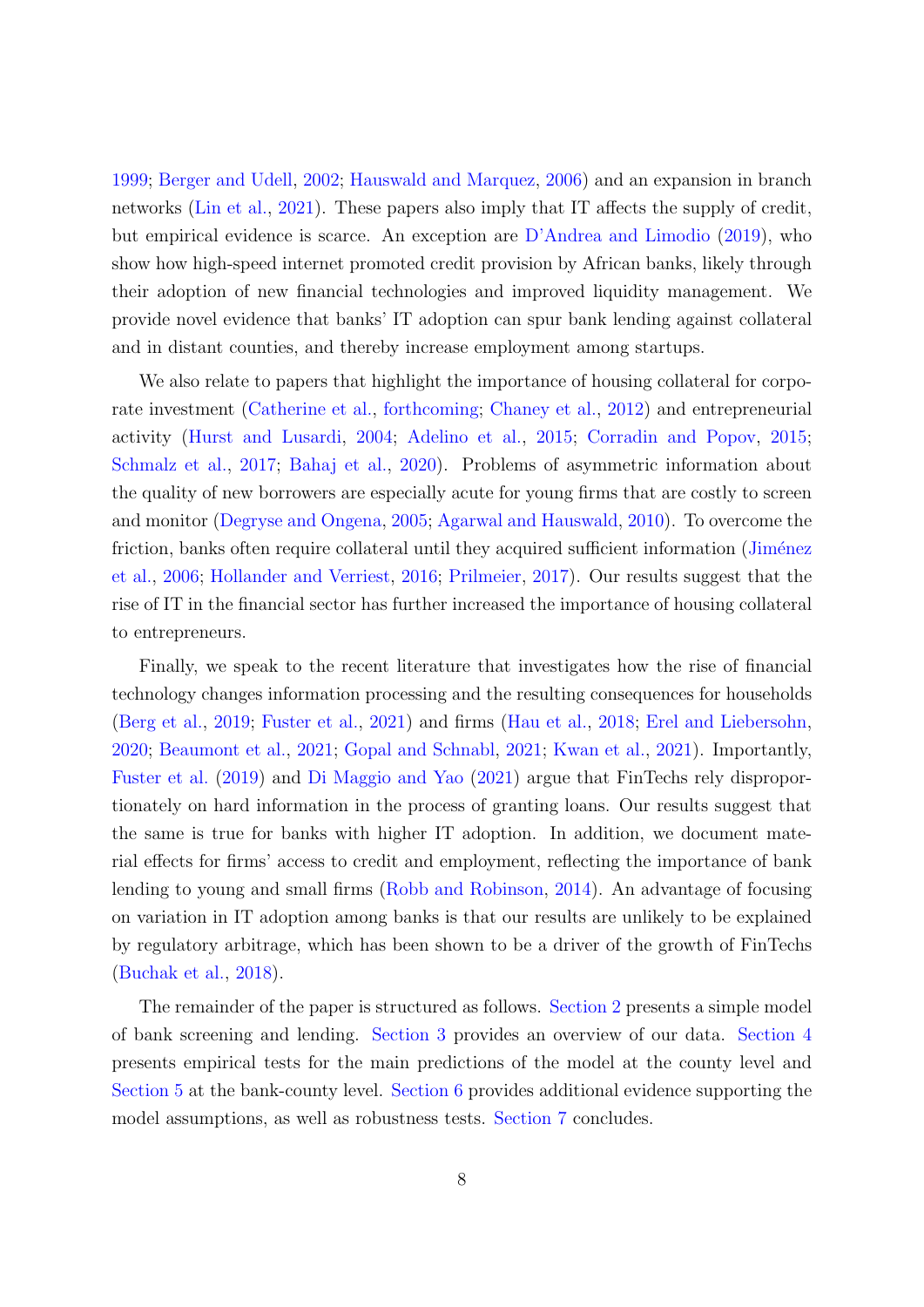# <span id="page-9-0"></span>2 A Model of Bank Screening and Lending

We develop a parsimonious model to assess the implications of banks' IT adoption for screening and lending. A key building block is asymmetric information: firms' quality is initially unobserved by banks. To mitigate the arising adverse selection problem, banks screen by either acquiring information about firms to learn their type (unsecured lending) or requesting collateral (secured lending). We describe the effects of banks' IT adoption on lending to young firms and derive six predictions tested in the subsequent empirical analysis.

The agents in the economy are banks and firms. There are two dates  $t = 0, 1$ , no discounting, and universal risk-neutrality. There are two goods: a good for consumption or investment and collateral that can back borrowing at date 0.

Firms have a new project at date 0 that requires one unit of investment. They are penniless in terms of the investment good but have pledgeable collateral C at date 0. Firms are heterogeneous at date 0 along two publicly observable dimensions. First, a firm's collateral is drawn from a continuous distribution  $G$ . The market price of collateral at date 1 (in terms of consumption goods) is  $P$ , so the collateral value is  $PC$ . Second, firms are either old (O) or young (Y), where we refer to young firms as entrepreneurs. The mass of firms is normalized to one and the share of young firms is  $y \in (0,1)$ . For expositional clarity, firm age and collateral are independent.

The key friction is asymmetric information about a firm's type, that is the quality of the project. The project yields a contractible payoff  $x > 1$  at date 1 if successful and 0 if unsuccessful. Projects of good firms are more likely to be successful: the probability of success is  $p<sub>G</sub>$  for good firms and  $p<sub>B</sub>$  for bad ones, where  $0 < p<sub>B</sub> < p<sub>G</sub> < 1$  and only good projects have a positive NPV,

$$
p_B x < 1 < p_G x. \tag{1}
$$

Project quality (type G or B) is privately observed by the firm but not by banks. The share of good projects at date 0 is  $q > 0$ , which is independent of bank or firm characteristics. We assume that the share of good projects is low,

$$
[qp_G + (1-q)p_B] x < 1,
$$
\n(2)

so the adverse selection problem is severe enough for banks to choose to screen all borrowers in equilibrium. As a result, all loans granted are made to good firms.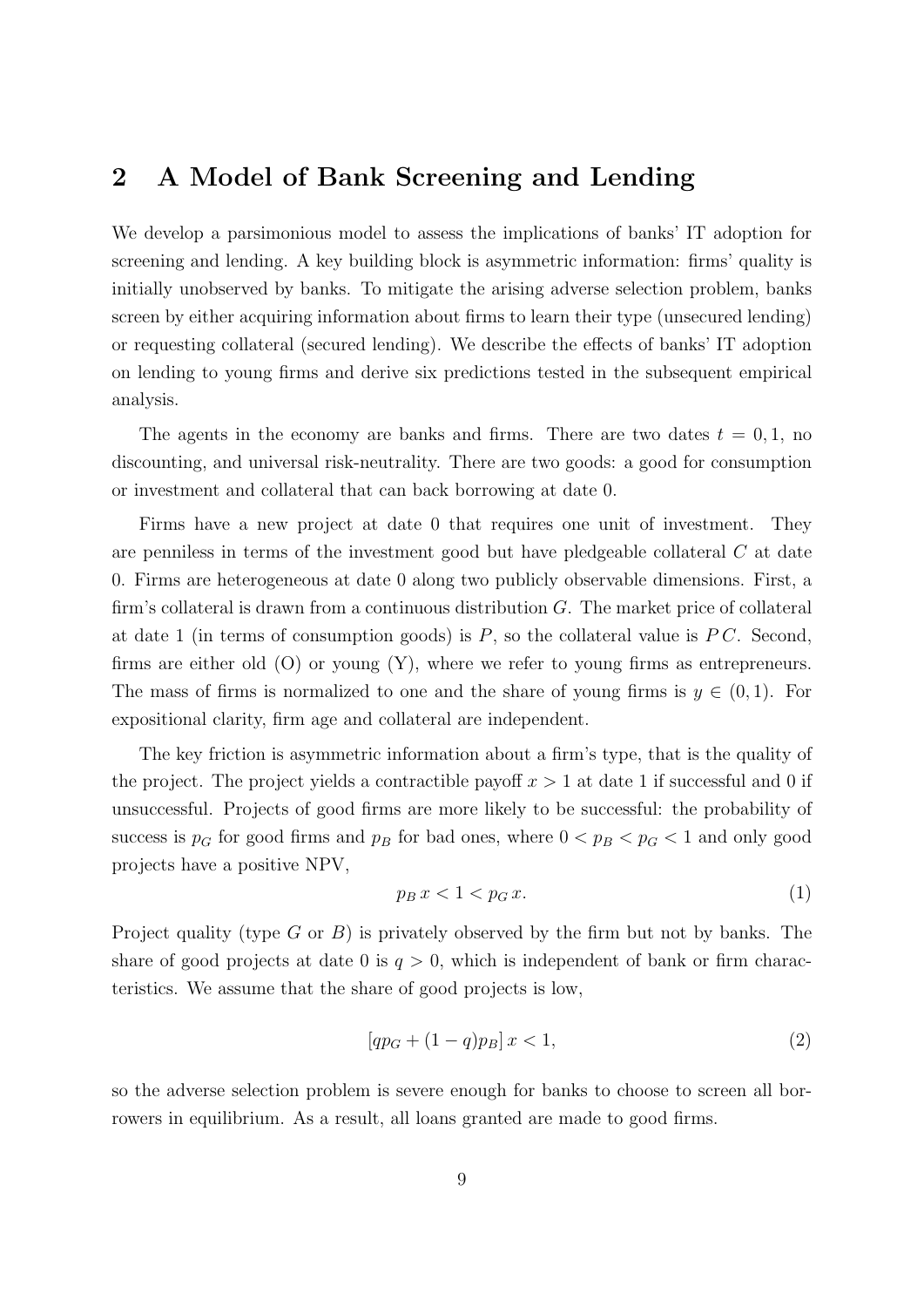There is a unit mass of banks endowed with one unit of the investment good at date 0 to grant a loan. An exogenous fraction  $h \in (0,1)$  of banks adopted IT in the past and is therefore a high-IT bank, while the remainder is a low-IT bank.

Each bank has two tools to screen borrowers. First, the bank can pay a fixed cost  $F$ to learn the type of the project (screening by information acquisition). This cost can be interpreted as the time cost of a loan officer identifying the quality of the project. We assume that this cost is lower for old firms than for young firms:

$$
F_O < F_Y,\tag{3}
$$

which captures that old firms have (i) a longer track record and thus lower uncertainty about future prospects; or (ii) larger median loan volumes in practice, so the fixed cost is relatively less important.

Second, the bank can screen by asking for collateral at date 0 that is repossessed and sold at date 1 if the firm defaults on the loan. In this case, the bank does not directly learn the firm's type, but the self-selection by firms—whereby only firms with good projects choose to seek funding from banks—reveals their type in equilibrium. We assume that the cost of screening via collateral is lower for high-IT banks than for low-IT banks:

$$
v_{HighIT} < v_{LowIT},\tag{4}
$$

which captures that it is easier or cheaper for a high-IT bank to verify the existence of collateral, determine its market value, or document and convey these pieces of information to its headquarters. This assumption builds on literature that has shown that IT has facilitated the appraisal of real estate as well as accessing and transmitting such information across distances and institutions [\(Jud et al.,](#page-40-5) [2002;](#page-40-5) [Kummerow and Lun,](#page-40-3) [2005;](#page-40-3) [Sawyer et al.,](#page-42-2) [2005\)](#page-42-2).[8](#page-10-0)

<span id="page-10-0"></span><sup>8</sup>[Kummerow and Lun](#page-40-3) [\(2005\)](#page-40-3) argue that "appraisal firms [used to] access sales data on microfiche, a tedious, time-consuming search process. [. . . ] being able to obtain sales information [electronically] more quickly [means that] process that used to take several days could be compressed to a few hours. Valuers who used to do  $3-4$  valuations a day, now can complete  $7-8$  per day, including property inspections." [Sawyer et al.](#page-42-2)  $(2005)$  highlight that "the use of digital forms [...] and online applications [...] provide[s] semi-automation [and] leads to an increasing percentage of the transaction information being shared in digital form, discussions about standardizing the form and structure of data, and the use of this data for analysis and additional value-adding functions." More recent industry reports suggest that the process continues today: "Leveraging big data streamlines the appraisal process, reducing to seconds complex analyses that used to take hours" (see [How Technology is Shaping the Appraisal Process and Profession\)](https://bbgres.com/how-technology-is-shaping-the-appraisal-process-and-profession/). Further, [Table A1](#page-54-0) provides evidence consistent with this assumption, showing that high-IT banks issue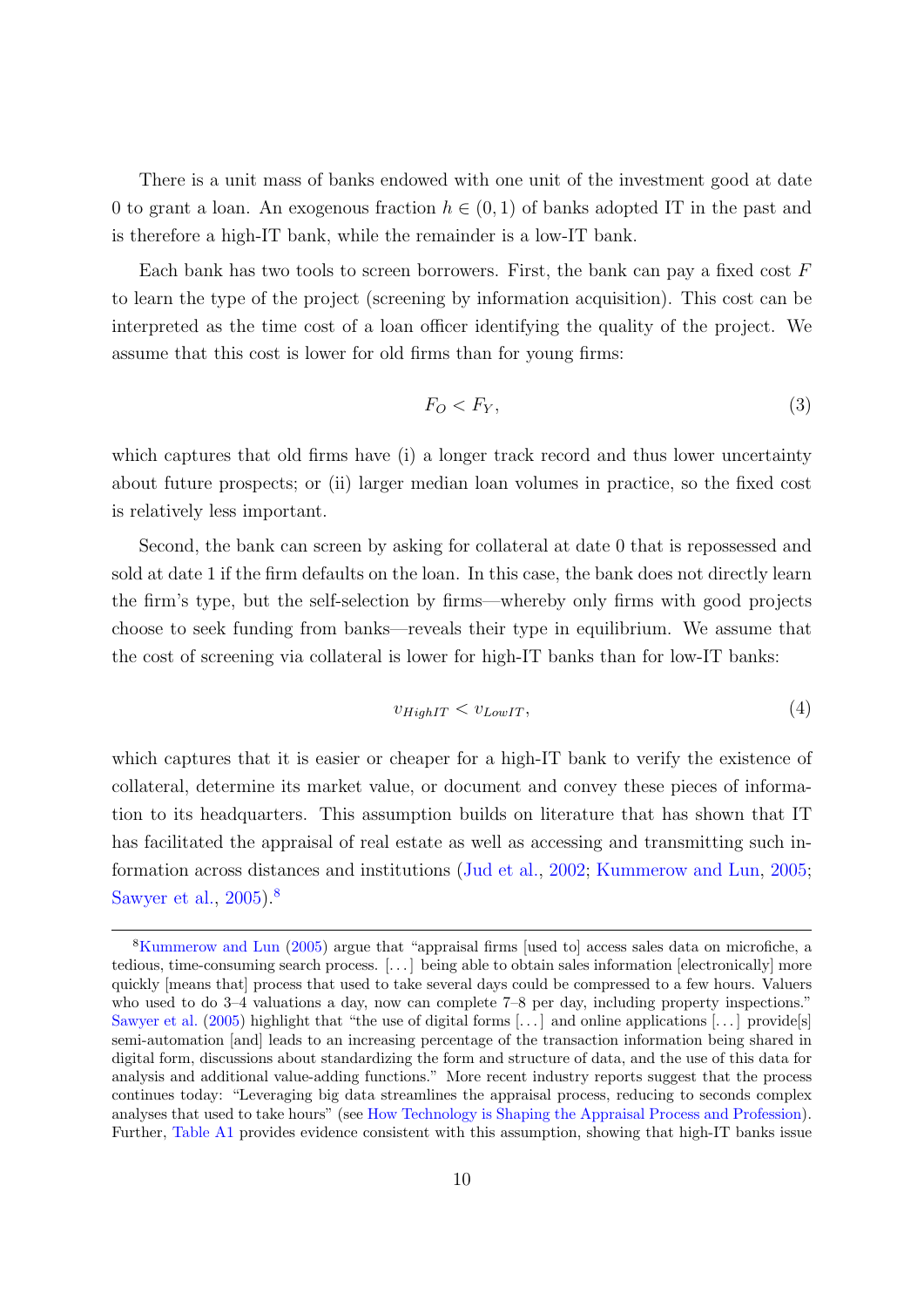For expositional clarity the fixed costs  $F$  are independent of the bank's type and the costs of screening via collateral  $v$  are independent of firm age. Our results generalize as long as the high-IT bank has a comparative advantage in screening via collateral.

We assume that banks and firms are randomly matched. The lending volume maximizes joint surplus, where banks receive a fraction  $\theta \in (0,1)$  of the surplus generated. This assumption simplifies the market structure because it implies that a startup does not make loan application with multiple banks, thus excluding competitive interaction between lenders. Our approach is supported by evidence that the degree of local concentration does not affect the relationship between IT and entrepreneurship (see [Table A2\)](#page-55-0).

In what follows, we assume a ranking of screening costs relative to the expected surplus of good projects:

<span id="page-11-0"></span>
$$
v_{HighIT} < F_O < p_G x - 1 < \min\{F_Y, v_{LowIT}\}. \tag{5}
$$

In equilibrium, only good firms may receive credit because all firms are screened in some way to detect lemons. Young firms with a good project cannot receive credit from a low-IT bank because the information cost is too high, as implied by the assumption in [\(5\)](#page-11-0). (For a relaxation of this assumption, see Extension 2 below.) Young firms with a good project receive credit when matched with a high-IT bank and when possessing enough collateral,  $C > C_{min}$ , which applies to a fraction  $1 - G(C_{min})$  of these firms. The bound on the collateral  $C_{min}$  ensures that young firms of the bad type do not pretend to be of good type, so the binding incentive compatibility constraint is

<span id="page-11-2"></span>
$$
p_B(x - r) \equiv (1 - p_B)PC_{min},\tag{6}
$$

where r is the bank's lending rate.<sup>[9](#page-11-1)</sup> Equation [6](#page-11-2) has an intuitive interpretation: its lefthand side is the benefit of pretending to be a good type and receiving a loan from a bank, keeping the surplus  $x-r$  whenever the project succeeds, which happens with the success probability of the bad type  $p_B$ . The right-hand side is the cost of forgoing the market value of collateral when the project fails. Equation [\(6\)](#page-11-2) makes clear that the minimum level of collateral depends negatively on its price,  $C_{min} = C_{min}(P)$  with  $\frac{dC_{min}}{dP} < 0$ . In sum, sufficient collateral ensures that only good firms receive loans in equilibrium.

Old firms with a good project always receive credit. When matched to a high-IT bank,

more secured loans in the syndicated loans market.

<span id="page-11-1"></span><sup>&</sup>lt;sup>9</sup>When the bank has adopted IT, its cost of lending is  $1 + v_{HighIT}$  and the surplus from lending is  $p_Gx - (1 + v_{HighIT})$  in equilibrium because only firms with a good project are funded. Since the bank keeps a fraction  $\theta$  of this surplus, the equilibrium lending rate is  $r^*_{HighIT} = \theta p_G x + (1 - \theta)(1 + v_{HighIT})$ .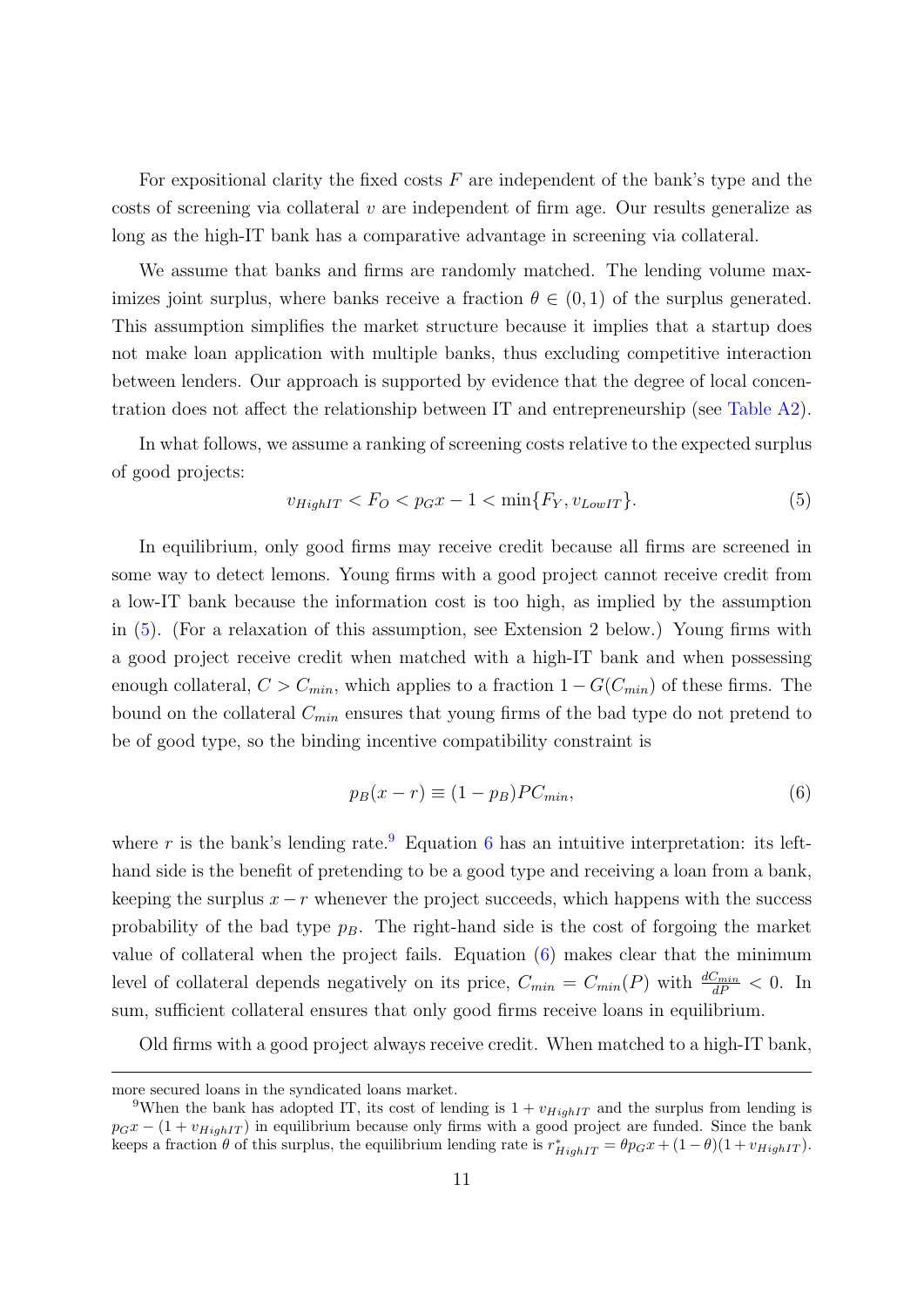lending is backed by collateral if the firm has enough of it, otherwise the high-IT bank ensures the project quality via information acquisition. When matched with a low-IT bank, screening via information acquisition is exclusively used (see also Extension 2).

Together, these points allows us to state the model's predictions about the share of expected lending to young firms  $s_Y$  (out of total expected lending) and how it depends on the share of high-IT banks  $h$  and the collateral price  $P$ . See Appendix [A1.1](#page-52-0) for proofs.

<span id="page-12-1"></span>Proposition 1 The share of lending to young firms is

<span id="page-12-0"></span>
$$
s_Y \equiv \frac{yh[1 - G(C_{min})]}{1 - y + yh[1 - G(C_{min})]}.
$$
\n(7)

The first three predictions describe the comparative statics.

**Prediction 1.** A higher share of high-IT banks increases the share of lending to young firms,  $\frac{ds_Y}{dh} > 0$ .

Prediction 2. Higher collateral values increases the share of lending to young firms,  $\frac{ds_Y}{dP} > 0.$ 

Prediction 3. Higher collateral values increase the share of lending to young firms by more when the share of high-IT banks is higher,  $\frac{d^2s_Y}{dhdP} > 0$ .

To gain intuition for these predictions, note that a higher share of high-IT banks implies that good young firms with sufficient collateral can receive funding more often (because they are matched with a bank that lends to them more often). A higher value of collateral, in turn, lowers the minimum collateral requirement  $C_{min}$  and thus increases expected lending along the extensive margin (more young firms have sufficient collateral).

In equilibrium, all potential borrowers are screened and only good projects are financed, regardless of the screening choice or the bank type. Thus, the model implies that IT adoption does not affect the quality of firms who are funded by banks, as summarized in the following prediction.

Prediction 4. Bank IT adoption does not affect the quality (default rate) of firms receiving funding in equilibrium.

Some of our model's implications are related to evidence documented in other work. The positive impact of collateral values on entrepreneurship is consistent with the evidence in [Adelino et al.](#page-36-5) [\(2015\)](#page-36-5), among others. Moreover, young firms use collateral more extensively than old firms in equilibrium. Since firm age and size are correlated in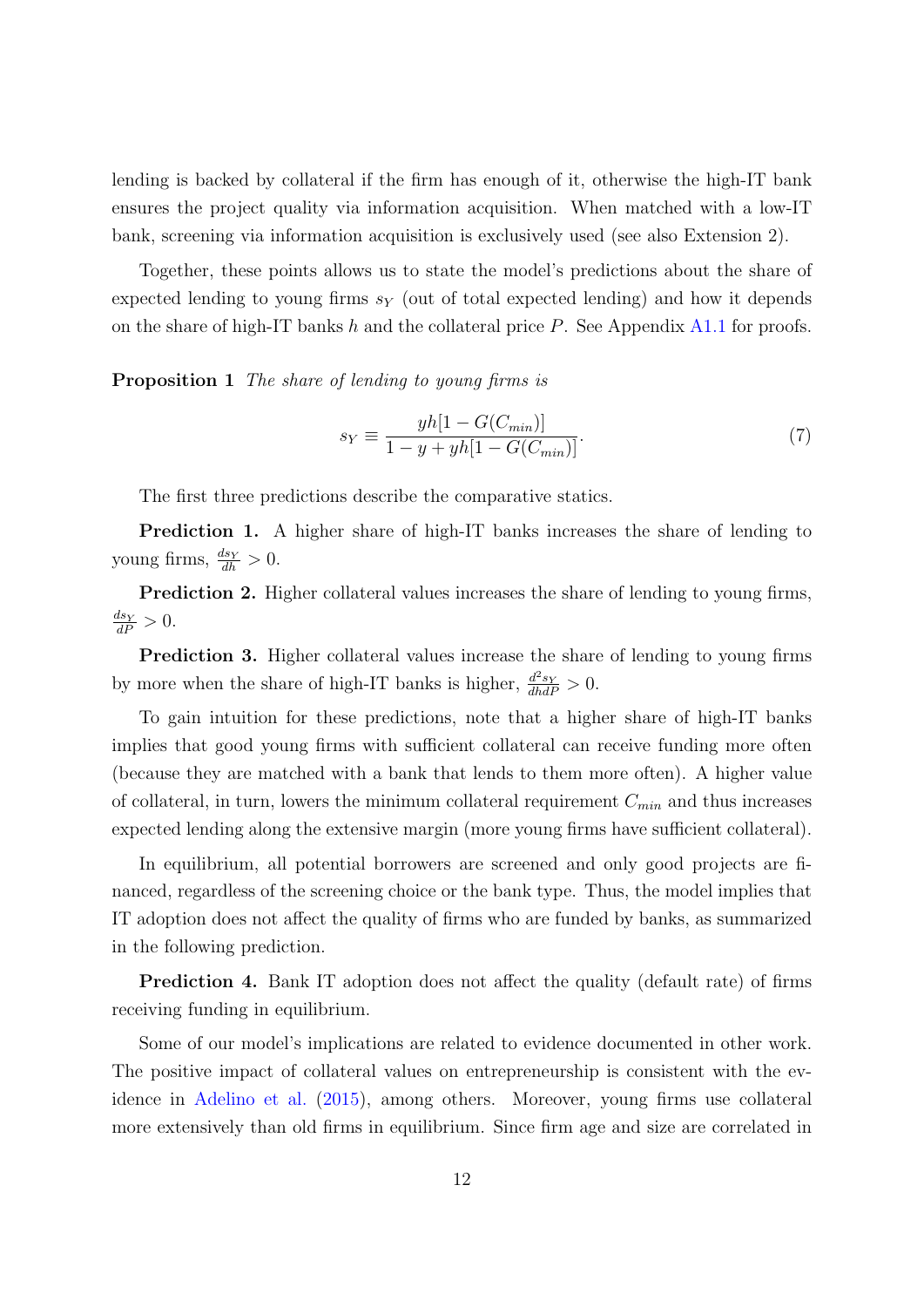the data, this implication is consistent with recent evidence on the greater importance of collateral for lending to small businesses [\(Gopal,](#page-38-9) [2019;](#page-38-9) [Chodorow-Reich et al.,](#page-37-7) [2021;](#page-37-7) [Custodio et al.,](#page-37-8) [2021\)](#page-37-8).

Finally, we consider two model extensions to derive additional implications.

Extension 1: Recourse. Recourse – i.e. lenders' ability to possess other borrower assets or future income through a deficiency judgment – can substitute for the need of screening borrowers through collateral. To study the role of recourse, we assume that a fraction  $i \in (0,1)$  of firms generate an additional external income I at date 1. Banks may have recourse to this income, depending on whether they are located in states with recourse  $(R)$  or with no recourse  $(NR)$ . In recourse states, all banks can obtain this external income, while only high-IT banks have the comparative advantage in lending via collateral. For expositional clarity, we assume that the external income is independent of other firm characteristics and that it suffices to back the loan,  $I \geq PC_{min}$ .

Nothing changes in no-recourse states, so the share of lending to young firms is  $s_Y^{NR}$  =  $s<sub>Y</sub>$  given in Equation [7.](#page-12-0) In recourse states, by contrast, young firms now also receive funding when they have additional income (a fraction  $i$  of them do). Because their future income is no smaller than the collateral value, no additional incentive problems arise and only young firms of high quality seek funding. Thus, the share of lending to young firms in recourse states is

$$
s_Y^R \equiv \frac{y\left\{i + (1-i)h[1 - G(C_{min})]\right\}}{1 - y + y\left\{i + (1-i)h[1 - G(C_{min})]\right\}}.\tag{8}
$$

The next prediction compares recourse to no-recourse states.

Prediction 5. A higher share of high-IT banks increases the share of lending to young firms by less in recourse states than in non-recourse states,  $\frac{ds_Y^{NR}}{dh} > \frac{ds_Y^{RR}}{dh}$ .

Quite intuitively, this result arises because recourse to future income mitigates the effective comparative advantage of high-IT banks in using collateral.

Extension 2: Geographical distance. A large literature in banking highlights the importance of geographical distance between lenders and borrowers and how it affects the relative values of hard and soft information. In our model, high-IT banks have a comparative advantage in screening based on collateral, which can be interpreted as hard-information lending (and is thus unaffected by distance). Low-IT banks lend based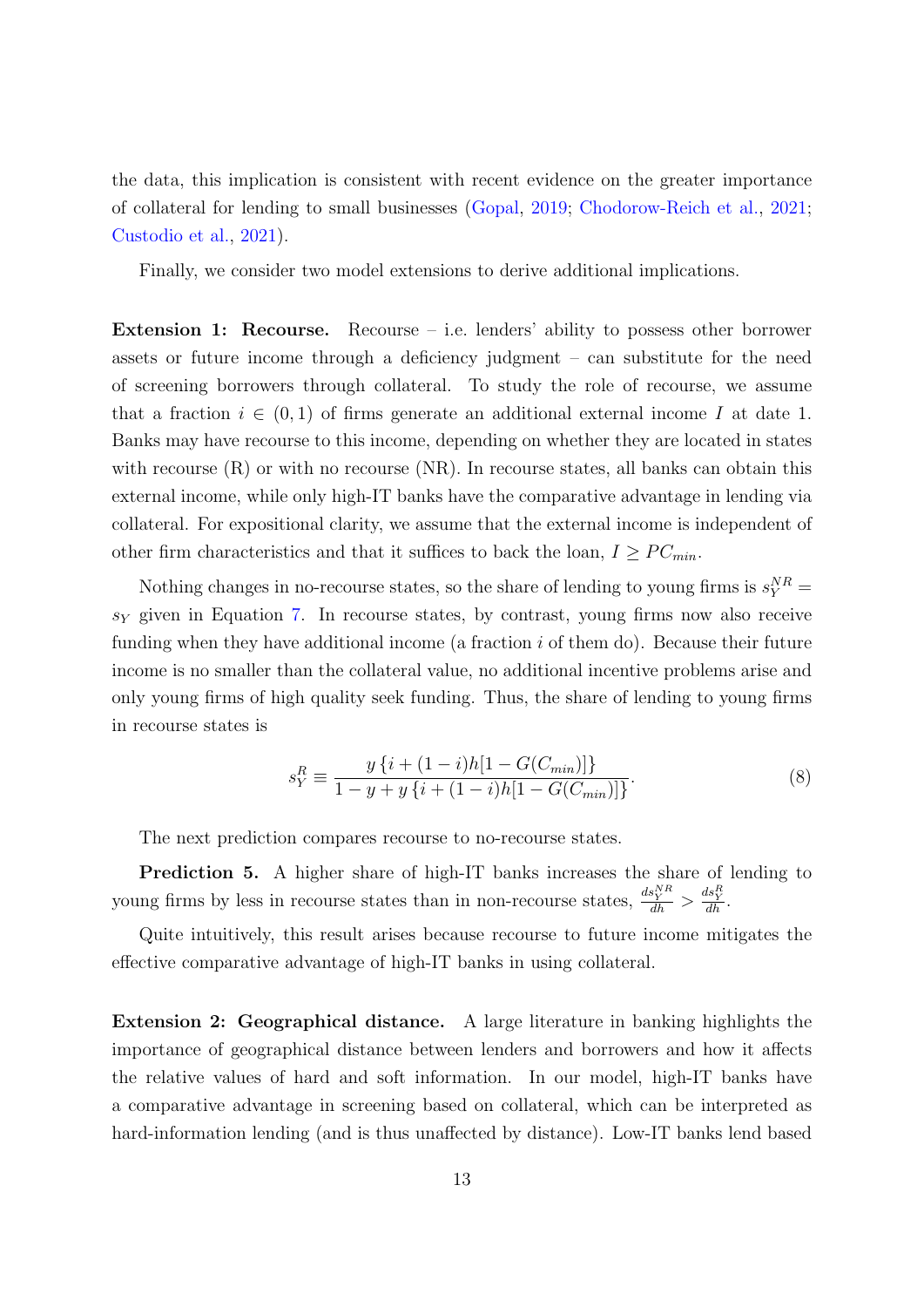on information acquisition instead. To allow for a role of distance, we assume that low-IT banks can screen some young firms, namely those that are close. Hence, we relax Assumption [5](#page-11-0) by assuming

$$
v_{HighIT} < F_Y^{close} < p_G x - 1 < \min\{F_Y^{distant}, v_{LowIT}\},\tag{9}
$$

where the cost of information acquisition is low enough relative to the expected surplus of a good project when the firm is close to the bank. Let  $d \in (0,1)$  be the fraction of young firms that is distant and the remainder is close.

Thus we can express for each type of bank the share of credit to young firms as a proportion of total credit,  $\phi$ , and how it depends on the bank's distance to the borrower. For a high-IT bank, this share is invariant to distance:

$$
\phi_{HighIT} = \frac{y[1 - G(C_{min})]}{y[1 - G(C_{min})] + 1 - y} = \phi_{HighIT}^{distant} = \phi_{HighIT}^{close},
$$
\n(10)

because all young firms with sufficient collateral are funded (irrespective of distance). For a low-IT bank, by contrast, this share depends on distance:

$$
\phi_{LowIT}^{distant} = 0 < \frac{y(1-d)}{y(1-d) + 1 - y} = \phi_{LowIT}^{close},\tag{11}
$$

because no distant young firms are funded, but geographically close ones are. Note that when most young firms are distant (a high d), we have  $\phi_{HighIT} > \phi_{LowIT}^{close}$ . Also note that the shares of low-IT banks are independent of the price of collateral, so  $\frac{d\phi_{LowIT}}{dP} = 0$ .

Prediction 6. Geographic distance between lenders and borrowers matters more for low-IT banks than that of high-IT banks. Specifically, the share of lending to young firms varies more with distance for low-IT banks than for high-IT banks:

$$
\phi_{LowIT}^{close} - \phi_{LowIT}^{distant} > \phi_{HighIT}^{close} - \phi_{HighIT}^{distant}.
$$
\n(12)

The advantage of high-IT banks in hard information lending makes their lending less sensitive to the lender-borrower distance. Of particular relevance for the empirical analysis is how the distance between borrowers and lenders impacts the sensitivity of credit to local economic conditions. [Adelino et al.](#page-36-3) [\(2017\)](#page-36-3) document that startups strongly respond to changes in economic opportunities and are responsible for a larger share of job creation when local opportunities arise thanks to a positive income shock. As the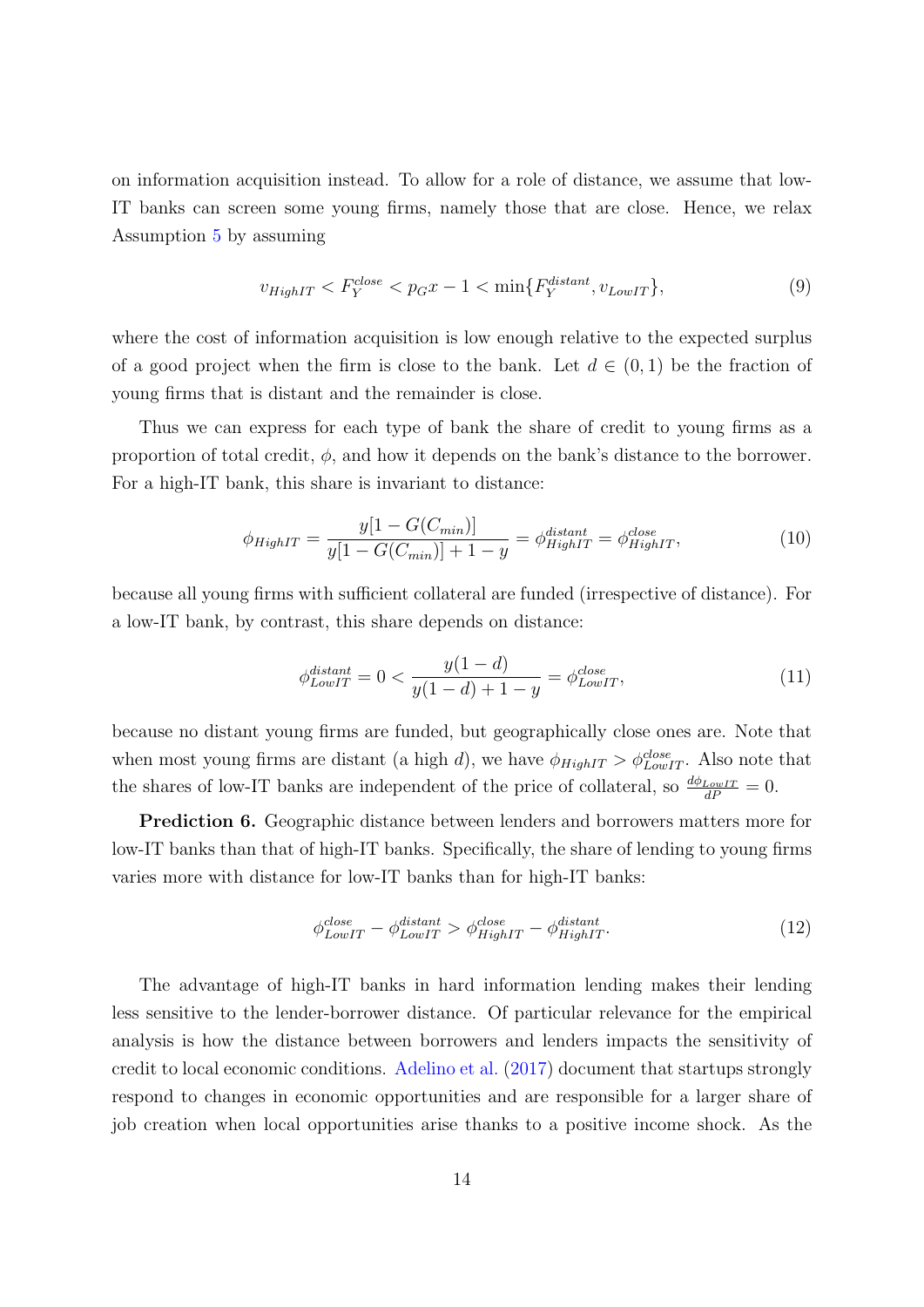responsiveness of startup activity to local shocks is larger than for older firms, the more a bank lends to startups in a market, the larger its credit supply should respond to local economic conditions. Therefore, Prediction 6 implies that low IT banks' credit responds less to local economic conditions in counties that are more-distant from the banks' HQ, while distance does not matter for the responsiveness of lending by high IT banks.

# <span id="page-15-0"></span>3 Data and Variable Construction

This section explains the construction of the main variables and reports summary statistics. The analysis focuses on the years from 1999 to 2007. While banks continued to adopt IT in more recent years, the post-crisis period saw substantial financial regulatory reform (such as the Dodd-Frank Act and regular stress tests), which has affected banks' ability to lend to young and small firms. The absence of major financial regulatory changes during our sample period makes it well-suited to identify the effects of banks' IT on entrepreneurship.

IT adoption and exposure. Data on banks' IT adoption come from an establishmentlevel survey on personal computers per employee in establishment across the U.S. by CiTBDs Aberdeen (previously known as "Harte Hanks") for the years 1999, 2003, 2004, and 2006. We focus on establishments in the banking sector (based on the SIC2 classification and excluding savings institutions and credit unions). We end up with 143,607 establishment-year observations .

Our main measure of bank-level IT adoption is based on the use of personal computers across establishments. To construct county-level exposure to bank IT adoption, we proceed as follows. We first hand-merge the CiTBD Aberdeen data with data on bank holding companies (BHCs) collected by the Federal Reserve Bank of Chicago. We use the Financial Institution Reports, which provide consolidated balance sheet information and income statements for domestic BHCs. We then compute a BHC-level measure of IT adoption from a regression of the share of personal computers per employee in each bank branch on a bank (group) fixed effect, while controlling for the size of the establishment and the location of the establishment, as well other characteristics through fixed effects at the level of the establishment county. Specifically, we estimate  $PCs/Emp_{est,t} = IT_{BHC} + \theta_{BHC}$  type  $+ \theta_c + \theta_t + \gamma \cdot log(em_{est}) + \epsilon_{est,t}$ . The variation captured by the bank fixed effects, denoted as  $IT_{BHC}$ , is our main measure of IT adoption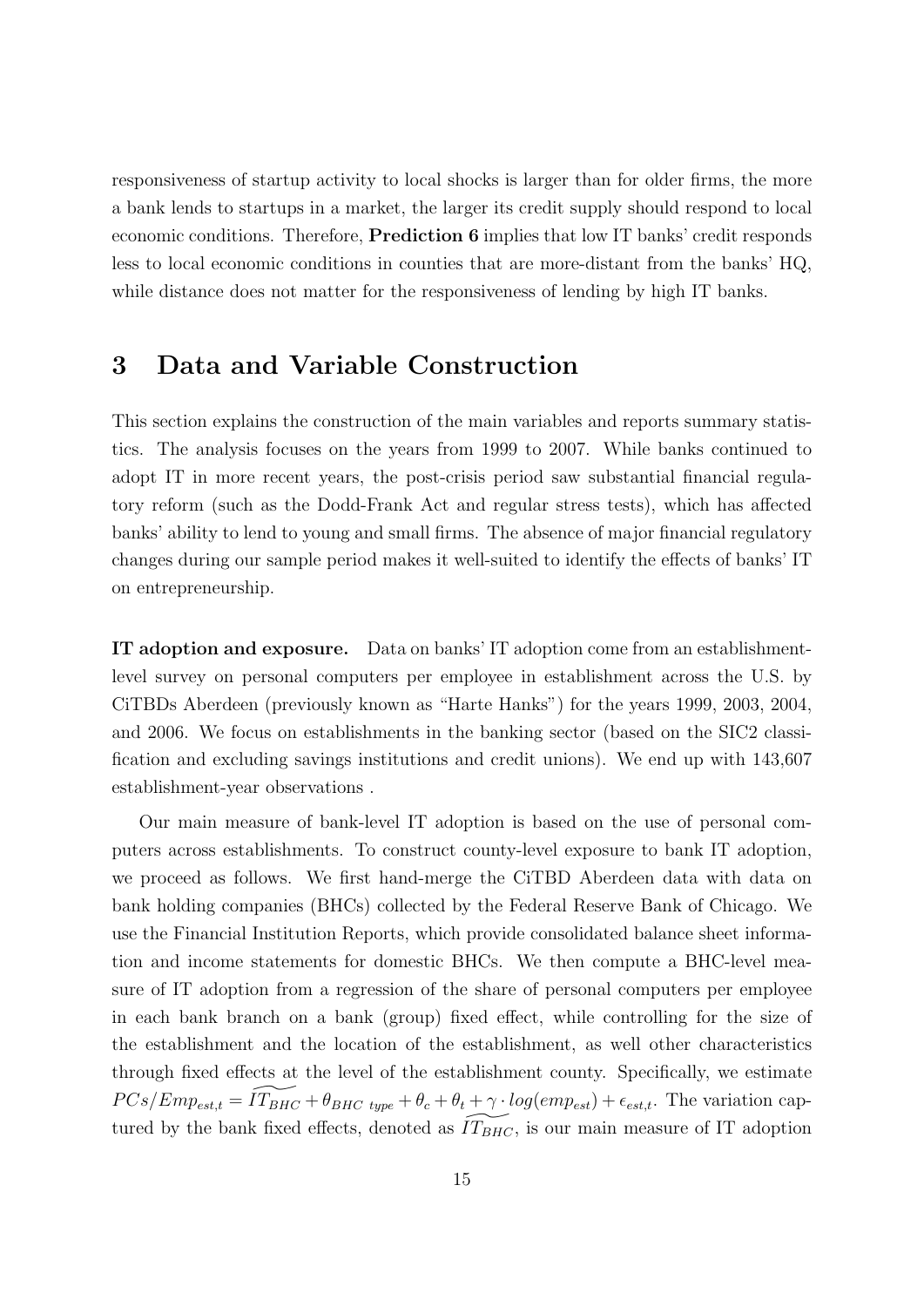at the bank level. The focus on BHCs rather than local branches or banks is due to the facts that (a) most of the variation in branch-level IT adoption is explained by variation at the BHC-level, (b) technology adoption at individual branches could in principle be influenced by unobservable county-level factors, which we account for through branchlocation fixed effects, and (c) using a larger pool of observations reduces measurement error.

To compute county exposure to IT in the financial sector, we then merge the resulting Aberdeen-BHC data set to the FDIC summary of deposits (SOD) data. These data that provide information on the number of branches of each bank in a county. We combine  $\widetilde{IT}_b$  with the branch network of each bank in 1999, thus prior to the period of analysis. The average IT adoption of all banks present in a county is defined as:

$$
IT\ exposure_c = \sum_{b=1}^{N} \widetilde{IT}_b * \frac{No.\ branches_{b,c}}{No.\ branches_c},\tag{13}
$$

where No. branches<sub>b,c</sub> is the number of branches of bank b in county c in 1999 and No. branches<sub>c</sub> is the total number of branches across all banks in 1999 for which  $IT_b$ is available. For the ease of interpretation,  $IT$   $exposure<sub>c</sub>$  is standardized to a mean of zero and standard deviation of one. Higher values indicate that banks with branches in a given county have adopted relatively more IT.

Our main measure of IT adoption is based on the use of personal computers across bank branches in the United States, as the ratio of PCs per employee has not only the most comprehensive coverage, but has also been used extensively in the literature [\(Bresnahan](#page-37-0) [et al.,](#page-37-0) [2002;](#page-37-0) [Brynjolfsson and Hitt,](#page-37-1) [2003;](#page-37-1) [Beaudry et al.,](#page-36-1) [2010;](#page-36-1) [Bloom et al.,](#page-37-2) [2012\)](#page-37-2). That said, to examine the validity of our measure, we exploit additional information on banks' IT budget available in the 2016 vintage. The correlation between the IT budget of an establishment and the number of computers as a share of employees is 0.65 in 2016. There is also a strong positive correlation between PCs per employee and the probability of the adoption of cloud computing. These correlations provide assurance that the number of PCs per employee is a valid measure of IT adoption.

County and industry data. Data on young firms are obtained from the Quarterly Workforce Indicators (QWI), which provide detailed data on end-of-quarter employment at the county-two-digit NAICS industry-year level. Importantly, they provide a breakdown by firm age brackets. Detailed data are available from 1999 onward. QWI are the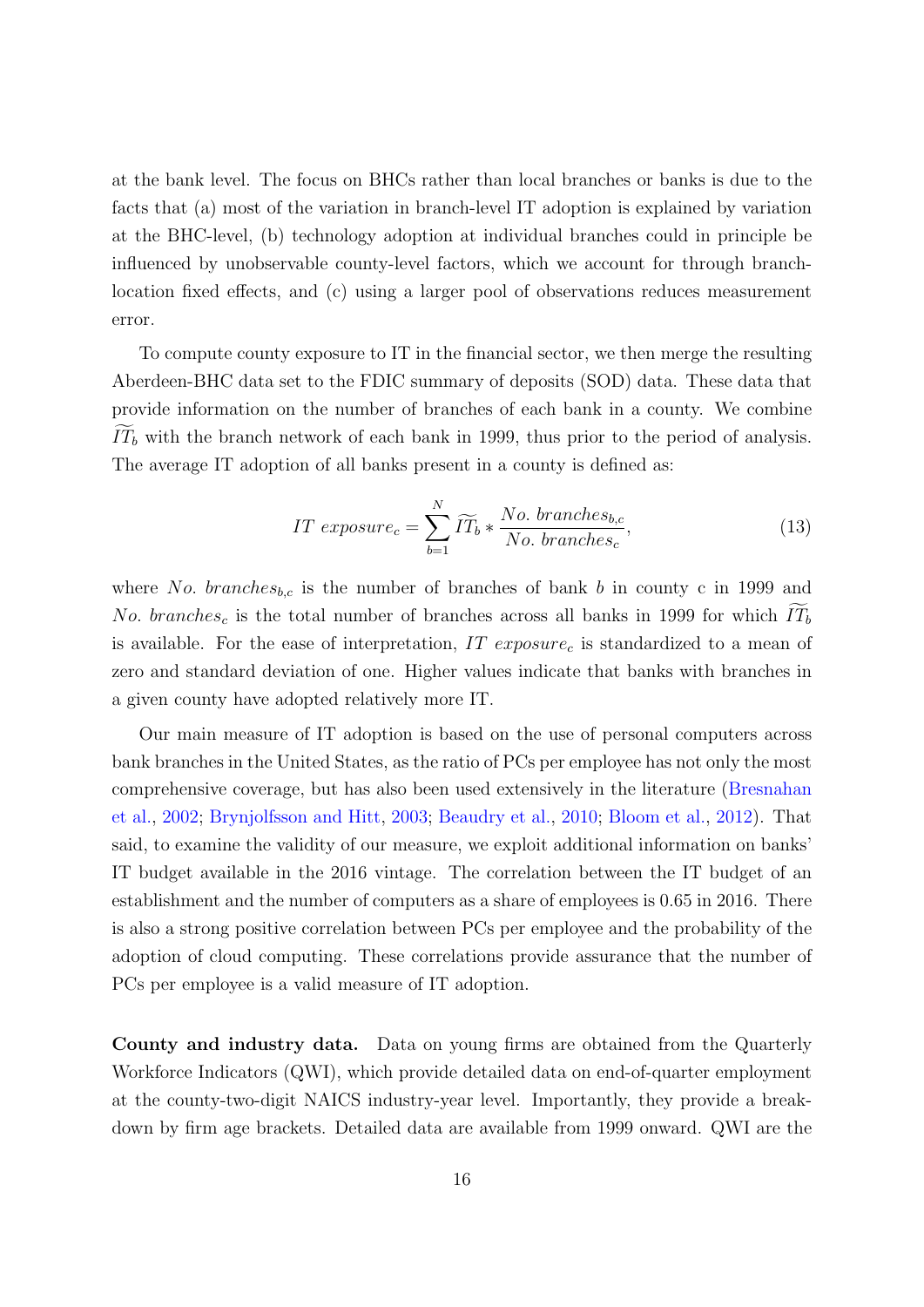only publicly available data set that provides information on county employment by firm age and industry.

We follow the literature and define young firms or entrepreneurs as firms aged 0–1 [\(Adelino et al.,](#page-36-3) [2017;](#page-36-3) [Curtis and Decker,](#page-37-9) [2018;](#page-37-9) [Doerr,](#page-38-0) [2021\)](#page-38-0). For each two-digit industry in each county, we use 4th quarter values. Note that the employment of young firms is a flow and not a stock of employment, as it measures the number of jobs created by new firms in a given year. In our baseline specification, we scale the job creation of young firms by total employment in the same county-industry cell, but results are unaffected by other normalization choices (see Section [6\)](#page-31-0). Scaling young firm employment by total employment has the benefit that county or industry-specific shocks common to all firms within a county and/or sector will be cancelled out. There is significant variation in job creation rates by startups both across and within states, and entrepreneurial activity is high also outside of e.g. tech hubs such as the Silicon Valley.

The 2007 Public Use Survey of Business Owners (SBO) provides firm-level information on sources of business start-up and expansion capital, broken down by two-digit NAICS industries. For each industry  $i$  we compute the fraction of young firms out of all firms that reports using home equity financing or personal assets (home equity henceforth) to start or expand their business [\(Doerr,](#page-38-0) [2021\)](#page-38-0). In addition, we collect information on the reported capital required to start a company in each industry. Following [Rajan and](#page-41-2) [Zingales](#page-41-2) [\(1998\)](#page-41-2), we measure industry-level dependence on external finance as capital expenditure minus cash flow over capital expenditure, average over the decade prior to our sample period.

The US Department of Agriculture provides a list of land-grant colleges and universities that were established in the nineteenth century (1862 and 1890). Data on enrolment by major and test scores are obtained from from the Integrated Postsecondary Education Data System survey for 1996.

County controls include the log of the total population, the share of the black population and the share of the population older than 65 years, the unemployment rate, house price growth, and the log of per capita income. The respective data sources are: Census Bureau Population Estimates, Bureau of Labor Statistics Local Area Unemployment Statistics, Federal Housing Finance Agency (FHFA) repeat sales House Price Index (HPI), and Bureau of Economic Analysis Local Area Personal Income.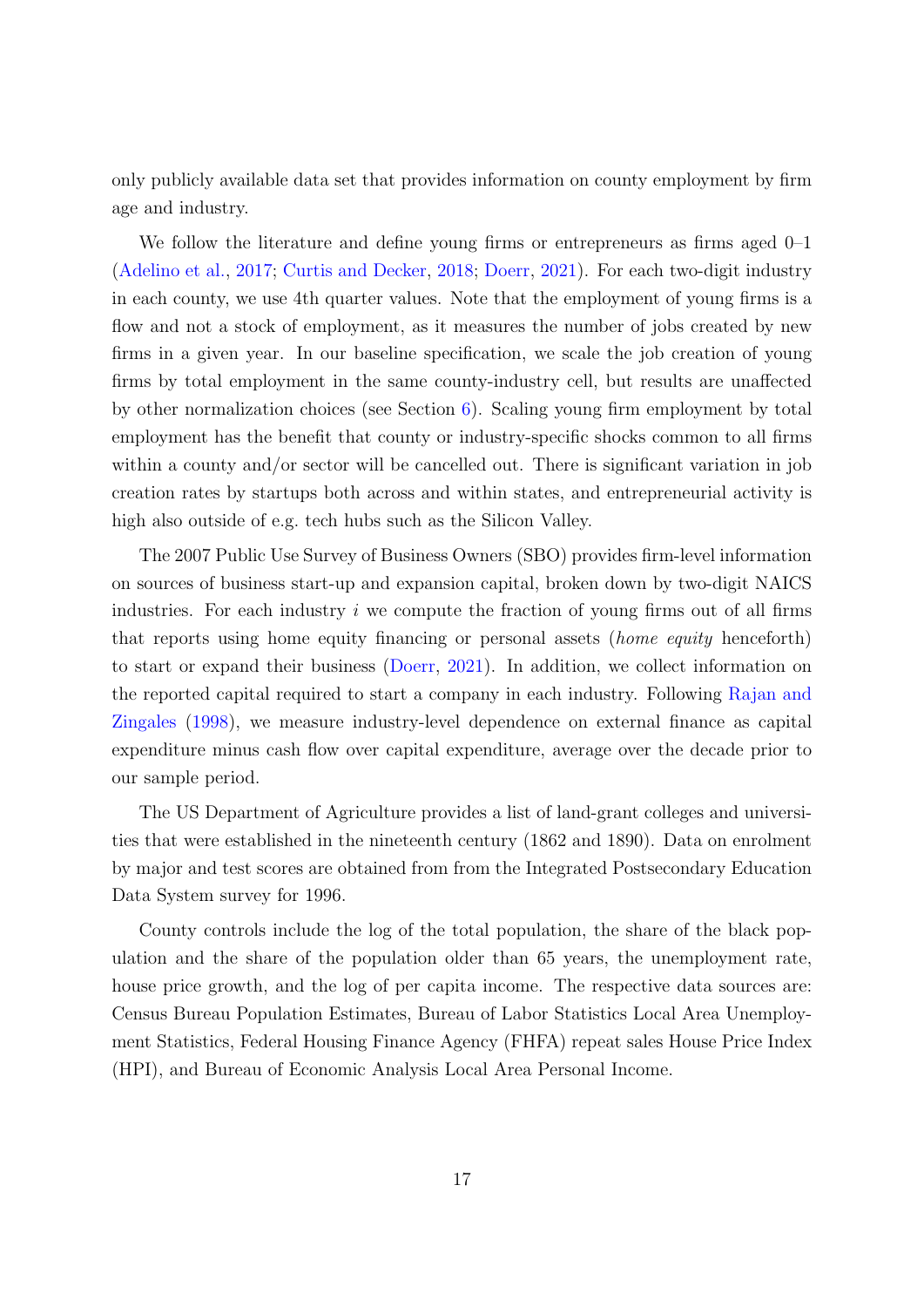Bank data. The Federal Deposit Insurance Corporation (FDIC) provides detailed bank balance sheet data in its Statistics on Depository Institutions (SDI). To construct banklevel controls, we collect second quarter data for each year on banks' total assets, Tier 1 capital ratio, non-interest and total income, total investment securities, overhead costs (efficiency ratio), non-performing loans, return on assets, and total deposits.

We further use Community Reinvestment Act (CRA) data on loan origination at the bank-county-year level, collected by the Federal Financial Institutions Examination Council at the subsidiary-bank level. CRA data contain information on loans with commitment amounts below \$1 million originated by financial institutions with more than \$1 billion in assets. We aggregate the data to the BHC-county level and then compute loan growth as log differences. We also compute loan growth for loans of origination amount smaller than \$100,000.

Descriptive statistics. In the average county, the employment share of entrepreneurs out of total employment equals 5.4%, with a standard deviation of 1.8%. At the countyindustry level, mean and standard deviation average 5.6% and 4.5%. These numbers are in line with the aggregate employment share of young firms from 1999 to 2007, which stands at 4.7%. The IT variable has by definition a mean of 0 and a standard deviation of 1. It ranges from −2.6 to 2.6 with a median of −0.1 and an interquartile range from −0.5 to 0.5. [Table 1](#page-46-0) reports further summary statistics of variables at the county and bank level. [Table 2](#page-47-0) further reports the balancedness in terms of beginning-of-sample countylevel covariates, where we split the sample into counties in the bottom and top tercile of IT exposure. Except for population, we do not find significant differences across counties. Counties with high and low exposure to IT banks are similar in terms of their industrial structure, but also in terms of the IT adoption of non-financial firms in the county. The absence of a correlation between IT exposure to banks and most other county-specific variables is reassuring as it suggests that counties' exposure to IT in banking is also uncorrelated with other unobservable county characteristics that could bias our results.

# <span id="page-18-0"></span>4 IT Exposure and Entrepreneurship

This sections proposes a set of empirical tests at the county level for the main predictions of the model described in [Section 2](#page-9-0) and provides results.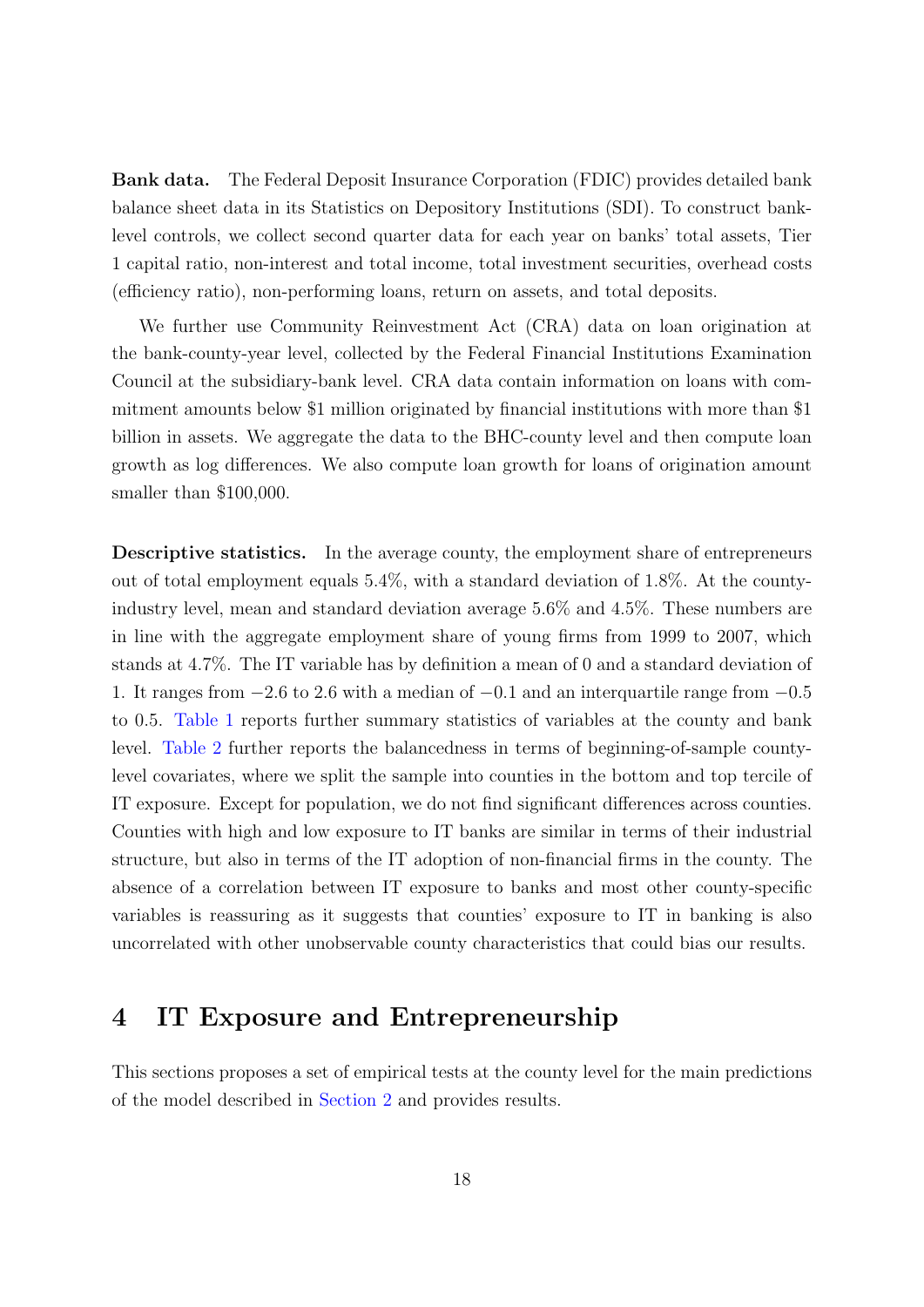#### 4.1 IT exposure and entrepreneurship (Prediction 1)

Prediction 1 implies a positive relation between the share of high-IT banks in a market and local entrepreneurial activity. To test this prediction, we estimate the following cross-sectional regression at the county-industry level:

<span id="page-19-0"></span>
$$
\begin{aligned} \text{startups}_{c,i} &= \beta_1 \text{ IT } exposure_{c,99} + \beta_2 \text{ constraint}_i \\ &+ \beta_3 \text{ IT } exposure_{c,99} \times \text{constraint}_i + \text{controls}_{c,99} + \theta_c + \phi_i + \varepsilon_{c,i}. \end{aligned} \tag{14}
$$

The dependent variable is the employment share of firms of age 0-1 (startups) out of total employment in each county (c) and 2-digit industry (i), averaged over 1999-2007. IT exposure<sub>c</sub> denotes county exposure to IT-intensive banks as of 1999, measured by the IT adoption of banks' historical presence in the county. The variable *constraint*<sub>i</sub> captures industry-level dependence on external finance. Standard errors are clustered at the county level, and regressions are weighted by total employment.

The relationship between IT exposure and local entrepreneurship could be driven by observable or unobservable local characteristics. To mitigate this concern, we include a rich set of county-level controls, all as of 1999. By controlling for county size (log of the total population) we avoid comparing smaller rural counties to larger urban ones. We further control for the share of the population of age 65 and older, as younger individuals may be more likely to start companies and also have better IT knowledge [\(Ouimet and](#page-41-7) [Zarutskie,](#page-41-7) [2014;](#page-41-7) [Bernstein et al.,](#page-37-10) [2021\)](#page-37-10). Similarly, we control for the share of adults with a bachelor degree or higher. Other socio-demographic controls, such as the share of the black population, the unemployment rate, and household income, purge our estimates from a potential correlation between local income or investment opportunities and the variables of interests. We also control for differences in the industrial structure of counties (proxied by employment shares in the major 2-digit SIC industries 23, 31, 44, 62, and 72). Finally, we control for IT in non-financial firms (measured as the average PCs per employee in non-financial firms) to address the concern that startup activity may thrive in location where IT is more readily available in general. As discussed further below, we also enrich the specification with granular fixed effects.

Abstracting from interaction terms, **Prediction 1** implies that  $\beta_1 > 0$ . Before moving to the regression analysis, panel (a) in [Figure 1](#page-43-0) shows a significant positive relationship between IT exposure and startup employment. It provides a binscatter plot at the county level, with the share of employment among firms age 0–1 on the vertical axis and county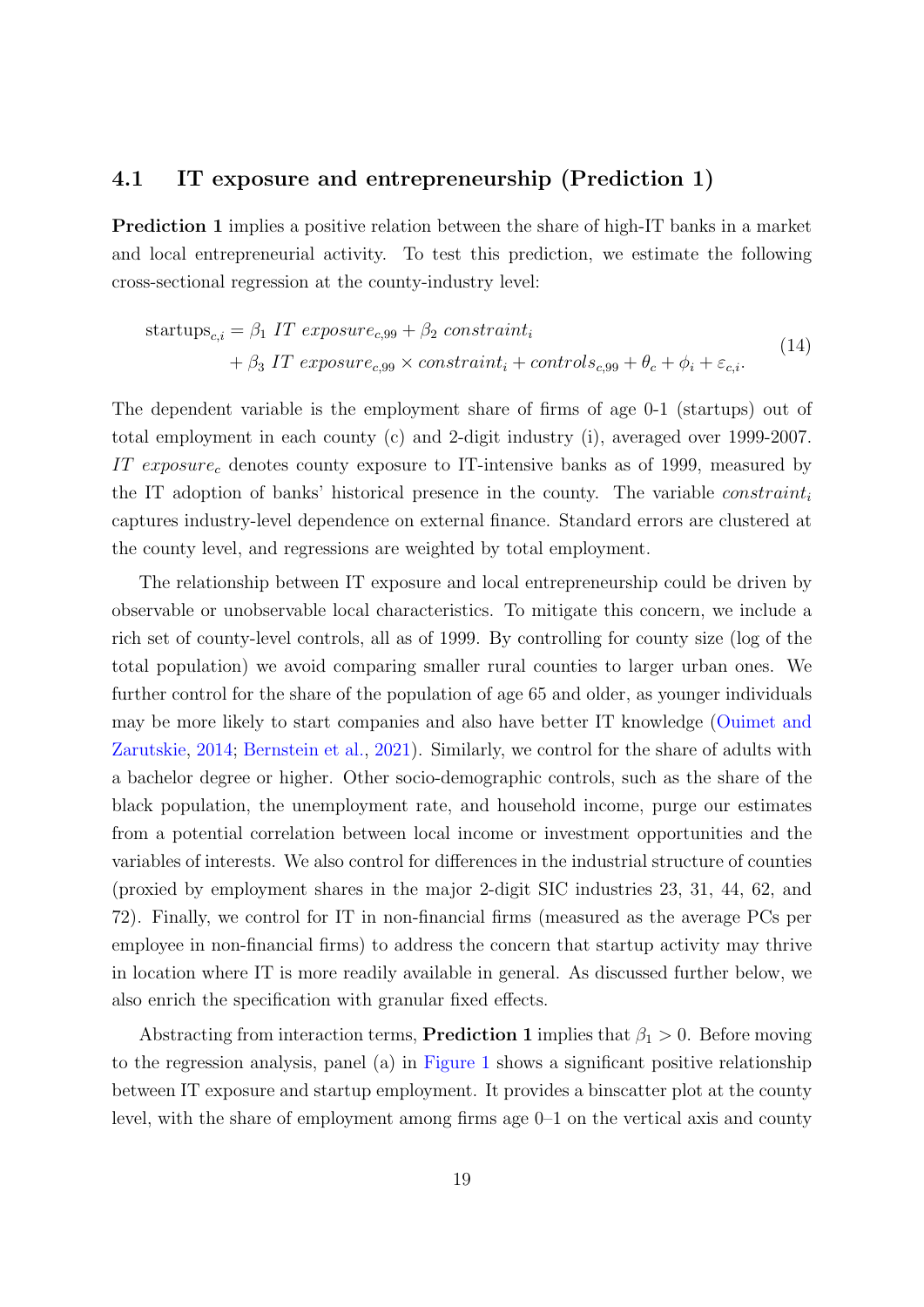exposure on the horizontal axis. We now investigate this pattern in greater detail.

[Table 3](#page-48-0) shows a positive relation between county IT adoption and startup activity. Column (1) shows that counties with higher levels of IT exposure also have a significantly higher share of employment among young firms. Column  $(2)$  shows that the coefficient declines only slightly in magnitude when we add county-level controls, while the Rsquared increases more than ten-fold. Column (3) adds industry fixed effects to control for unobservable confounding factors at the industry level. Including these fixed effects does not change the coefficient of interest in a statistically or economically meaningful way, despite a sizeable increase in the R-squared by 20 pp. The stability of the coefficient in light of the increase in R-squared suggests that the effect of counties' IT exposure on job creation by startups is orthogonal to observable county and unobservable industry characteristics, reducing potential concerns about self-selection and omitted variable bias [\(Altonji et al.,](#page-36-4) [2005;](#page-36-4) [Oster,](#page-41-3) [2019\)](#page-41-3).

The economic magnitude of the estimated effect is sizeable: In column (3), a one standard deviation higher IT exposure is associated with a 0.37 pp increase in the share of young firm employment (7% of the mean). While the employment share of young firms has declined steadily [\(Decker et al.,](#page-38-10) [2016\)](#page-38-10) – by around 3 pp since the 1990s – these results suggest that banks' IT adoption partly offset this trend.

In the model, IT spurs entrepreneurship through a relaxation in firms' borrowing constraints. We thus expect the positive correlation in columns  $(1)$ – $(3)$  to be stronger in industries that depend more on external finance. We therefore augment the regression with an interaction term between IT adoption and industry-level dependence on external finance  $(\beta_3$  in Equation [\(14\)](#page-19-0)). In column (4), the coefficient on the interaction term between IT exposure and external financial dependence is positive and statistically significant. Counties with higher IT exposure have a higher share of employment among young firms precisely in those industries that depend more on external finance, consistent with the notion that the correlation is driven by the impact of banks' IT on startups' financing. In column (5), we further enrich our specification with county fixed effects to control for any observable and unobservable confounding factors at the local level. Results are near-identical to column (4): the inclusion of county fixed effects changes the estimated impact of IT exposure interacted with financial dependence by only 0.02 pp – despite the fact that the R-squared increases by 10 pp. This finding suggests that unobservable county factors are unlikely to explain the relationship between entrepreneurship and IT exposure.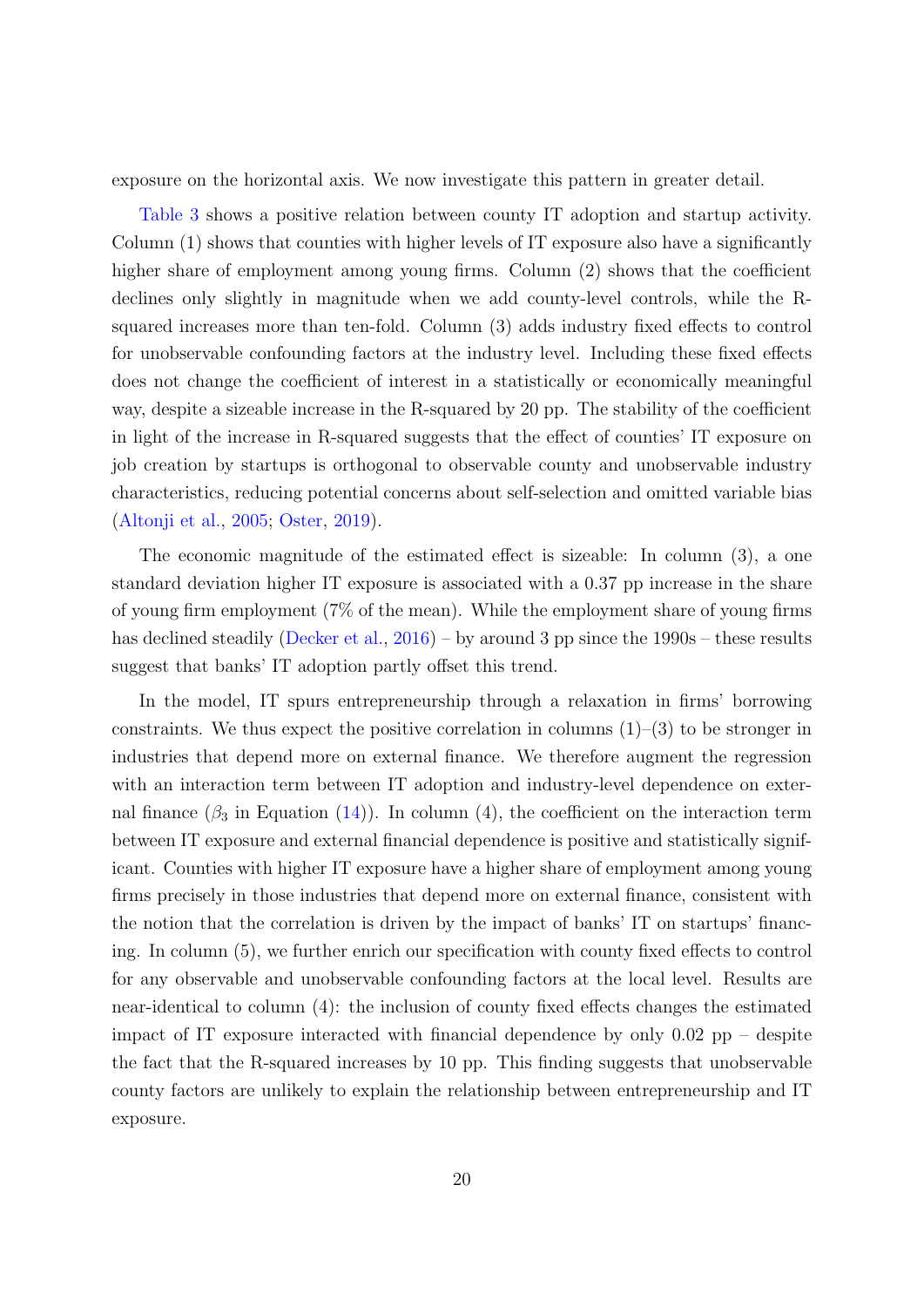To interpret the magnitude, column (6) replicates column (4), but uses a dummy with a value of one if an industry lies in the top tercile in terms of external financial dependence. O one standard deviation higher IT exposure is associated with a 0.22 pp increase in the share of young firm employment in industries that depend less on external finance, but a 0.68 pp increase in industries that depend more on external finance (13% of the mean). $^{10}$  $^{10}$  $^{10}$ 

Taken together, [Table 3](#page-48-0) provides support for Prediction 1: A larger local presence of IT-intensive banks is associated with more startup activity. This is especially so in sectors that depend more on external financing, suggesting that the relationship is driven by better access to credit.

Robustness. To show that the relation between IT exposure and entrepreneurship is robust, we perform a series of additional tests in [Table A3,](#page-56-0) discussed in more detail in [Section 6](#page-31-0) below. We show that our results are insensitive to an alternative construction of IT exposure based on either the unweighted average of the IT adoption of banks that operate in a county, or the share of local deposits. Further, excluding firms in the financial and education industries, or individual regions that have particularly high IT exposure or entrepreneurial activity, does not affect our results. Excluding the top 20 counties in terms of venture capital (VC) funding activity (which receive almost 80% of total VC funding) yields results similar to our baseline. Similarly, normalizing the share of employment in startups by the previous year's total employment to rule out our results are driven by the denominator leaves our conclusion unaltered. We also show that our main findings are present in tradable industries, which are less affected by local economic conditions. We also investigate the increase in IT adoption over time. We find that counties more exposed to the increase in IT in banking also experienced relatively higher growth in startup rates.

We further augment [Equation 14](#page-19-0) with a set of controls for counties' exposure to bank characteristics. That is, for all banks in our IT data, we compute a set of characteristics to capture bank profitability, funding and assets structure, size, and capitalization (capital ratio, return on assets, return on equity, wholesale funding ratio, deposit ratio, log assets, securitization ratio). We then project these characteristics on US counties by relying on banks' historical footprint, as we do for IT. We find that the relationship between

<span id="page-21-0"></span><sup>&</sup>lt;sup>10</sup>We also re-estimate [Equation 14](#page-19-0) including only industries in the bottom half or bottom quartile of the external dependence index. We find a positive–but smaller and insignificant–correlation between entrepreneurship and exposure to IT in banking.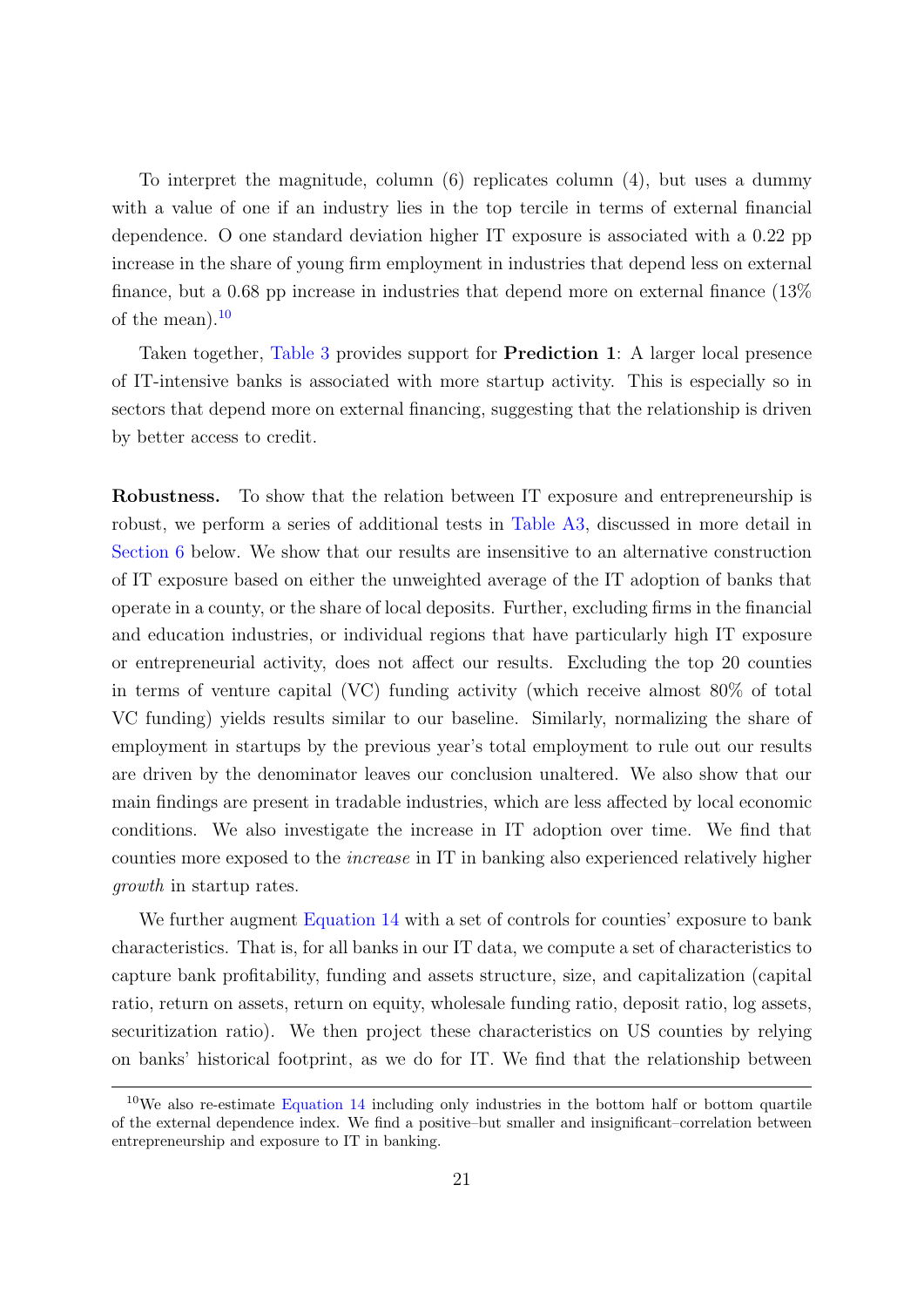exposure to bank IT and entrepreneurship is unchanged by the inclusion of these controls (see [Table A7\)](#page-60-0), mitigating the concern that this finding is spuriously driven by correlation with other bank factors.

### 4.2 IT, collateral, and entrepreneurship (Predictions 2 & 3)

**Predictions 2 & 3** of the model state that i) higher collateral values increases startup activity, and  $ii$ ) they do so especially in counties with higher IT exposure. The role of collateral in our model is directly motivated by a large literature that highlights the importance of rising house prices for employment among small and young firms: Higher real estate prices increase collateral values and thereby mitigate informational frictions and relax borrowing constraints for constrained firms [\(Rampini and Viswanathan,](#page-41-8) [2010;](#page-41-8) [Adelino et al.,](#page-36-5) [2015;](#page-36-5) [Schmalz et al.,](#page-42-4) [2017;](#page-42-4) [Bahaj et al.,](#page-36-6) [2020\)](#page-36-6). It also builds on evidence that IT facilitates real estate appraisal and the transmission of associated information [\(Kummerow and Lun,](#page-40-3) [2005;](#page-40-3) [Sawyer et al.,](#page-42-2) [2005\)](#page-42-2).

We test these predictions by examining how local IT exposure affects the sensitivity of entrepreneurship to changes in house prices, using a county-industry-year panel from 1999 to 2007. We estimate the following regression:

<span id="page-22-0"></span>startups<sub>c,i,t</sub> = 
$$
\gamma_1
$$
 IT exposure<sub>c,99</sub> +  $\gamma_2$   $\Delta HPI_{c,t}$   
+  $\gamma_3$  IT exposure<sub>c,99</sub> ×  $\Delta HPI_{c,t}$   
+  $controls_{c,t-1} + \theta_{c,i} + \tau_t + \varepsilon_{c,i,t}$ . (15)

The dependent variable is the employment share of firms of age 0-1 out of total employment in county (c) and 2-digit industry (i) in year (t). IT  $exposure<sub>c</sub>$  denotes counties' IT exposure as of 1999.  $\Delta HPL_{ct}$  is the yearly county-level growth in house prices. Controls include county size (log of total the population), the share of the population of age 65 and older, the share of the black population, education, the unemployment rate, the industrial structure, and IT adoption among non-financial firms, all lagged by one period. Standard errors are clustered at the county level, and regressions are weighted by total employment.

[Table 4,](#page-49-0) column (1) confirms that higher IT exposure is associated with a higher share of young firm employment. This is in line with results in [Table 3](#page-48-0) on Prediction 1 ( $\gamma_1 > 0$ ). We then explicitly test **Prediction 2**, which implies that  $\gamma_2 > 0$ . Column (2) shows that a rise in house prices is associated with an increase in entrepreneurship at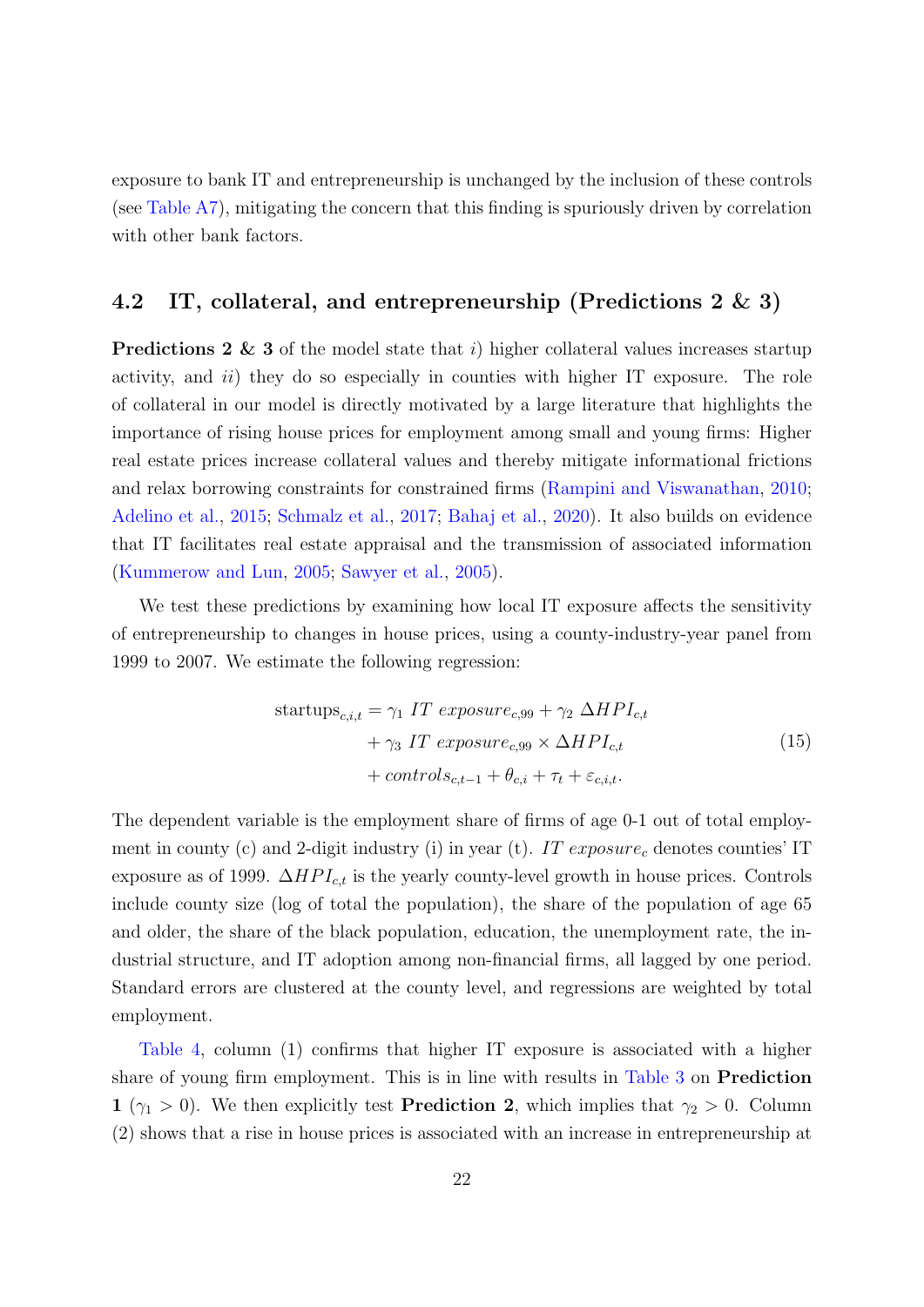the local level, conditional on year fixed effects that absorb common trends.

We then test **Prediction 3** by including the interaction term between changes in local house prices and county exposure to IT in banking  $(\gamma_3)$ . Based on **Prediction 3**, we expect  $\gamma_3 > 0$ , i.e. an increase in house prices leads to an increase in startup-activity especially in counties more-exposed to IT. Column (3) shows that higher house prices spur entrepreneurship in areas with more IT, consistent with Prediction 3. [Figure 2](#page-43-1) plots the estimated effect of house prices growth on entrepreneurship for low, medium and high IT counties. In the average county in terms of bank IT adoption, there is a positive relationship between higher house price growth and entrepreneurship (indicated by the green line) consistent with the positive coefficient on IT adoption itself. The red line plots the same relationship between house price growth and entrepreneurship for a county where bank IT adoption is two standard deviations above the mean and, as a result of the positive interaction term between IT and house price growth, the slope is steeper relative to the average county. For counties where IT adoption of banks is two standard deviations below the mean, changes in house prices are not estimated to have a significant effect on entrepreneurship (blue line). Moreover, the graph illustrates the even when zeroing in on counties where house prices fell during our sample period, job creation by young firms was stronger in high IT compared to lower IT regions. Overall, these results suggest that (i) IT adoption, for both low and high house price growth, helps entrepreneurship, and (ii) strong house price growth even in low IT areas does not seem to harm job creation of young firms.

To isolate the variation of interest and controlling for any confounding factor at the local or industry level, we include county\*industry fixed effects and exploit only the variation within each county-industry cell in column (4) of [Table 3.](#page-48-0) It confirms the more pronounced relationship between house prices and entrepreneurship in areas with more IT. To further tighten identification, columns (5) and (6) add time-varying county controls, as well as industry\*year fixed effects that account for unobservable changes at the industry level. The interaction coefficient remains similar in terms of sign, size and significance. In terms of magnitude, suppose house price growth increases from the  $25<sup>th</sup>$ percentile  $(2.5\%)$  to the 75<sup>th</sup> percentile  $(6.7\%)$ . In counties with an IT exposure of one, the share of employment at young firms would increase by 0.287 p.p. more per year than in counties with an IT exposure of zero (0.303 vs 0.016, based on column (3)). Note that IT exposure is standardized to a standard deviation of one.

Finally, we provide complementary evidence on the role of collateral, building on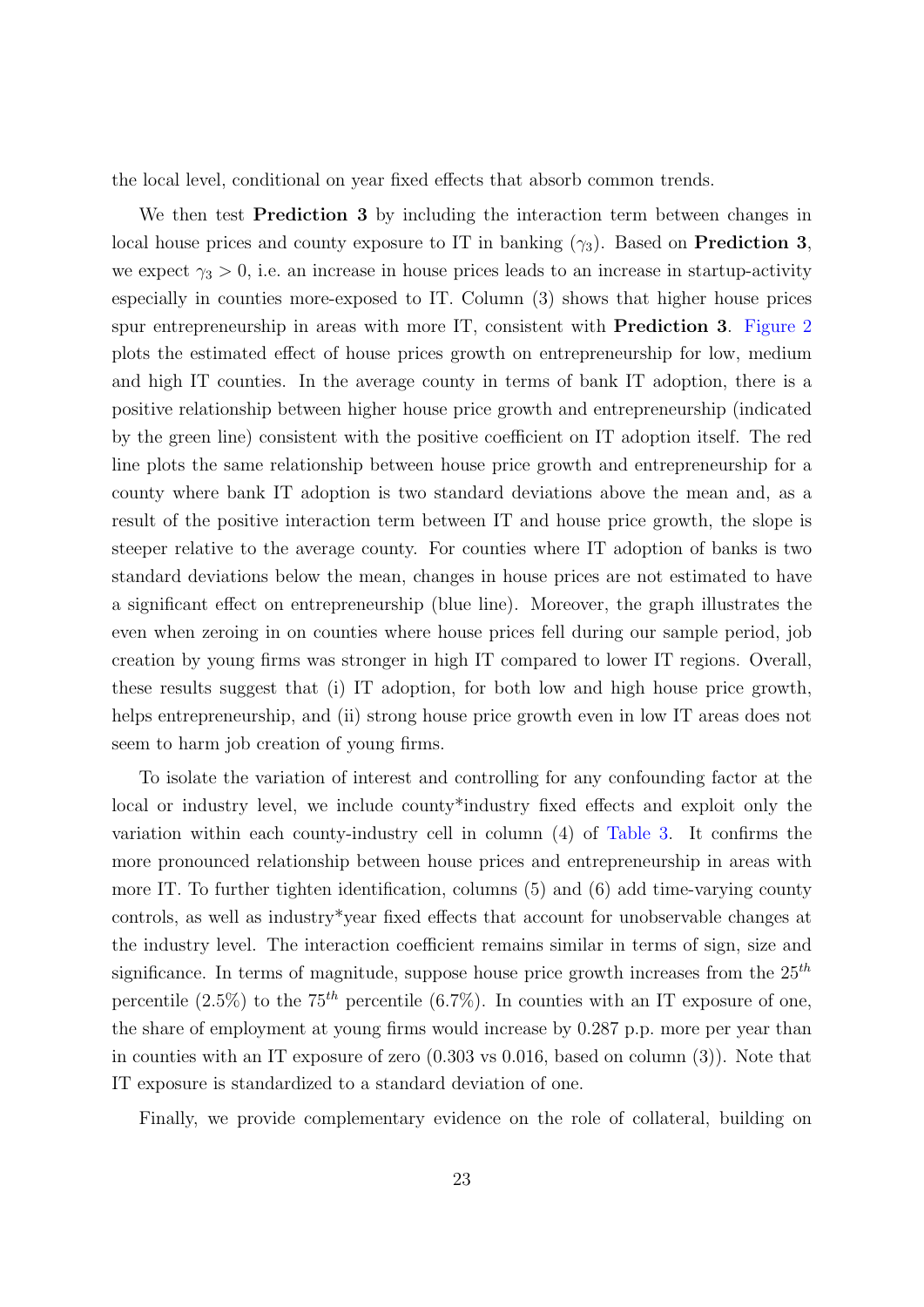previous work demonstrating that the importance of real estate collateral differs across industries. Specifically, young firms have been shown to be more responsive to changes in collateral values in industries in which the average required start-up capital is lower, or in industries in which a larger share of entrepreneurs relies on home equity to start or expand their business [\(Adelino et al.,](#page-36-5) [2015;](#page-36-5) [Doerr,](#page-38-0) [2021\)](#page-38-0). Focusing on differences between industries within the same county and year also allows us to additionally include county\*year fixed effects. We thus purge our estimates from the impact of any time-varying county-level shocks, in addition to controlling for industry-specific trends. Columns (7) and (8) show that the positive effect of rising house prices on startups in more-IT exposed counties is especially pronounced in those industries whose financing is expected to be more sensitive to changes in collateral values, as indicated by the positive and significant coefficient on the triple interaction term. Note that the remaining coefficients are absorbed by fixed effects.

In sum, [Table 4](#page-49-0) provides evidence in line with **Predictions 2 & 3**: entrepreneurship increases when local collateral values rise, and in particular so in counties with higher exposure to IT-intensive banks.

### 4.3 IT exposure and startup quality (Prediction 4)

Prediction 4 states that higher startup activity due to IT exposure does not lower the quality of the average firms receiving funding in equilibrium. As IT improves the screening process, there is no trade off between the quantity of credit and the marginal quality of the borrower.

In the model firm quality is disciplined by the probability of default, which is unobservable in the data. Instead, we proxy startup quality with the average growth rate of employment of startups during their first years of life. To this end, we construct 'transition rates' [\(Adelino et al.,](#page-36-3) [2017\)](#page-36-3). As the QWI report employment of firms of eg age  $0-1$ ,  $2-3$ , or 4–5 in a given year, we can substract the employment of startups (firms age 0 or 1 year) two years earlier from employment of firms of age 2–3 to obtain the change in jobs created by continuing startups during that period. The transition rate in a county-industry cell is thus defined as  $transition_{c,s,t}^{2-3} = \frac{Emplogment \; Age \; 2-3_{c,s,t+2}-Emplogment \; Startup_{c,s,t}}{Total \; Emplogment_{c,s,t}}$  $\frac{1}{2}e^{-2\sum_{c,s,t+2}Emplogiment\_startup_{c,s,t}}$  in year t. We construct similar transition rates for firms transitioning from age 2–3 to 4–5.

We then estimate a cross-sectional regression similar to [Equation 14,](#page-19-0) where the dependent variable is the average transition rate between 1999 and 2007. Columns (1)-(3)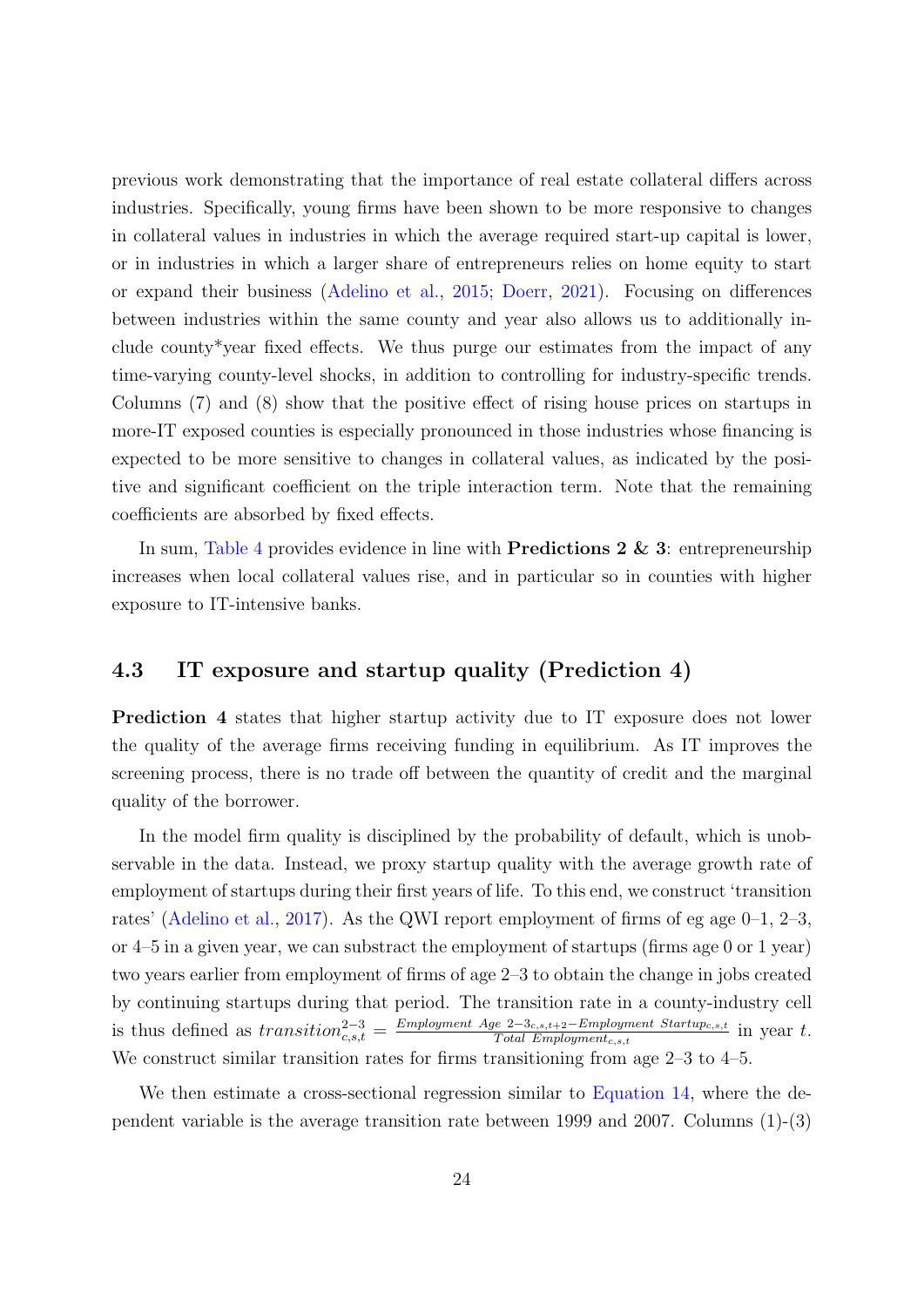in [Table 5](#page-49-1) show that there is no systematic correlation between a county's exposure to IT in banking and the transition rates of local startups to age 2–3, neither on average nor in industries that are more dependent on external finance. We find similar effects for the transition rates for firms of age  $2-3$  years to  $4-5$  years in columns  $(4)-(6)$ . These results lend support to Prediction 4.

The absence of any significant relationship between IT exposure and local startup quality could suggest that IT adoption by banks has aggregate implications. The formation of more startups, without a decline in quality, could bring benefits in terms of aggregate business dynamism, employment and productivity growth [\(Haltiwanger et al.,](#page-39-11) [2014;](#page-39-11) [Klenow and Li,](#page-40-1) [2020\)](#page-40-1).

### 4.4 The role of recourse default (Prediction 5)

Recourse can partially substitute for the need of screening borrowers through collateral. The ability to recourse in the case of foreclosure or default thus diminishes the misalignment of interests [\(Ghent and Kudlyak,](#page-38-1) [2011\)](#page-38-1). In the model, Prediction 5 thus implies that the positive relationship between IT exposure and entrepreneurship is more pronounced in non-recourse states. To test this prediction, we exploit heterogeneity across US states in terms of legal and practical considerations that make obtaining a deficiency judgment more or less difficult for lenders. We follow [Ghent and Kudlyak](#page-38-1) [\(2011\)](#page-38-1) to classify recourse and non-recourse states according to whether they allow, at least in some cases, deficiency judgment. We then estimate the cross-sectional relationship between IT and entrepreneurship (i.e. [Equation 14\)](#page-19-0) for counties in recourse versus non-recourse states.<sup>[11](#page-25-0)</sup>

Columns (1) and (2) in [Table 6](#page-50-0) highlight that the positive relationship between IT exposure and job creation by startups is stronger in non-recourse states, in line with the model's prediction. We confirm this finding in interaction specifications in columns (3) and (4). Columns (3) shows that in recourse states the relationship between IT adoption and entrepreneurship is significantly weaker. Column (4) confirms the finding when we exclude North Carolina, as its classification presents some ambiguity. Moreover, we find that the sensitivity of entrepreneurship to changes in house prices – which is generally higher in counties with higher IT exposure – is lower in recourse states (see column  $(9)$ )

<span id="page-25-0"></span><sup>&</sup>lt;sup>11</sup>[Ghent and Kudlyak](#page-38-1) [\(2011\)](#page-38-1) relies on recourse / non-recourse classifications of states from the 21<sup>st</sup> edition (2004) of the National Mortgage Servicer's Reference Directory to show that recourse clauses impact borrowers' behavior.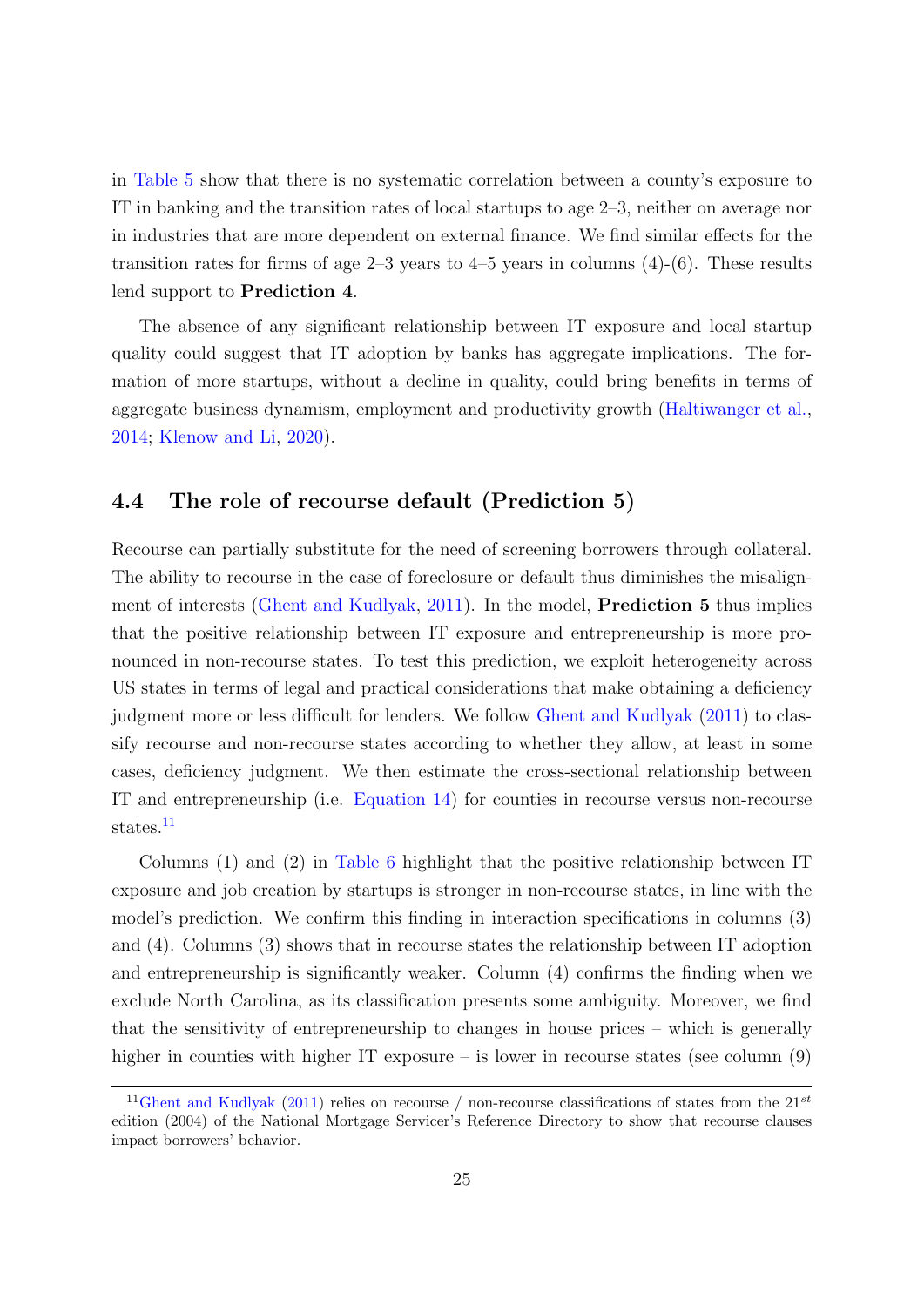in [Table 4\)](#page-49-0).

# <span id="page-26-0"></span>5 Banks' IT adoption and Small Business Lending

In this section, we use CRA data on banks' small business lending in each county to provide additional tests of the model predictions. We first investigate Prediction 6, i.e. that with increasing IT adoption, lending becomes more responsive to new investment opportunities in more-distant counties. We then revisit **Predictions 2 & 3** on the importance of collateral values in stimulating lending and job creation. An advantage of bank-county level regressions is that we can measure IT adoption directly at the banklevel. This setting allows us to combine an instrumental variable approach with granular county fixed effects. We can thus exploit exogenous variation in the IT adoption of banks that lend to borrowers in the same county.

#### 5.1 Land-grant colleges and banks' IT adoption

The established relationship between IT adoption and bank lending could be driven by unobservable factors. For instance, banks may invest more in IT to serve certain costumers; other factors, such as local productivity shocks, may drive both banks' adoption and credit demand. Studying directly the relationship between a bank's lending and its IT adoption, rather than through geographic variation in banks' footprints, allows us to obtain exogenous variation in IT-adoption through an instrumental variable. Specifically, we exploit the quasi-random allocation of land-grant colleges, which acted as a shift in the availability of local technical expertise [\(Moretti,](#page-41-4) [2004\)](#page-41-4) and has been shown to predict banks' IT adoption [\(He et al.,](#page-39-3) [2021;](#page-39-3) [Pierri and Timmer,](#page-41-1) [2022\)](#page-41-1). The Morrill Act of 1862, and its follow-up in 1890, endowed states with federal land to found universities, with a focus on teaching science, agriculture, and other technical subjects. The presence of a land-grant college remains an important determinant of the supply of skilled labour in a city even today, especially for the IT sector. Their exact location, however, is largely due to historical accidents and close to random from today's perspective [\(Moretti,](#page-41-4) [2004\)](#page-41-4). It is also unrelated to current local economic factors [\(Kantor and Whalley,](#page-40-10) [2019\)](#page-40-10), as well as to the presence of banks' HQ in the same county [\(Pierri and Timmer,](#page-41-1) [2022\)](#page-41-1), reflecting that the formation of banks' headquarters usually predates the IT revolution by many decades.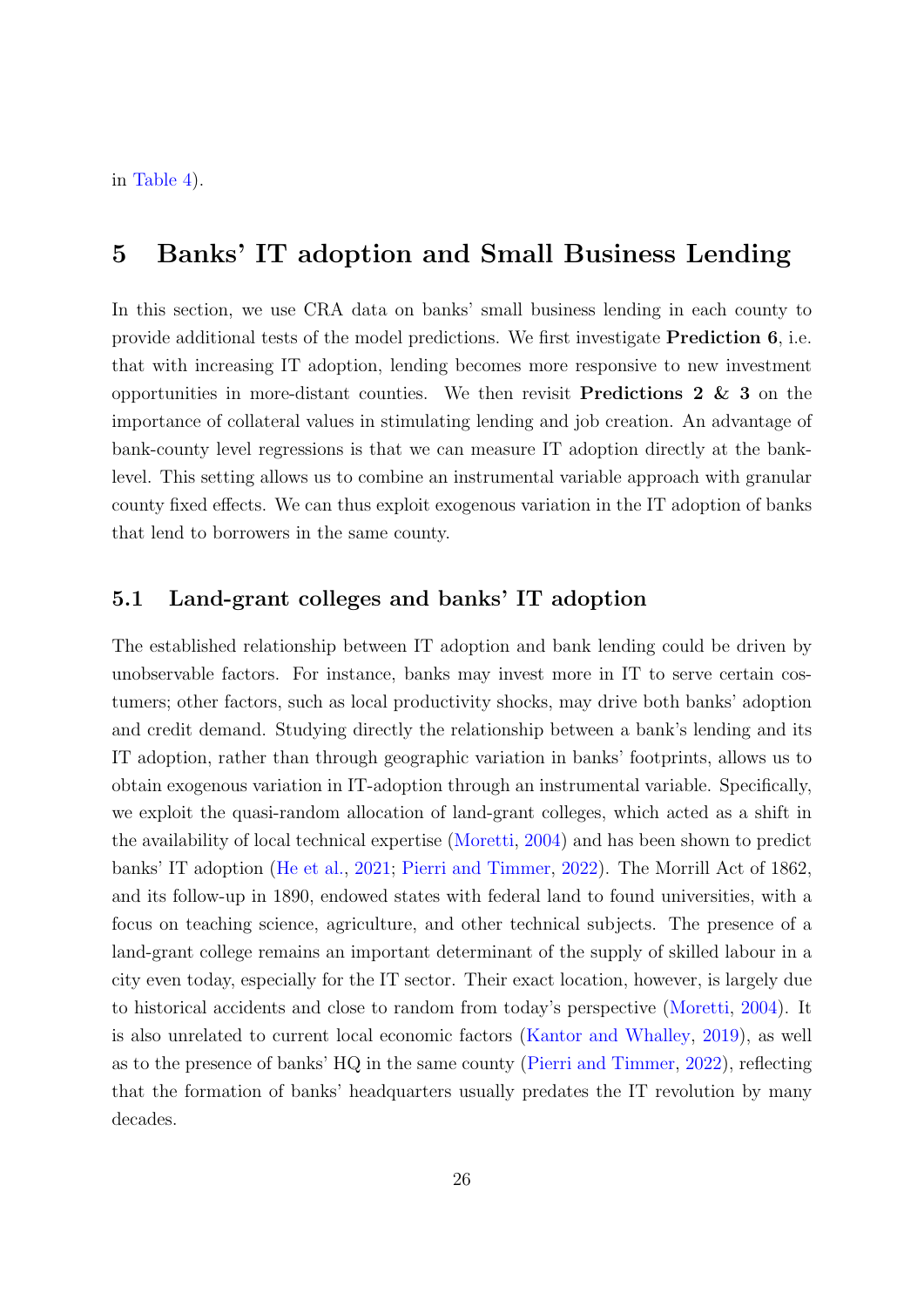Land-grant colleges could spur banks' IT adoption through different channels. They directly increase the supply of tech-inclined graduates that banks could hire, which could incentivize their IT adoption. Additionally, a lower distance to campuses could lead to knowledge spillovers and the diffusion of ideas and technology [\(Keller,](#page-40-11) [2002\)](#page-40-11), making bank mangers more likely to invest in IT. As decision-making at a firm is often driven by its HQ, we base our instrument on the distance of a bank's HQ to the nearest landgrant colleges. In a first step, we compute the distance in log miles (plus one) between the county of each land-grant college  $j$  and a bank's  $HQ$  county, weighted by the size of the college in terms of STEM enrollment. In a second step, we compute a measure of the average distance to land-grant colleges. There is no clear economic reason to expect why the distance to only the nearest, second- or third-nearest college should matter. In addition, distances to the nearest colleges are positively correlated. We thus take an agnostic approach and take the first principal component of the distance to the nearest two land-grant colleges as our baseline instrumental variable, so the IV captures only the salient variation in distances. We also compute the first principal component of the distance to the nearest three or five colleges for robustness tests.

The key identification assumption underlying our instrument is that the distance to the nearest land-grant colleges affects the ability to lend to small businesses through banks' IT adoption, and not through other bank-specific channels or changes in the demand for credit. Students of land-grant colleges are significantly more likely to major in technical subjects and less likely to major in business and management sciences [\(Pierri](#page-41-1) [and Timmer,](#page-41-1) [2022\)](#page-41-1). The introduction of these colleges is thus akin to a shifter of the availability of local technical knowledge for banks, rather than overall managerial capabilities. It mitigates the concern that the impact of IT adoption is capturing better managerial practices [\(Bresnahan et al.,](#page-37-0) [2002\)](#page-37-0).

As expected, we find a strong negative association between the distance to the nearest land-grant colleges and banks' IT adoption (see [Figure 3,](#page-44-0) panel a). Further, in regressions we control for an extensive set of bank-level controls – most importantly bank size, which is commonly associated with economies of scale that could facilitate IT adoption. As panel (b) of [Figure 3](#page-44-0) shows, the strong relation between distance to the nearest landgrant colleges and IT adoption remains when we condition on bank size (log assets).

Land-grant colleges could also affect non-financial firms in close proximity by increasing the availability of technical knowledge,thereby directly affecting entrepreneurship and credit demand. Therefore, we compare the lending of different banks–those HQ have dif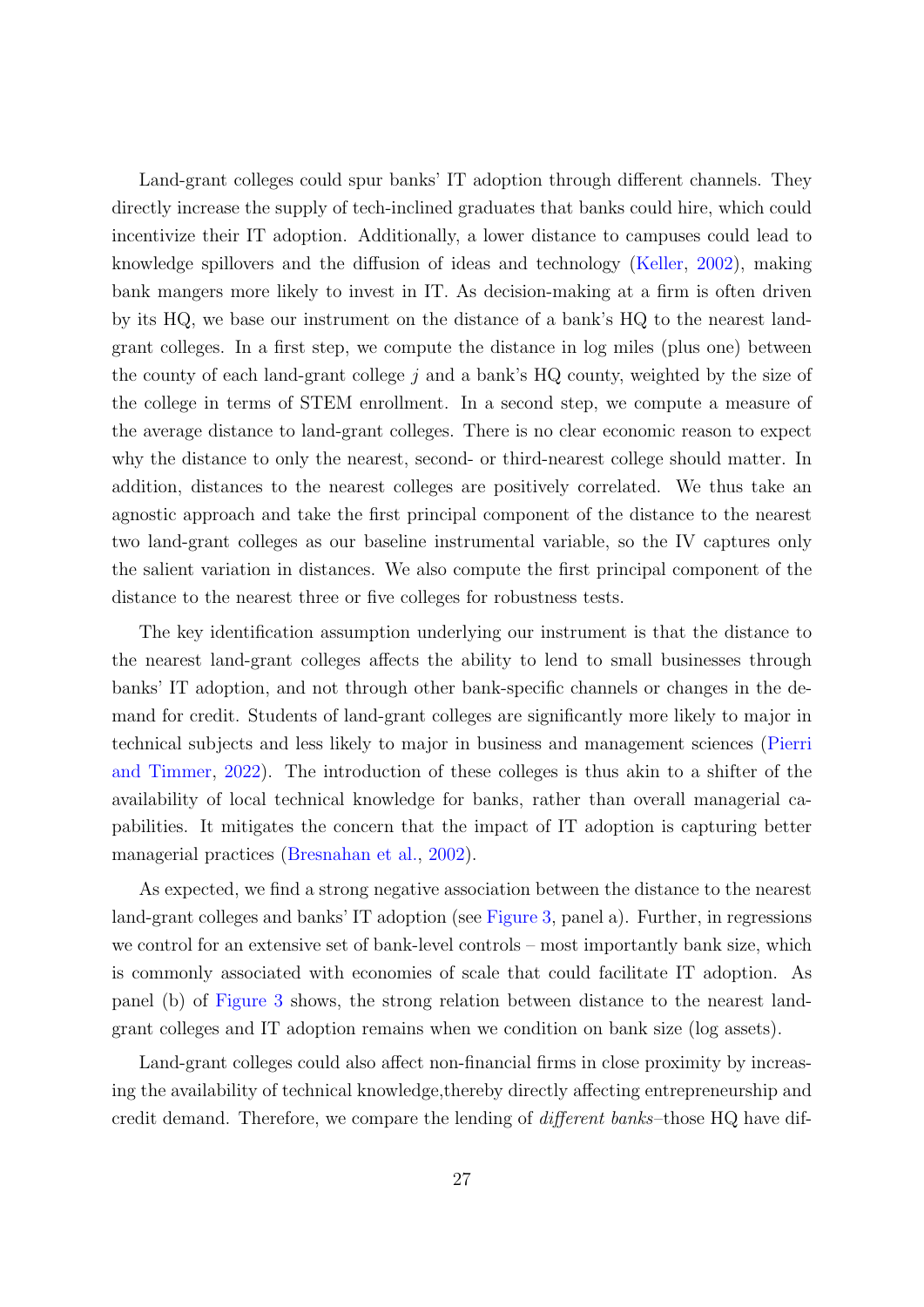ferent distance to land-grant colleges–to borrowers in the same county. To do so, we include in our specifications fixed effects at the borrower-county level (discussed below). These fixed effects absorb all potentially confounding factors that affect local credit demand by non-financial firms, including local technology adoption and human capital availability. We furthermore exclude the HQ county of each bank, as well as counties with land-grant colleges, from the sample.

### 5.2 IT and the role of distance in lending (Prediction 6)

In the model, IT lowers the cost of banks to verify the existence and market value of collateral, and transmit the information to their (distant) HQ. This mechanism is consistent with work that suggests that IT adoption by banks reduces the importance of distance in lending decisions, as it enables a more effective transmission of hard information [\(Petersen](#page-41-0) [and Rajan,](#page-41-0) [2002;](#page-41-0) [Vives and Ye,](#page-42-3) [2020\)](#page-42-3).

Prediction 6 thus states that with increasing IT adoption, lending should become more responsive to new investment opportunities in more distant counties. Following a large literature that shows that informational frictions increase with lender-borrower distance [\(Liberti and Petersen,](#page-40-0) [2019\)](#page-40-0), we test whether the relationship between local investment opportunities and lender-borrower distance varies with banks' use of IT. We consider the following specification from 1999 to 2007 at the bank-county-year level:

<span id="page-28-0"></span>
$$
\Delta loans_{b,c,t} = \beta_1 \log(distance)_{b,c} + \beta_2 \Delta income \ p.c._{c,t} + \beta_3 \log(distance)_{b,c} \times \Delta income \ p.c._{c,t} + controls_{c/b,t-1} + \theta_{c,t} + \varepsilon_{b,c,t},
$$
\n
$$
\text{if IT} = \text{low/high.}
$$
\n(16)

The dependent variable is the log difference in total CRA small business lending by bank b to borrower county c in year t. The variable  $log(distance)$  measures the log of the distance between banks' HQ county and the county of the borrower. We proxy investment opportunities in borrower countries with the log change in county-level income per capita [\(Adelino et al.,](#page-36-3) [2017\)](#page-36-3). Regressions further include standard county controls, as well as year or county\*year fixed effects. Bank-level controls are the log of total assets, deposits over total liabilities, the share non-interest income, securities over total assets, return on assets, the equity ratio (Tier 1), and the wholesale funding ratio. We also control for the share of C&I out of total loans, as well as the share of mortgage loans out of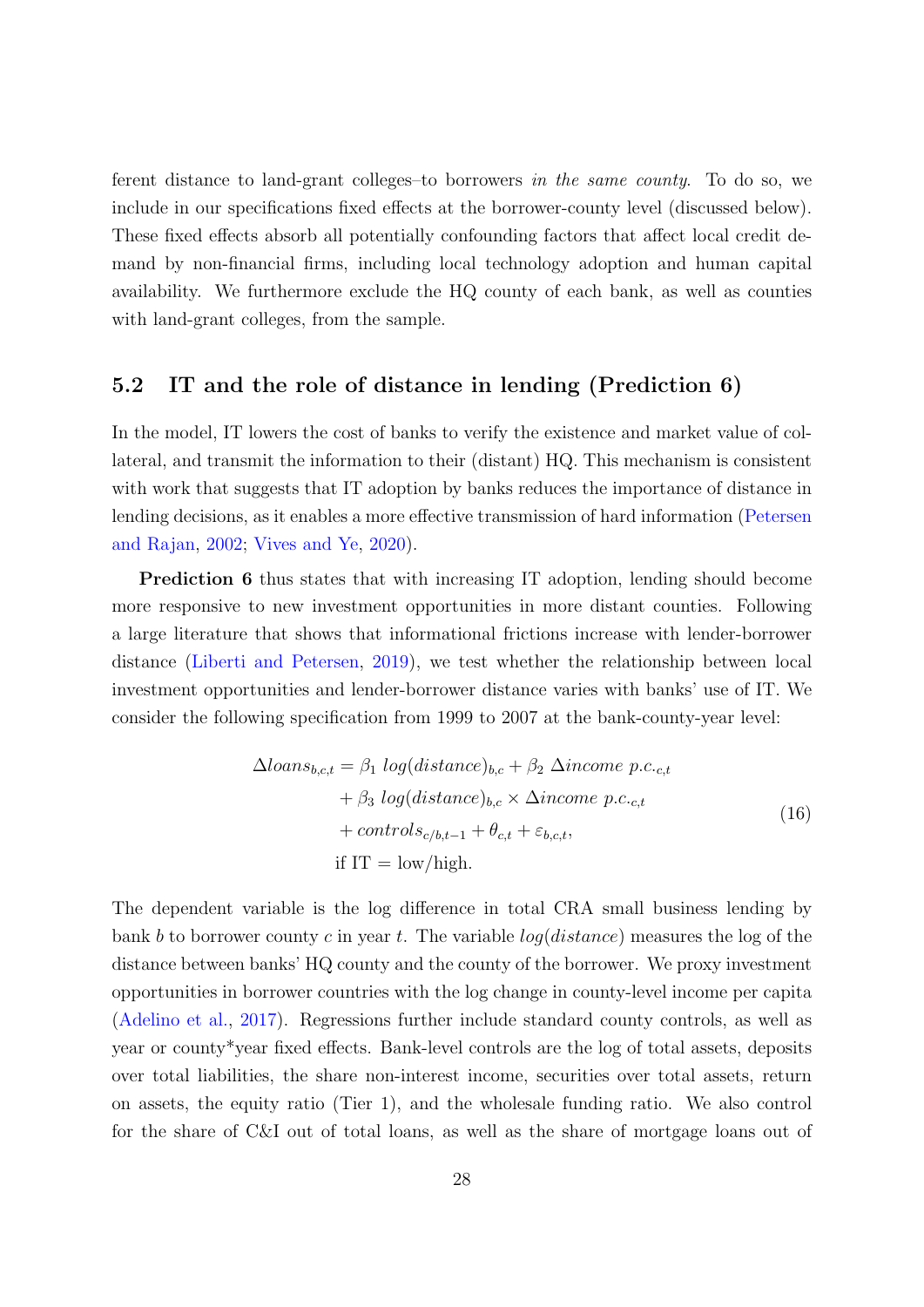total loans. We thus hold the allocation of lending of credit across lending segments constant. Standard errors are clustered at the bank and county level. An increase in local investment opportunities is expected to increase local lending ( $\beta_1 > 0$ ), especially in borrower counties nearer to the HQ ( $\beta_3$  < 0). If banks' IT adoption reduces the importance of distance, then  $\beta_3$  should be significantly smaller in magnitude for high IT banks.

Results in [Table 7](#page-51-0) are in line with the hypotheses. Column (1) shows that rising local incomes are associated with higher local loan growth. Greater distance reduces the sensitivity of banks' small business lending in response to local investment opportunities, as the interaction terms between changes in income and distance is negative. This findings holds when we include county\*year fixed effects to control for any unobservable timevarying borrower-county characteristics in column (2). Columns (3) and (4) show that the lower responsiveness of bank lending in counties located further away is present only among low IT banks; for high IT banks, distance has no dampening effect.

An interaction specifications in column (5) confirms this finding: While distance reduces the sensitivity of lending to changes in local investment opportunities for low IT banks, among high IT banks distance matters significantly less. Results are similar when we focus on total lending through loans with origination amounts below \$100,000, which are usually granted to smaller companies. Note that coefficients increase in magnitude, which is consistent with the common finding that informational frictions are more severe among smaller firms.

Finally, columns  $(7)-(8)$  replicate columns  $(5)-(6)$ , but instrument banks' IT, as well as the associated interaction terms, with the IV based on distance to the nearest two land-grant colleges. The main coefficients are similar in terms of sign and significance, but larger in magnitude. This mostly reflects that the standard deviation in IT when predicted with land-grand colleges is around 0.15 times as large as variation in actual IT adoption (0.156 vs. 1). Hence, when we adjust for the difference in standard deviations across actual and predicted IT, coefficients are similar in magnitude in columns  $(5)-(6)$ vs.  $(7)-(8)$ . A larger magnitude of the IV coefficients can also be due to the measurement error of the endogenous IT adoption variable. As our measure of IT adoption is built from the ratio of computers per employee, it does not take into account differences across IT applications, it does not capture heterogeneous quality of IT equipment, nor it considers workers' different ability of using such equipment. We therefore expect a significant amount of noise, and it is unsurprising that IV coefficients are larger than OLS ones.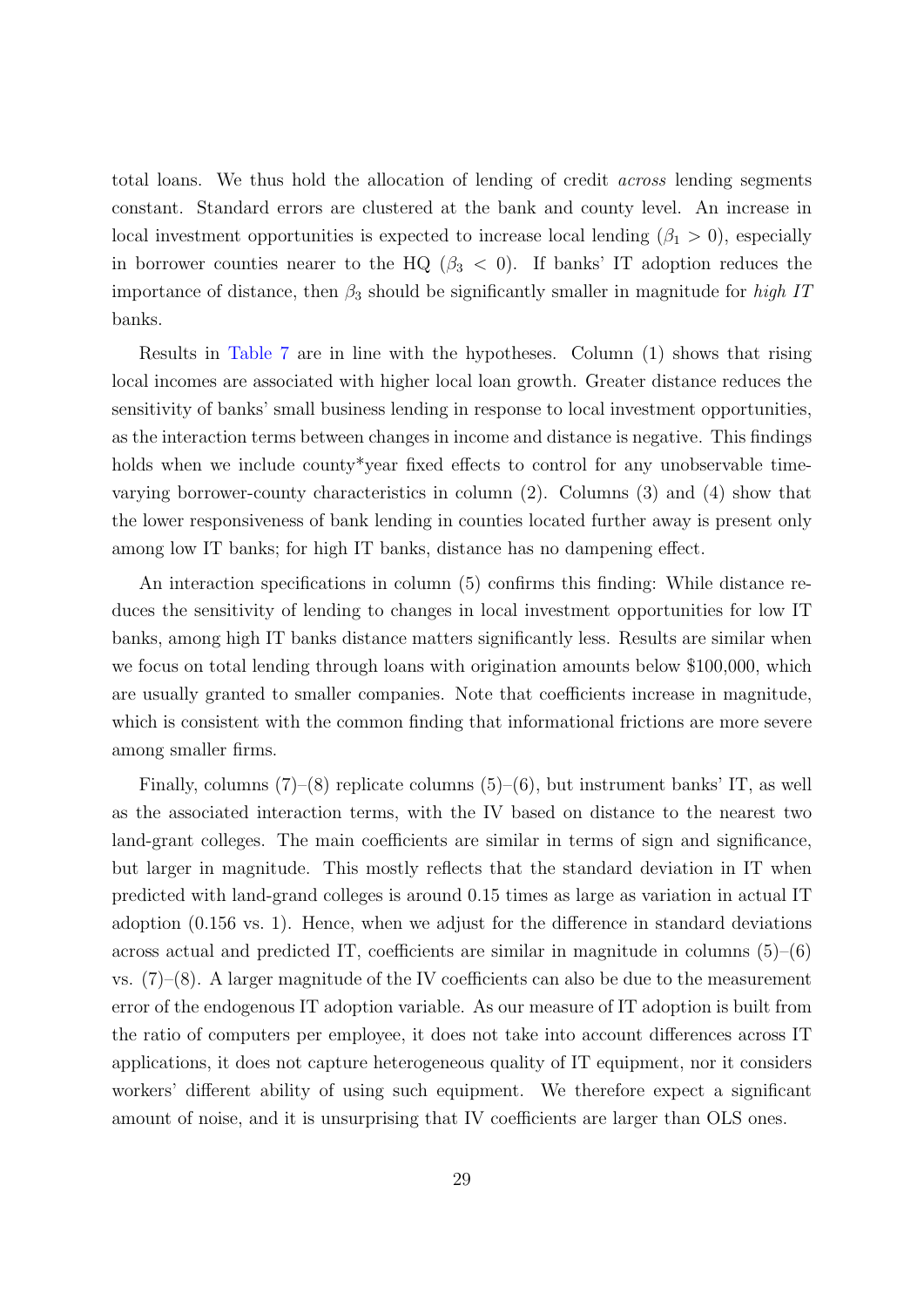As discussed above, the regressions include county\*time fixed effects and hence absorb unobservable changes at the borrower-county level. This approach strengthens our identification assumption, as these fixed effects control for potentially confounding factors that could be correlated with the local presence of land-grant colleges, and hence the demand for credit. In the appendix, we show that our results are insensitive to using an IV based on distance to the three or five nearest land-grant colleges, or when we exclude banks' HQ counties (see [Table A6\)](#page-59-0).

## 5.3 IT, house prices and small business lending

We now revisit **Predictions 2 & 3** to provide supporting evidence that banks' IT improves access to finance for entrepreneurs, especially when house prices increase. To this end, we investigate how high- and low-IT banks adjust their small business lending in response to house price changes. We estimate the following regression equation from 1999 to 2007 at the bank-county-year level:

<span id="page-30-0"></span>
$$
\Delta loans_{b,c,t} = \beta_1 \ IT_b + \beta_2 \ \Delta \ HPI_{c,t} + \beta_3 \ IT_b \times \Delta HPI_{c,t} + bank \ controls_{b,t-1} + county \ controls_{c,t-1} + \tau_t + \varepsilon_{b,c,t}.
$$
\n(17)

The dependent variable is the growth in total CRA small business lending by bank b to borrower county c in year t. The main explanatory variable  $IT_b$  measures the use of IT at the bank level, as described in Section [3.](#page-15-0)  $\Delta HPI_{ct}$  measures the yearly change in house prices in the borrower county. County and bank controls are the same as in [Equation 16.](#page-28-0) We cluster standard errors at the bank and county level. If IT-intensive banks rely more on hard information when lending to opaque firms, as indicated by the county-level analysis in [Section 4,](#page-18-0) we expect their lending to be more sensitive to changes in local collateral values, i.e. house prices  $(\beta_3 > 0)$ .

[Figure 4](#page-45-0) suggests that while small business lending grows faster when house prices increase, the sensitivity is higher for lending of IT-intensive banks. Results in [Table 8](#page-51-1) confirm this pattern. Column (1) shows a larger responsiveness of small business lending by high-IT banks to rising house prices, as indicated by the significant coefficient on the interaction term. Since borrower counties could differ along several dimension, we enrich our specifications with time-varying fixed effects at the county level in column (2). We now essentially compare small business lending by two banks that differ in their IT intensity to borrowers in the *same* county, mitigating concerns that the relation between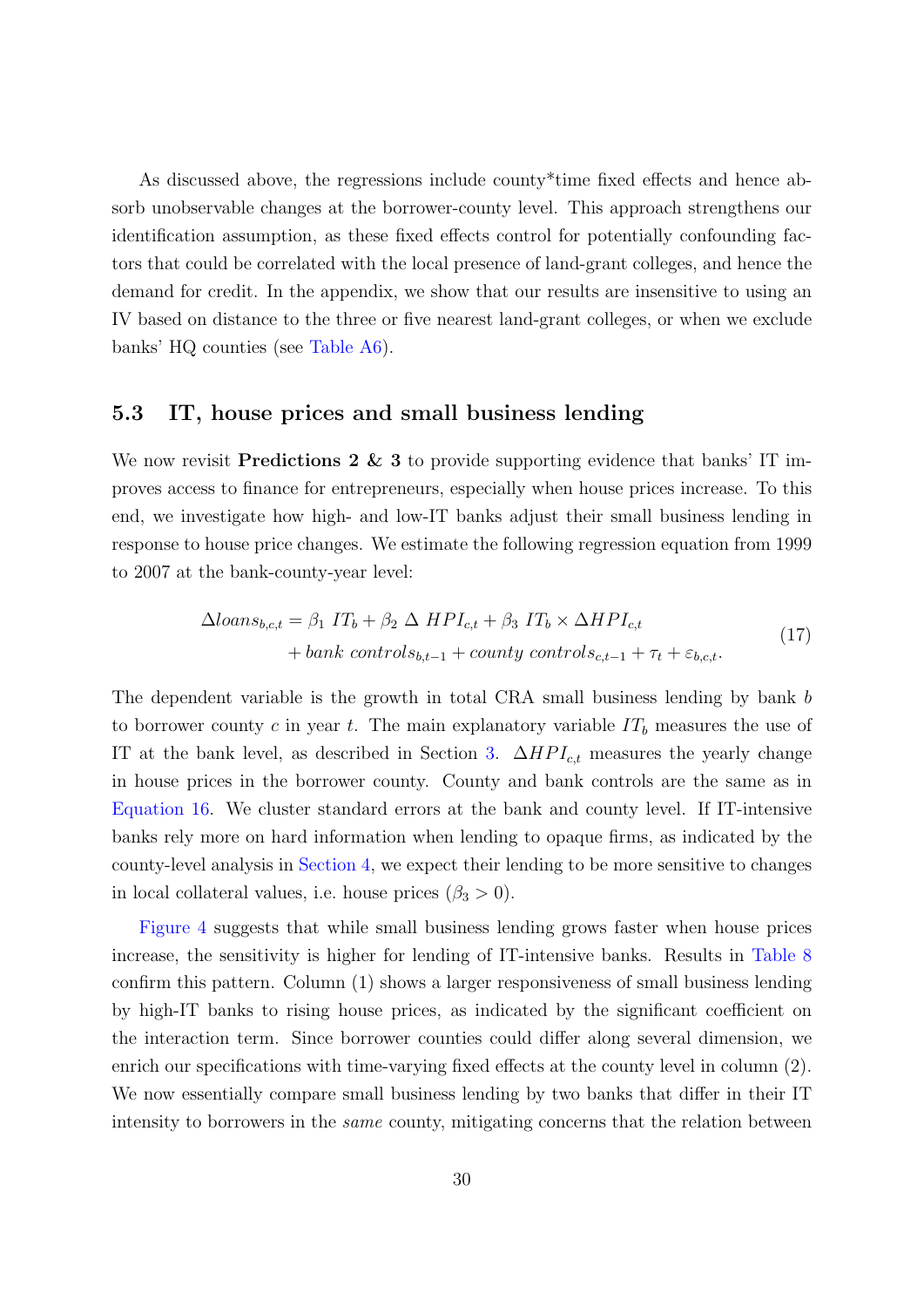bank lending and house prices is due to (unobservable) confounding local factors. Results show that despite a more than fourfold increase in the R-squared, estimated coefficient estimates remain near-identical (the coefficient on the change in house prices is now absorbed). Columns  $(3)-(4)$  repeat the exercise for loans of size \$100,000 or less and show similar results. Again, magnitudes are larger, indicating that smaller firms are subject to greater informational frictions and their financing conditions hence more sensitive to changes in collateral values.

Instrumental variable regressions in columns  $(5)-(6)$  confirm this finding. Higher IT adoption by banks leads to a greater sensitivity of small business lending to local house prices. By including county\*time fixed effects we control for county-level characteristics that could correlate with the distance to land-grant colleges. Similar to above, when we adjust for the difference in standard deviations across actual and predicted IT, IV coefficients are similar in magnitude to their OLS counterparts. As we show in the appendix, these patterns are robust to using an IV based on distance to the three or five nearest land-grant colleges, or when we exclude banks' HQ counties (see [Table A6\)](#page-59-0).

# <span id="page-31-0"></span>6 Collateralized Lending, Competition, and Further Tests

In this section we present additional evidence that speaks to assumptions and implications of the model, as well as further robustness tests. We report the results in the Online Appendix.

IT and the use of collateral. A key assumption of the model is that high IT banks have a relative cost advantage in screening through collateral. While we do not have loanlevel information on collateralized lending to startups, we can provide empirical evidence on the presence of collateral for large corporate loans with data from DealScan [\(Ivashina](#page-39-12) [and Scharfstein,](#page-39-12) [2010\)](#page-39-12). [Figure A1](#page-53-0) shows that the share of loans that are collateralized is positively correlated with bank IT adoption. To ensure that this correlation is not driven by (unobservable) borrower heterogeneity, we estimate the following linear probability model:

$$
secured_{b,i,t} = \beta \hspace{0.1cm} IT_b + \tau_t + \theta_i + \varepsilon_{b,i,t},\tag{18}
$$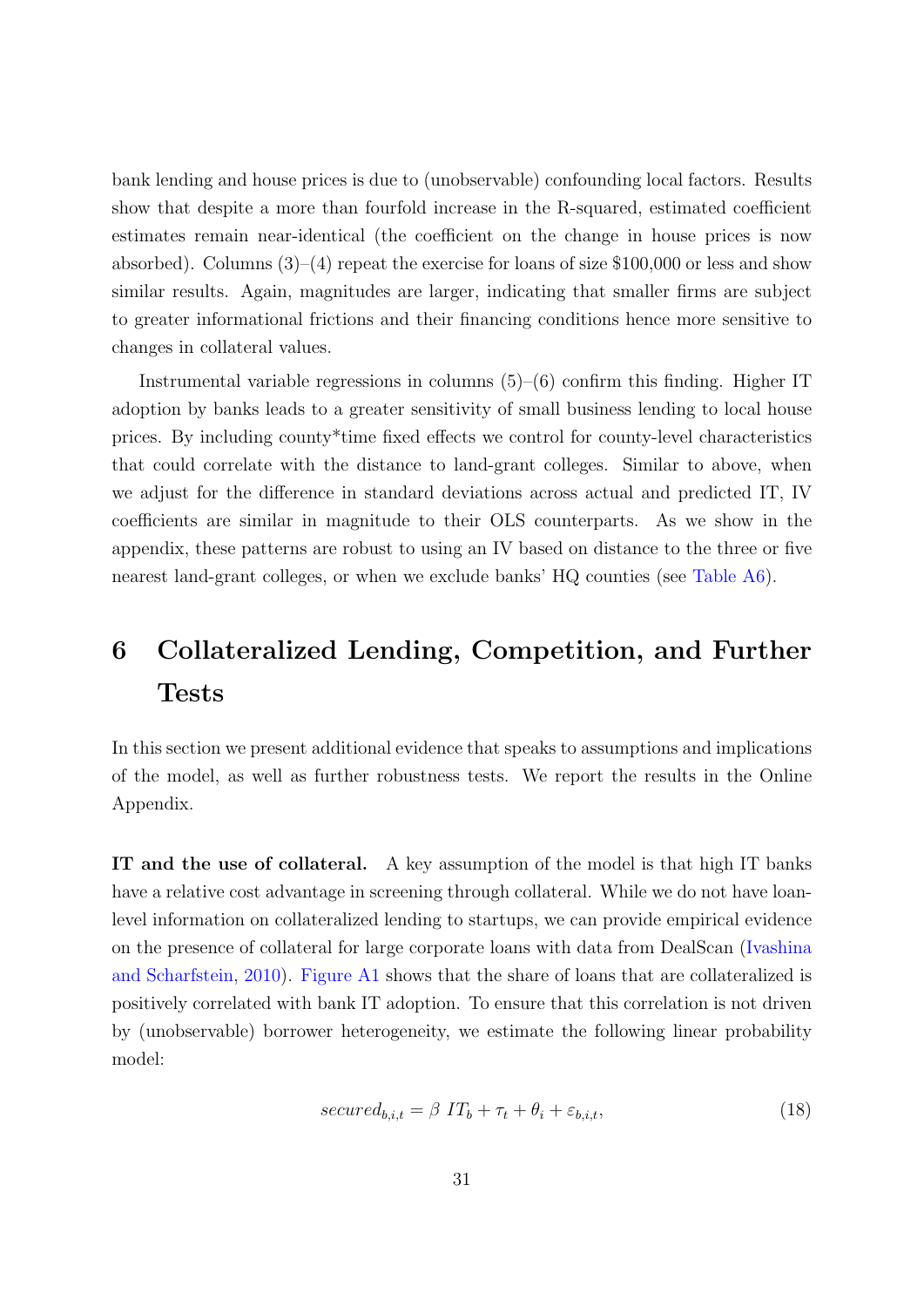where b denotes a bank that granted a loan in year t to corporate borrower  $i$  and secured<sub>b,i,t</sub> is a dummy equal to one whenever the loan is collateralized. Results in [Table A1](#page-54-0) confirm that more IT-intensive banks are more likely to require collateral than other banks, even when controlling for borrower characteristics through borrower fixed effects.

The role of local competition. The model abstracts from interactions between local competition and IT adoption in the banking sector. Instead, banks and borrowers share the surplus from lending if a loan is granted. To ensure that local competition does not affect our key empirical results, we re-estimate [Equation 14,](#page-19-0) but control for market concentration (measured through the HHI) and its interaction with IT. Results are presented in Table  $A2$ , where columns  $(1)-(2)$  construct the HHI from CRA loan shares and columns  $(3)-(4)$  from deposit shares. In general, higher concentration is associated with higher startup activity. This could reflect that lenders in less competitive markets have a sufficiently high surplus to acquire costly soft information or that they might be more prone to lend to startups because know they expect to extract more surplus in the future as young firms grow [\(Petersen and Rajan,](#page-41-9) [1995\)](#page-41-9). However, there is no significant interaction between concentration and local IT adoption in banking, and the positive impact of IT on startups remains largely unaffected when we account for the local market structure. This result supports the model's assumption to abstract from local competition.

Extensions and robustness. [Table A3](#page-56-0) presents robustness tests to our main results at the county level. Column (1) replicates the baseline result for comparison (see column (3) in [Table 3\)](#page-48-0). In column (2), IT exposure is the unweighted average of the IT adoption of banks that operate in a county and in column (3) exposure is weighted by the share of local deposits (rather than the number of branches). The positive association between IT exposure and entrepreneurial activity remains, highlighting that it is not driven by any specific choice of the construction of the IT exposure measure. Column (4) excludes employment in startups in the financial and education industries and column (5) excludes Wyoming, the state with the highest exposure to banks' IT adoption. Results remain unaltered. Column (6) includes state fixed effects and shows that results are also present when we exploit within-state variation only. Column (7) normalizes the share of employment in startups by the previous year's total employment to rule out that our results are driven by a decline in total employment instead of an increase in young firms' employment. In fact, column (8) shows that IT positively but insignificantly affects total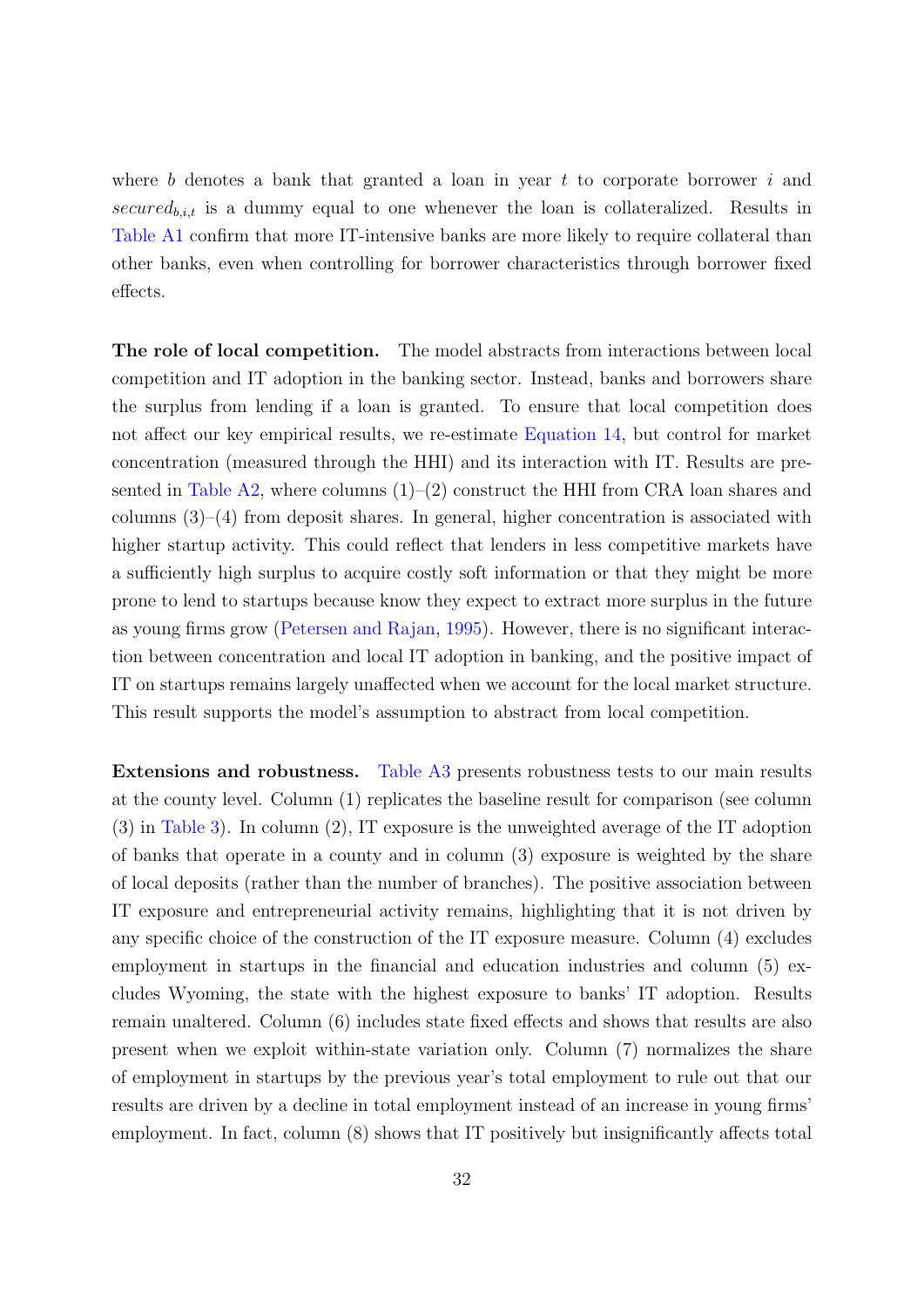employment, suggesting that the employment growth in young firms can promote total job growth, but as young firms are mostly small when founded, the effect is likely to weak to make a strong contemporaneous economic and statistical impact on total employment. our results are not driven by a decline in total employment. Column (9) focuses in firms in tradable industries, which are less affected by local economic conditions.<sup>[12](#page-33-0)</sup> Finally, columns (10) and (11) address the concern that the availability of other forms of external financing, venture capital (VC) in particular, may be correlated with IT exposure. As VC funding is highly concentrated in a small fraction of the US territory, we exclude the top 20 counties (representing almost 80% of VC funding at the time) or seven states with the highest VC activity, $13$  and find results similar to baseline.

Increase in IT adoption over time. An alternative approach to test Prediction 1 is to analyze the relationship between the increase in IT adoption and changes in entrepreneurship at the county-level. To do so, we compute the change in county exposure as

$$
\Delta IT_c = \sum_{b=1}^{N} \Delta \widetilde{IT}_b * \frac{No. \; Branches_{b,c}}{No. \; Branches_c},\tag{19}
$$

where  $\Delta \widetilde{IT}_b$  is the increase of IT adoption between 1999 and 2006 of bank b. We find that counties more exposed to an increase in IT in banking also experienced stronger performance of startups, as illustrated by panel (b) in [Figure 1.](#page-43-0) The positive correlation between changes in IT adoption in banking and changes in startup rates is also confirmed by more formal regression analysis presented in [Table A4.](#page-57-0) Note that this first-difference approach implicitly controls any county-level (time invariant) observable and unobservable characteristics.

Minority Entrepreneurship. Our results indicate that IT increases the importance of real estate collateral in lending decisions, which could suggest that entrepreneurs with insufficient personal or family wealth may not be able to benefit to the same extent as others. Previous research has shown that some communities, such as racial and ethnic minorities, have experienced long lasting discrimination in the mortgage market [\(Munnell et al.,](#page-41-10) [1996\)](#page-41-10) and have thus been accumulated less real estate wealth. Minority entrepreneurs also face more hurdles in access to capital [\(Fairlie et al.,](#page-38-11) [2020\)](#page-38-11).

<span id="page-33-0"></span><sup>&</sup>lt;sup>12</sup>We rely on the tradable classification of 4 digit industries by [Mian and Sufi](#page-41-11) [\(2014\)](#page-41-11), which we aggregate to the 2 digit level.

<span id="page-33-1"></span><sup>13</sup>See e.g. https://pitchbook.com/newsletter/28-counties-account-for-80-of-vc-investment-in-the-us.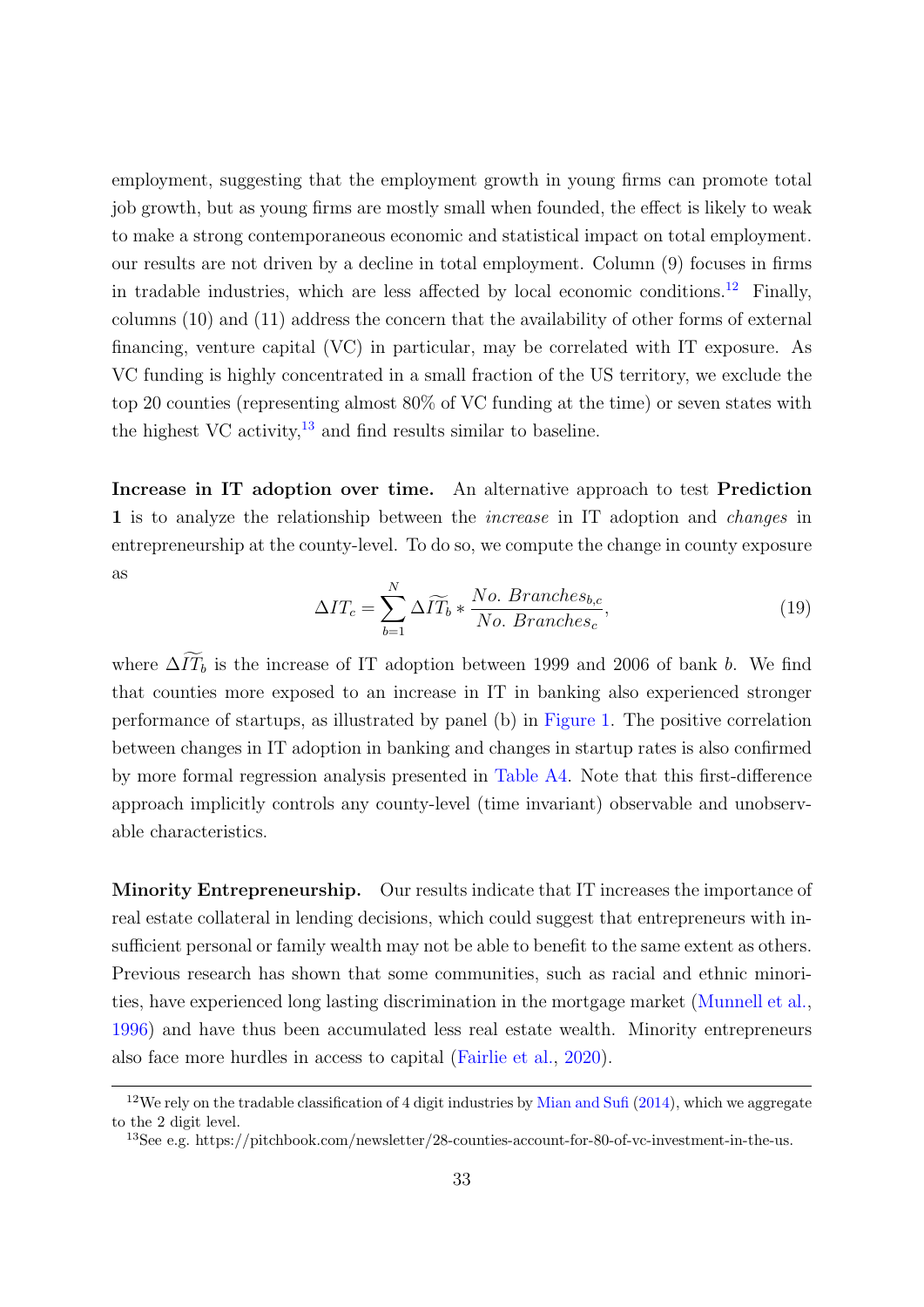The QWI report employment by race, but not the race of the entrepreneur. To the extent that entrepreneurs are likely to hire from their personal networks or job referral are more likely among people of the same ethnic or racial group, startups with a larger share of black employees are more likely to be owned by a black entrepreneur. We therefore investigate the relationship between IT in banking and the share of startups' employees that are black within a county, normalized by subtracting the same share for white employees. [Table A5](#page-58-0) reveals that counties more exposed to IT in banking have a lower share of black employees among startups. This result suggests that IT adoption in banking fosters entrepreneurship and business dynamism in general, but may perpetuate inequality across demographic groups.

# <span id="page-34-0"></span>7 Conclusion

Over the last decades, banks have invested in information technology at a grand scale. However, there is little evidence on the effects of this IT revolution in banking on lending and the real economy. In this paper we focus on the effects of banks' IT adoption on startups, and do so for two reasons. First, startups matter greatly for aggregate employment, innovation, and growth; and second, they are opaque borrowers and hence likely to be especially sensitive to technologies that affect lenders' information acquisition.

We find that IT adoption in the financial sector has spurred entrepreneurship. In regions where banks with higher IT-adoption have a larger footprint, job creation by startups was relatively stronger. This relationship is particularly pronounced in industries that rely more on external finance. We show – both theoretically and empirically – that collateral plays an important role in explaining these patterns. As IT makes it easier for banks to assess and transmit the value and quality of collateral, banks with higher IT adoption lend more against increases the value of entrepreneurs' collateral.

Our results have implications for policy. Banks have been ardent adopters of technology during the last years. Meanwhile the role of FinTech companies that rely on technology and algorithms, rather than loan officers, to provide credit to small businesses has been steadily increasing [\(Gopal and Schnabl,](#page-39-10) [2021\)](#page-39-10). These developments have triggered a debate on the impact of IT adoption in financial sector on the real economy, for example through its impact on the relative importance of soft and hard information, or the need for collateral [\(Gambacorta et al.,](#page-38-12) [2020\)](#page-38-12). Our findings suggest that IT adoption can spur job creation by young firms by making lending against collateral, or hard infor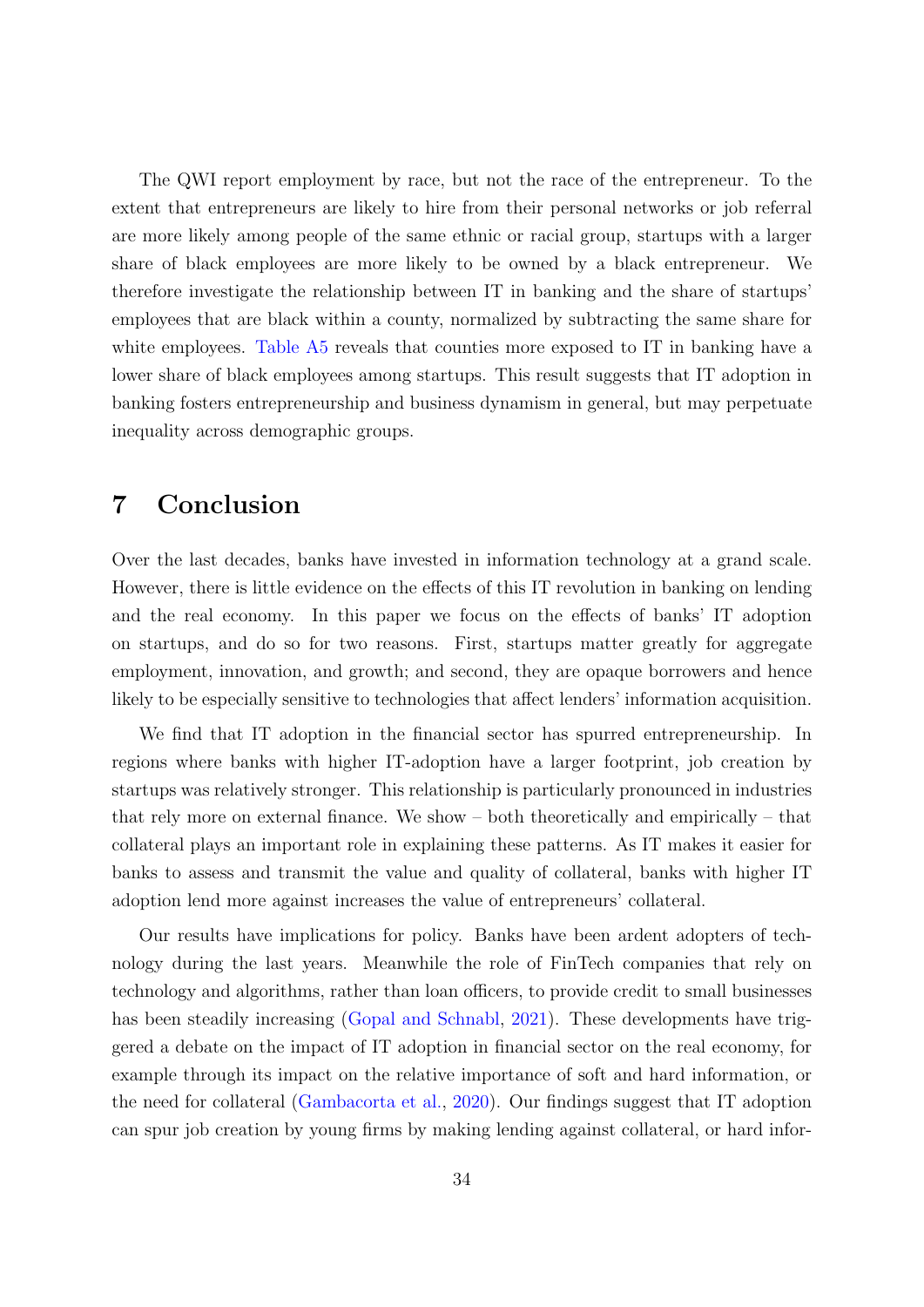mation more general, easier. From a policy perspective, this finding raises the prospect that the rising adoption of financial technology in the financial sector eases financial constraints for young and dynamic firms.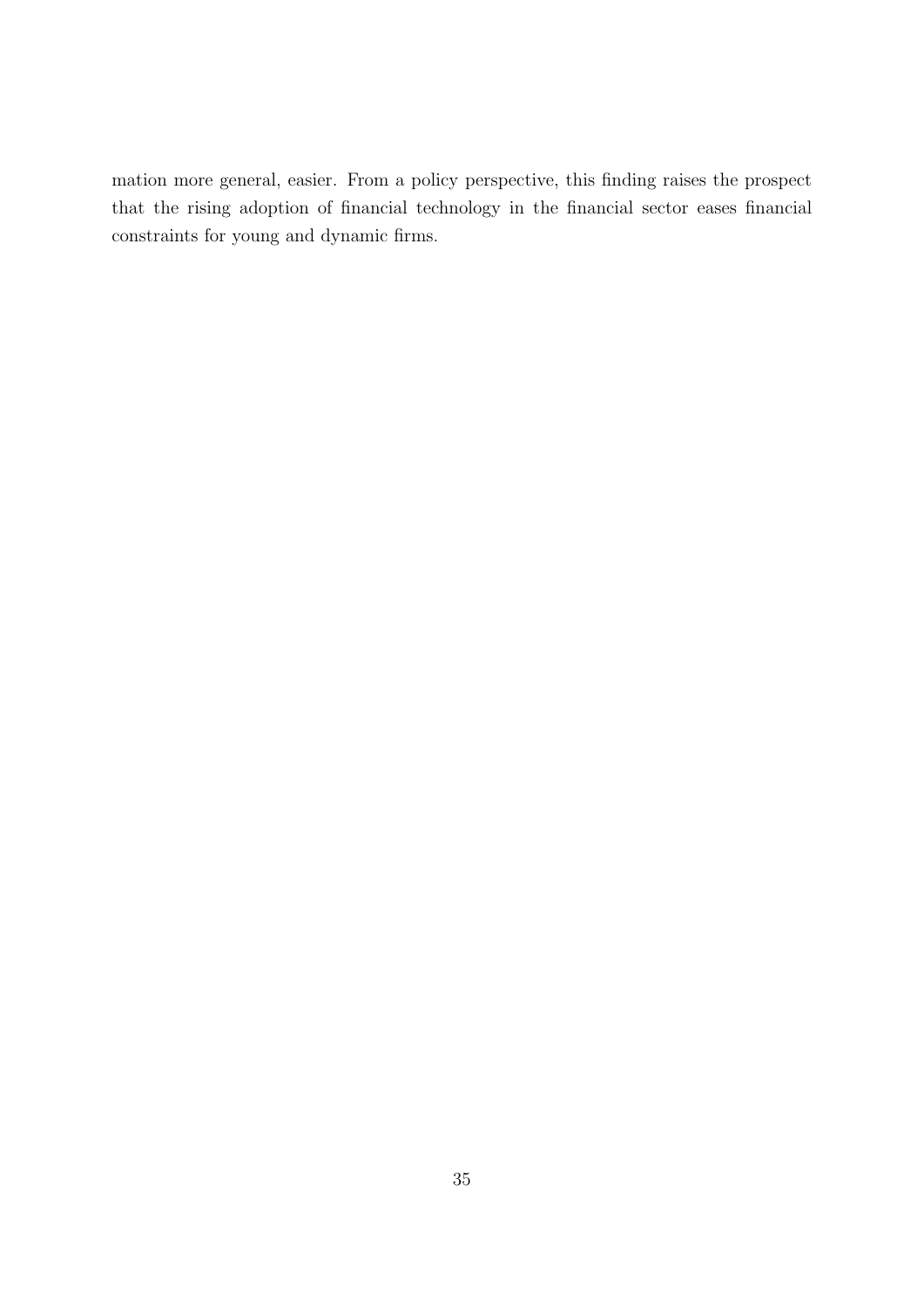# References

- <span id="page-36-3"></span>Adelino, Manuel, Song Ma, and David Robinson (2017) "Firm age, investment opportunities, and job creation", Journal of Finance, 72 (3), pp. 999–1038.
- <span id="page-36-5"></span>Adelino, Manuel, Antoinette Schoar, and Felipe Severino (2015) "House prices, collateral, and self-employment", Journal of Financial Economics, 117 (2), pp. 288– 306.
- <span id="page-36-8"></span>Agarwal, Sumit and Robert Hauswald (2010) "Distance and private information in lending", Review of Financial Studies, 23 (7), pp. 2758–2788.
- <span id="page-36-4"></span>Altonji, Joseph G., Todd E. Elder, and Christopher R. Taber (2005) "Selection on observed and unobserved variables: Assessing the effectiveness of catholic schools", Journal of Political Economy, 113 (1), pp. 151–184.
- <span id="page-36-2"></span>Amiti, Mary and David E. Weinstein (2018) "How Much Do Idiosyncratic Bank Shocks Affect Investment? Evidence from Matched Bank-Firm Loan Data", Journal of Political Economy, 126 (2).
- <span id="page-36-0"></span>Babina, Tania (2020) "Destructive creation at work: How financial distress spurs entrepreneurship", Review of Financial Studies, 33 (9), pp. 4061–4101.
- <span id="page-36-6"></span>Bahaj, Saleem, Angus Foulis, and Gabor Pinter (2020) "Home values and firm behaviour", American Economic Review, 110 (7), pp. 2225–2270.
- <span id="page-36-1"></span>Beaudry, Paul, Mark Doms, and Ethan Lewis (2010) "Should the personal computer be considered a technological revolution? Evidence from US metropolitan areas", Journal of Political Economy, 118 (5), pp. 988–1036.
- <span id="page-36-10"></span>Beaumont, Paul, Huan Tang, and Eric Vansteenberghe (2021) "The role of fintech in small business lending: Evidence from France", Working Paper.
- <span id="page-36-9"></span>Berg, Tobias, Valentin Burg, Ana Gombović, and Manju Puri (2019) "On the rise of fintechs–credit scoring using digital footprints", Review of Financial Studies, 33 (7), pp. 2845—-2897.
- <span id="page-36-7"></span>Berger, Allen N. and Gregory F. Udell (2002) "Small Business Credit Availability and Relationship Lending: The Importance of Bank Organisational Structure", Economic Journal, 112 (477), pp. 31–53.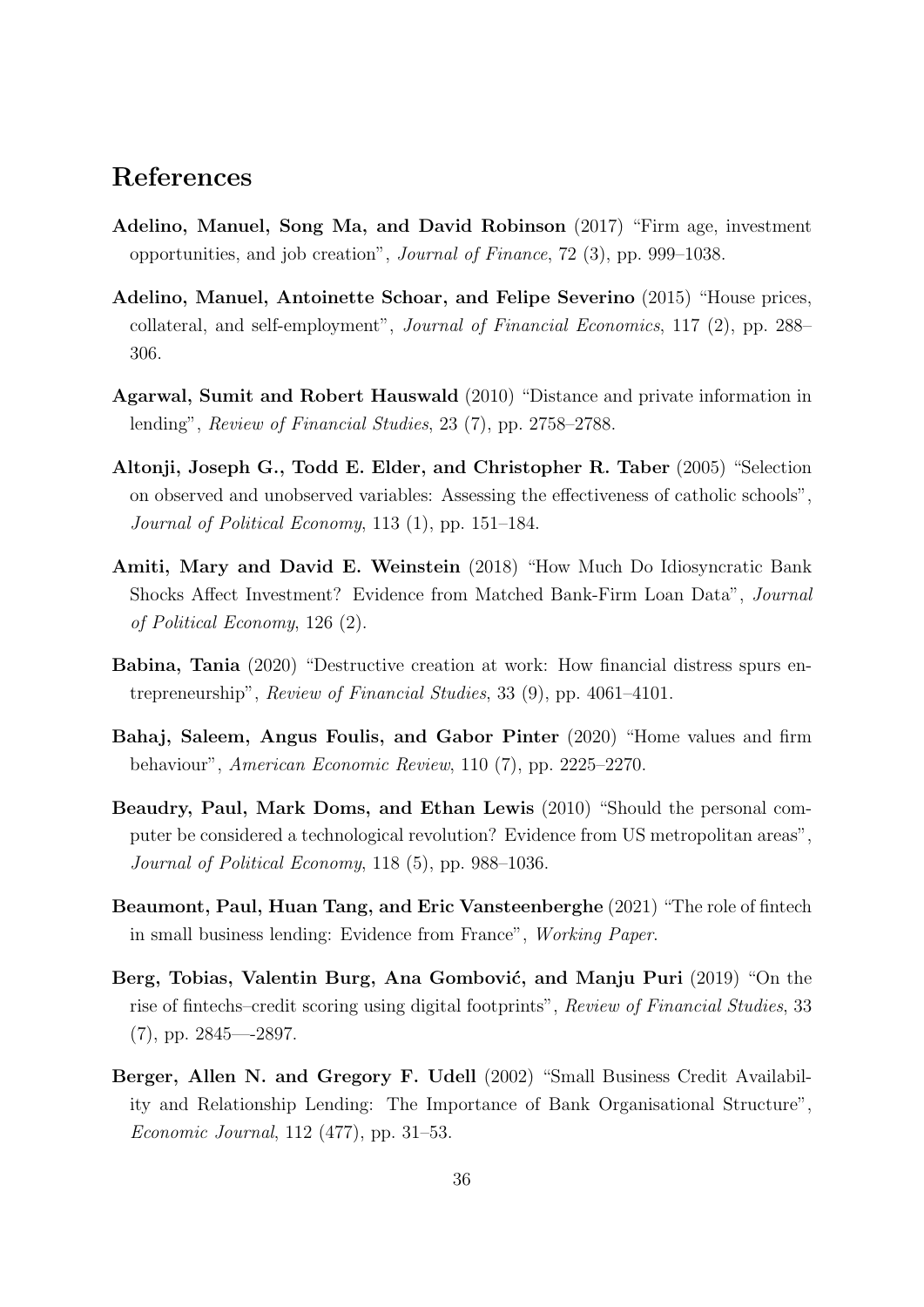- <span id="page-37-10"></span>Bernstein, Shai, Emanuele Colonnelli, Davide Malacrino, and Tim McQuade (2021) "Who creates new firms when local opportunities arise?", Journal of Financial Economics.
- <span id="page-37-2"></span>Bloom, Nicholas, Raffaella Sadun, and John Van Reenen (2012) "Americans do it better: US multinationals and the productivity miracle", American Economic Review, 102 (1), pp. 167–201.
- <span id="page-37-0"></span>Bresnahan, Timothy F, Erik Brynjolfsson, and Lorin M Hitt (2002) "Information technology, workplace organization, and the demand for skilled labor: Firm-level evidence", *Quarterly Journal of Economics*, 117 (1), pp. 339–376.
- <span id="page-37-1"></span>Brynjolfsson, Erik and Lorin M Hitt (2003) "Computing productivity: Firm-level evidence", Review of Economics and Statistics, 85 (4), pp. 793–808.
- <span id="page-37-6"></span>Buchak, Greg, Gregor Matvos, Tomasz Piskorski, and Amit Seru (2018) "Fintech, regulatory arbitrage, and the rise of shadow banks", Journal of Financial Economics, 130 (3), pp. 453–483.
- <span id="page-37-3"></span>Catherine, Sylvain, Thomas Chaney, Zongbo Huang, David Alexandre Sraer, and David Thesmar (forthcoming) "Quantifying reduced-form evidence on collateral constraints", Journal of Finance.
- <span id="page-37-4"></span>Chaney, Thomas, David Sraer, and David Thesmar (2012) "The collateral channel: How real estate shocks affect corporate investment", American Economic Review, 102 (6), pp. 2381–2409.
- <span id="page-37-7"></span>Chodorow-Reich, Gabriel, Olivier Darmouni, Stephan Luck, and Matthew Plosser (2021) "Bank liquidity provision across the firm size distribution", *Journal of* Financial Economics.
- <span id="page-37-5"></span>Corradin, Stefano and Alexander Popov (2015) "House prices, home equity borrowing, and entrepreneurship", Review of Financial Studies, 28 (8), pp. 2399–2428.
- <span id="page-37-9"></span>Curtis, E Mark and Ryan Decker (2018) "Entrepreneurship and state taxation", Working Paper.
- <span id="page-37-8"></span>Custodio, Claudia, Diana Bonfim, and Clara C Raposo (2021) "The sensitivity of SME's investment and employment to the cost of debt financing", Working Paper.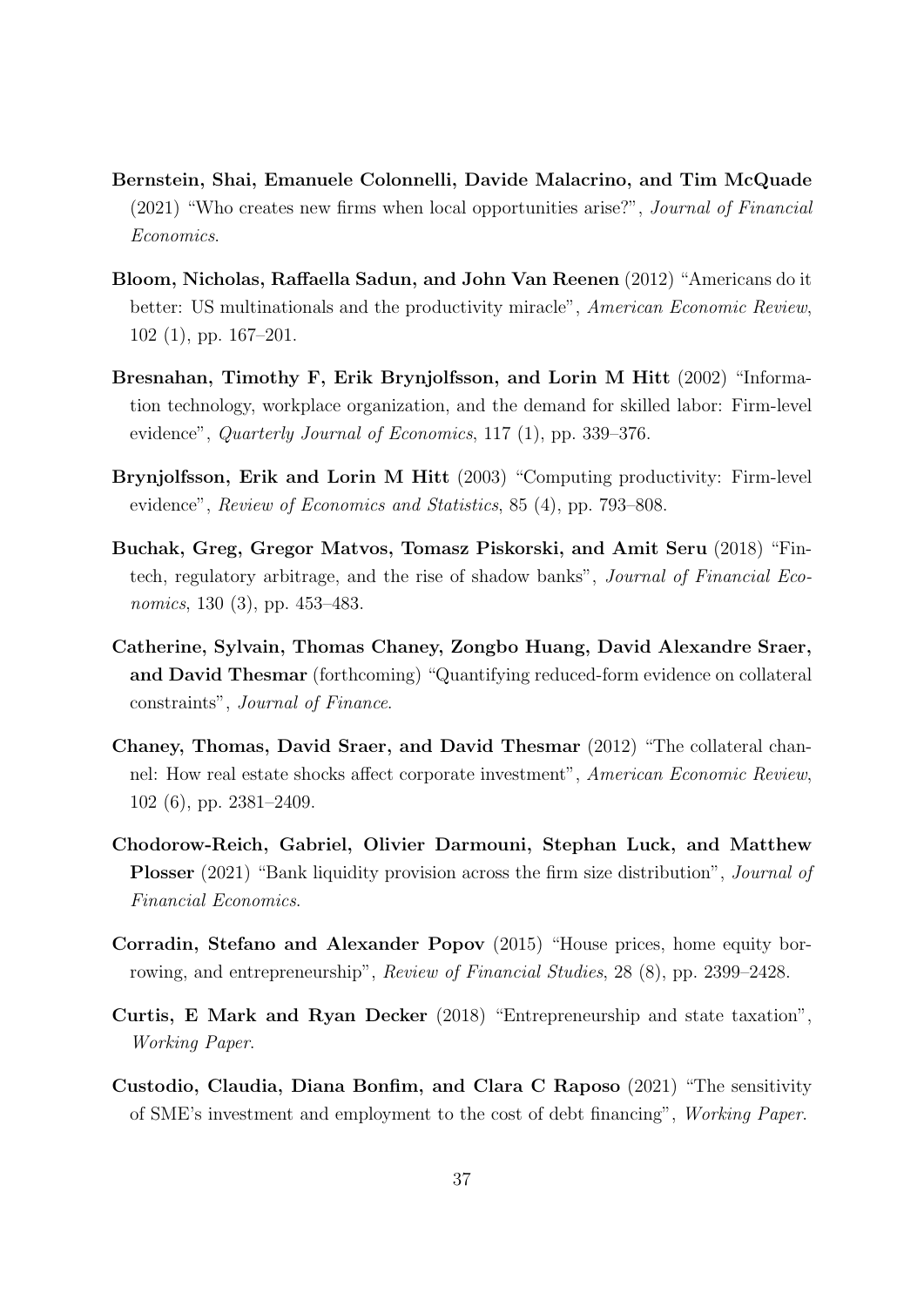- <span id="page-38-4"></span>D'Andrea, Angelo and Nicola Limodio (2019) "High-speed internet, financial technology and banking in Africa", Working Paper.
- <span id="page-38-10"></span>Decker, Ryan A, John Haltiwanger, Ron S Jarmin, and Javier Miranda (2016) "Declining business dynamism: Implications for productivity", Brookings Institution, Hutchins Center Working Paper.
- <span id="page-38-5"></span>Degryse, Hans and Steven Ongena (2005) "Distance, Lending Relationships, and Competition", Journal of Finance, 40 (1), pp. 231–266.
- <span id="page-38-3"></span>Di Maggio, Marco and Vincent Yao (2021) "Fintech borrowers: Lax screening or cream-skimming?", The Review of Financial Studies, 34 (10), pp. 4565–4618.
- <span id="page-38-0"></span>Doerr, Sebastian (2021) "Stress tests, entrepreneurship, and innovation", Review of Finance, 25 (5), pp.  $1609 - 1637$ .
- <span id="page-38-7"></span>Erel, Isil and Jack Liebersohn (2020) "Does fintech substitute for banks? Evidence from the paycheck protection program", Working Paper.
- <span id="page-38-11"></span>Fairlie, Robert W, Alicia Robb, and David T Robinson (2020) "Black and white: Access to capital among minority-owned startups", Working Paper.
- <span id="page-38-6"></span>Fuster, Andreas, Paul Goldsmith-Pinkham, Tarun Ramadorai, and Ansgar Walther (2021) "Predictably unequal? The effects of machine learning on credit markets", Journal of Finance.
- <span id="page-38-8"></span>Fuster, Andreas, Matthew Plosser, Philipp Schnabl, and James Vickery (2019) "The role of technology in mortgage lending", Review of Financial Studies, 32 (5), pp. 1854–1899.
- <span id="page-38-12"></span>Gambacorta, Leonardo, Yiping Huang, Zhenhua Li, Han Qiu, and Shu Chen (2020) "Data vs collateral", BIS Working Paper, 881.
- <span id="page-38-1"></span>Ghent, Andra C and Marianna Kudlyak (2011) "Recourse and residential mortgage default: Evidence from US states", Review of Financial Studies, 24 (9), pp. 3139–3186.
- <span id="page-38-2"></span>Giroud, Xavier (2013) "Proximity and investment: Evidence from plant-level data", The Quarterly Journal of Economics, 128 (2), pp. 861–915.
- <span id="page-38-9"></span>Gopal, Manasa (2019) "How collateral affects small business lending: The role of lender specialization", Working Paper.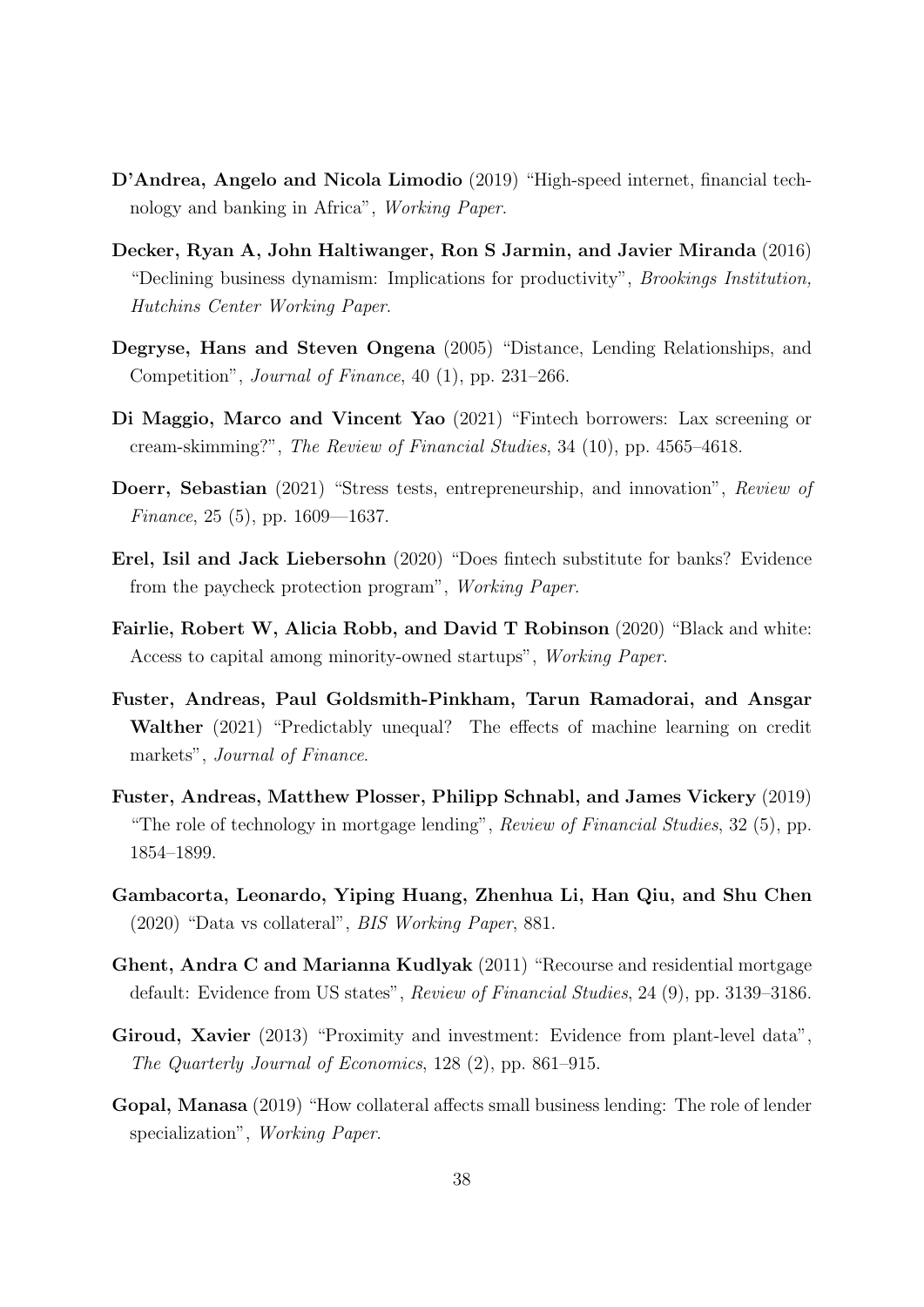- <span id="page-39-10"></span>Gopal, Manasa and Philipp Schnabl (2021) "The rise of finance companies and fintech lenders in small business lending", Working Paper.
- <span id="page-39-5"></span>Granja, Joao, Christian Leuz, and Raghuram Rajan (forthcoming) "Going the extra mile: Small business lending and credit cycles", Journal of Finance.
- <span id="page-39-11"></span>Haltiwanger, John, Ian Hathaway, and Javier Miranda (2014) "Declining business dynamism in the US high-technology sector", Available at SSRN 2397310.
- <span id="page-39-0"></span>Hannan, Timothy H and John M McDowell (1987) "Rival precedence and the dynamics of technology adoption: An empirical analysis", Economica, pp. 155–171.
- <span id="page-39-9"></span>Hau, Harald, Yi Huang, Hongzhe Shan, and Zixia Sheng (2018) "Fintech credit, financial inclusion and entrepreneurial growth", Working Paper.
- <span id="page-39-4"></span>Hauswald, Robert and Robert Marquez (2003) "Information technology and financial services competition", Review of Financial Studies, 16 (3), pp. 921–948.
- <span id="page-39-6"></span>Hauswald, Robert and Robert Marquez (2006) "Competition and strategic information acquisition in credit markets", Review of Financial Studies, 19 (3), pp. 967–1000.
- <span id="page-39-3"></span>He, Zhiguo, Sheila Jiang, Douglas Xu, and Xiao Yin (2021) "Investing in lending technology: IT spending in banking", Working Paper.
- <span id="page-39-1"></span>Hernández-Murillo, Rubén, Gerard Llobet, and Roberto Fuentes (2010) "Strategic online banking adoption", Journal of Banking & Finance, 34 (7), pp. 1650– 1663.
- <span id="page-39-8"></span>Hollander, Stephan and Arnt Verriest (2016) "Bridging the gap: The design of bank loan contracts and distance", Journal of Financial Economics, 119 (2), pp. 399–419.
- <span id="page-39-2"></span>Hurst, Erik and Annamaria Lusardi (2004) "Liquidity constraints, household wealth, and entrepreneurship", Journal of Political Economy, 112 (2), pp. 319–347.
- <span id="page-39-12"></span>Ivashina, Victoria and David Scharfstein (2010) "Bank lending during the financial crisis of 2008", Journal of Financial Economics, 97 (3), pp. 319–338.
- <span id="page-39-7"></span>Jiménez, Gabriel, Vicente Salas, and Jesús Saurina (2006) "Determinants of collateral", Journal of Financial Economics, 81 (2), pp. 255–281.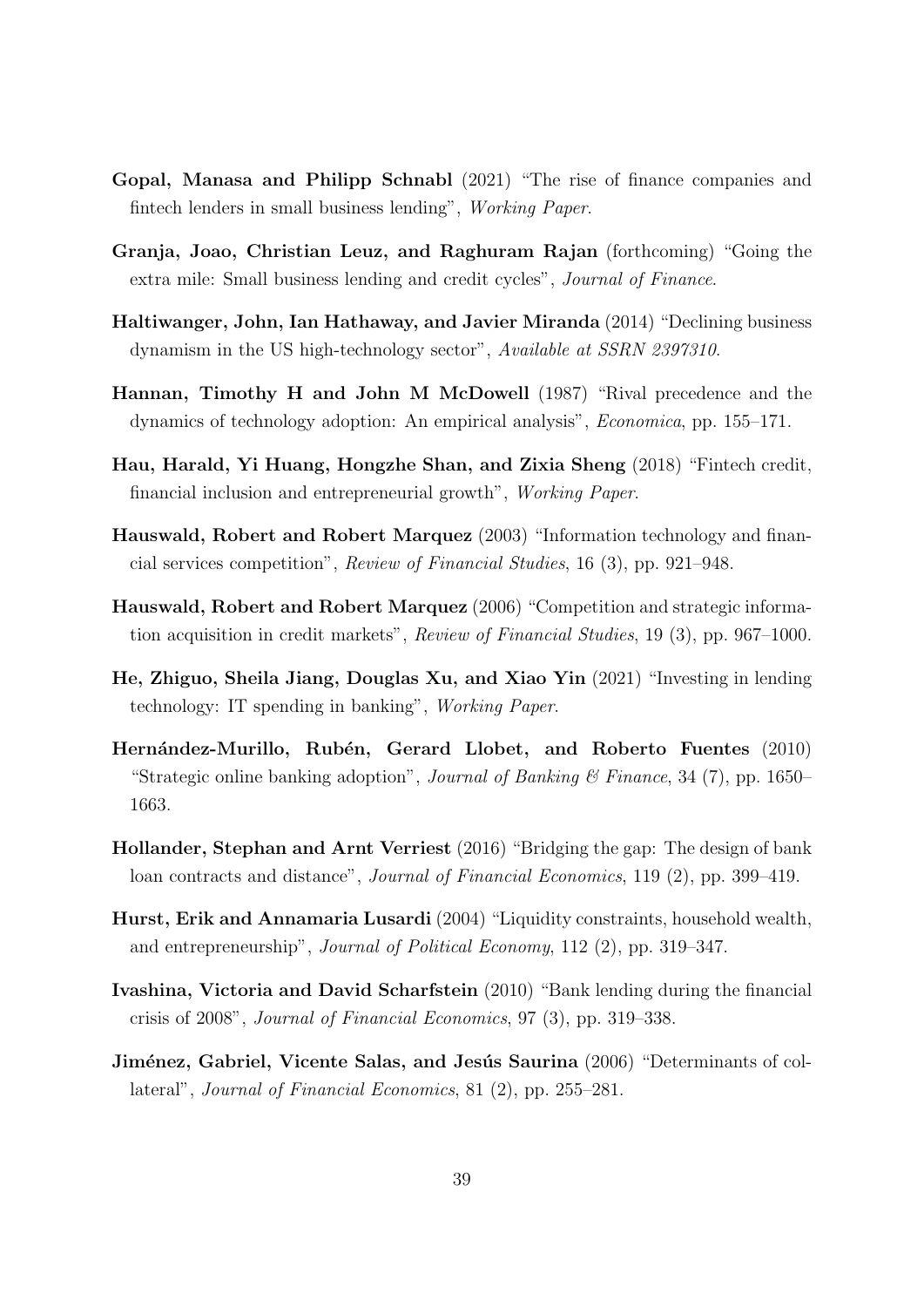- <span id="page-40-5"></span>Jud, G, Daniel Winkler, and Stacy Sirmans (2002) "The impact of information technology on real estate licensee income", Journal of Real Estate Practice and Edu*cation*, 5 (1), pp. 1–16.
- <span id="page-40-10"></span>Kantor, Shawn and Alexander Whalley (2019) "Research proximity and productivity: long-term evidence from agriculture", Journal of Political Economy, 127 (2), pp. 819–854.
- <span id="page-40-11"></span>Keller, Wolfgang (2002) "Geographic localization of international technology diffusion", American Economic Review, 92 (1), pp. 120–142.
- <span id="page-40-2"></span>Kerr, William R and Ramana Nanda (2015) "Financing innovation", Annual Review of Financial Economics, 7, pp. 445–462.
- <span id="page-40-4"></span>Khwaja, Asim Ijaz and Atif Mian (2008) "Tracing the Impact of Bank Liquidity Shocks: Evidence from an Emerging Market", American Economic Review, 98 (4), pp. 1413–1442.
- <span id="page-40-1"></span>Klenow, Peter J and Huiyu Li (2020) "Innovative growth accounting", NBER Macroeconomics Annual 2020, volume 35, University of Chicago Press.
- <span id="page-40-3"></span>Kummerow, Max and Joëlle Chan Lun (2005) "Information and communication technology in the real estate industry: Productivity, industry structure and market efficiency", Telecommunications Policy, 29 (2-3), pp. 173–190.
- <span id="page-40-9"></span>Kwan, Alan, Chen Lin, Vesa Pursiainen, and Mingzhu Tai (2021) "Stress testing banks' digital capabilities: Evidence from the COVID-19 pandemic", Working Paper.
- <span id="page-40-7"></span>Liberti, José María and Atif Mian (2009) "Estimating the effect of hierarchies on information use", Review of Financial Studies, 22 (10), pp. 4057–4090.
- <span id="page-40-0"></span>Liberti, José María and Mitchell A Petersen  $(2019)$  "Information: Hard and soft", Review of Corporate Finance Studies, 8 (1), pp. 1–41.
- <span id="page-40-8"></span>Lin, Chen, Chicheng Ma, Yuchen Sun, and Yuchen Xu (2021) "The telegraph and modern banking development, 1881–1936", Journal of Financial Economics, 141 (2), pp. 730–749.
- <span id="page-40-6"></span>Mian, Atif and Amir Sufi (2011) "House prices, home equity-based borrowing, and the US household leverage crisis", American Economic Review, 101 (5), pp. 2132–56.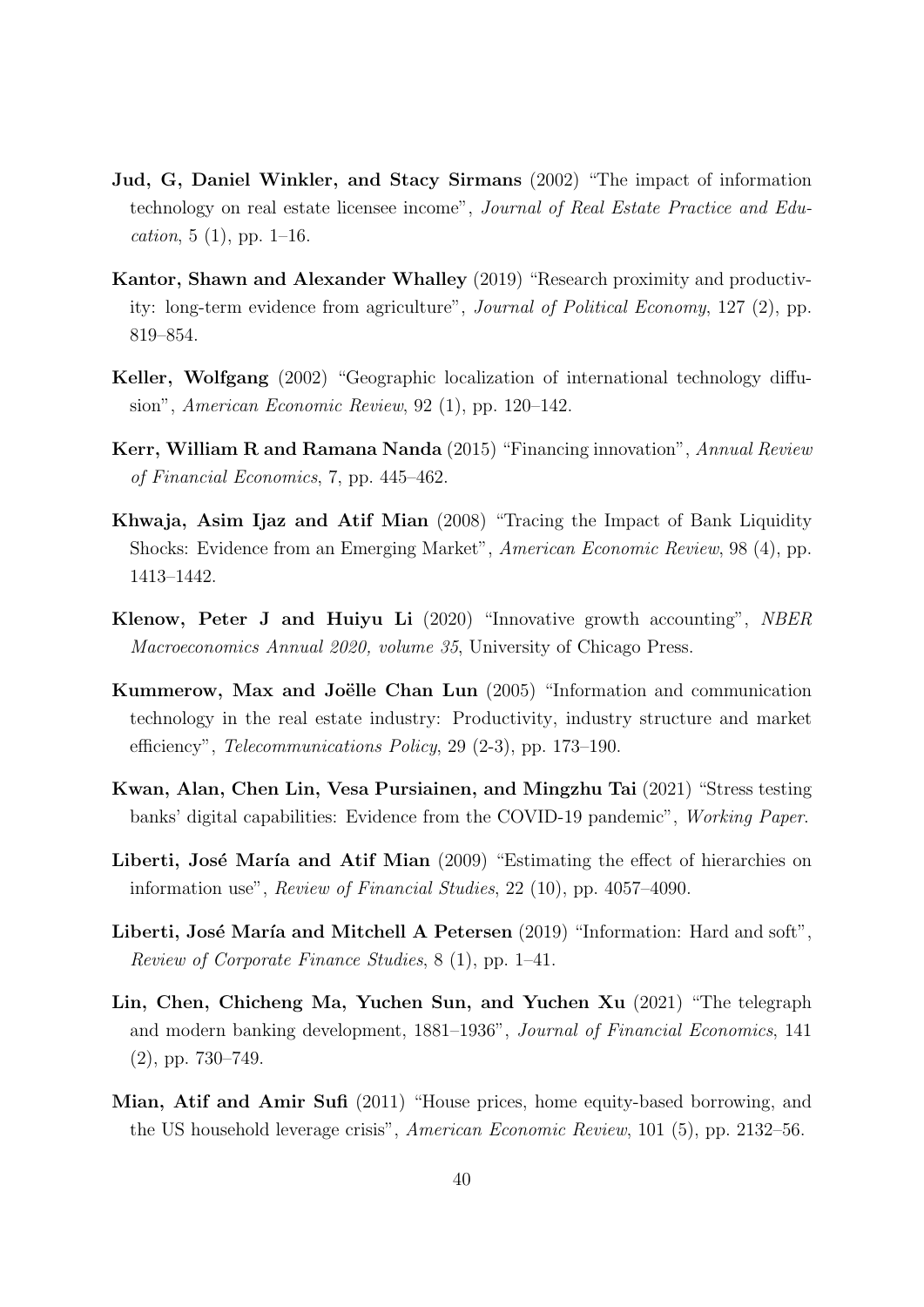- <span id="page-41-11"></span>Mian, Atif and Amir Sufi (2014) "What explains the 2007–2009 drop in employment?", Econometrica, 82 (6), pp. 2197–2223.
- <span id="page-41-4"></span>Moretti, Enrico (2004) "Estimating the social return to higher education: Evidence from longitudinal and repeated cross-sectional data", Journal of Econometrics, 121  $(1-2)$ , pp.  $175-212$ .
- <span id="page-41-10"></span>Munnell, Alicia H, Geoffrey MB Tootell, Lynn E Browne, and James McEneaney (1996) "Mortgage lending in Boston: Interpreting HMDA data", The American Economic Review, pp. 25–53.
- <span id="page-41-3"></span>Oster, Emily (2019) "Unobservable selection and coefficient stability: Theory and evidence", Journal of Business & Economic Statistics, 37 (2), pp. 187–204.
- <span id="page-41-7"></span>Ouimet, Paige and Rebecca Zarutskie (2014) "Who works for startups? The relation between firm age, employee age, and growth", Journal of Financial Economics, 112 (3), pp. 386–407.
- <span id="page-41-5"></span>Petersen, Mitchell A. (1999) "Banks and the Role of Lending Relationships: Evidence from the US Experience", Working Paper.
- <span id="page-41-9"></span>Petersen, Mitchell A and Raghuram G Rajan (1995) "The effect of credit market competition on lending relationships", Quarterly Journal of Economics, 110 (2), pp. 407–443.
- <span id="page-41-0"></span>Petersen, Mitchell A. and Raghuram G. Rajan (2002) "Does Distance Still Matters? The Information Revolution in Small Business Lending.", Journal of Finance, 57 (6), pp. 2533–2570.
- <span id="page-41-1"></span>Pierri, Nicola and Yannick Timmer (2022) "The importance of technology in banking during a crisis", Journal of Monetary Economics.
- <span id="page-41-6"></span>Prilmeier, Robert (2017) "Why do loans contain covenants? Evidence from lending relationships", Journal of Financial Economics, 123 (3), pp. 558–579.
- <span id="page-41-2"></span>Rajan, Raghuram G and Luigi Zingales (1998) "Financial dependence and growth", American Economic Review, 88 (3), pp. 559–586.
- <span id="page-41-8"></span>Rampini, Adriano A and S Viswanathan (2010) "Collateral, risk management, and the distribution of debt capacity", Journal of Finance, 65 (6), pp. 2293–2322.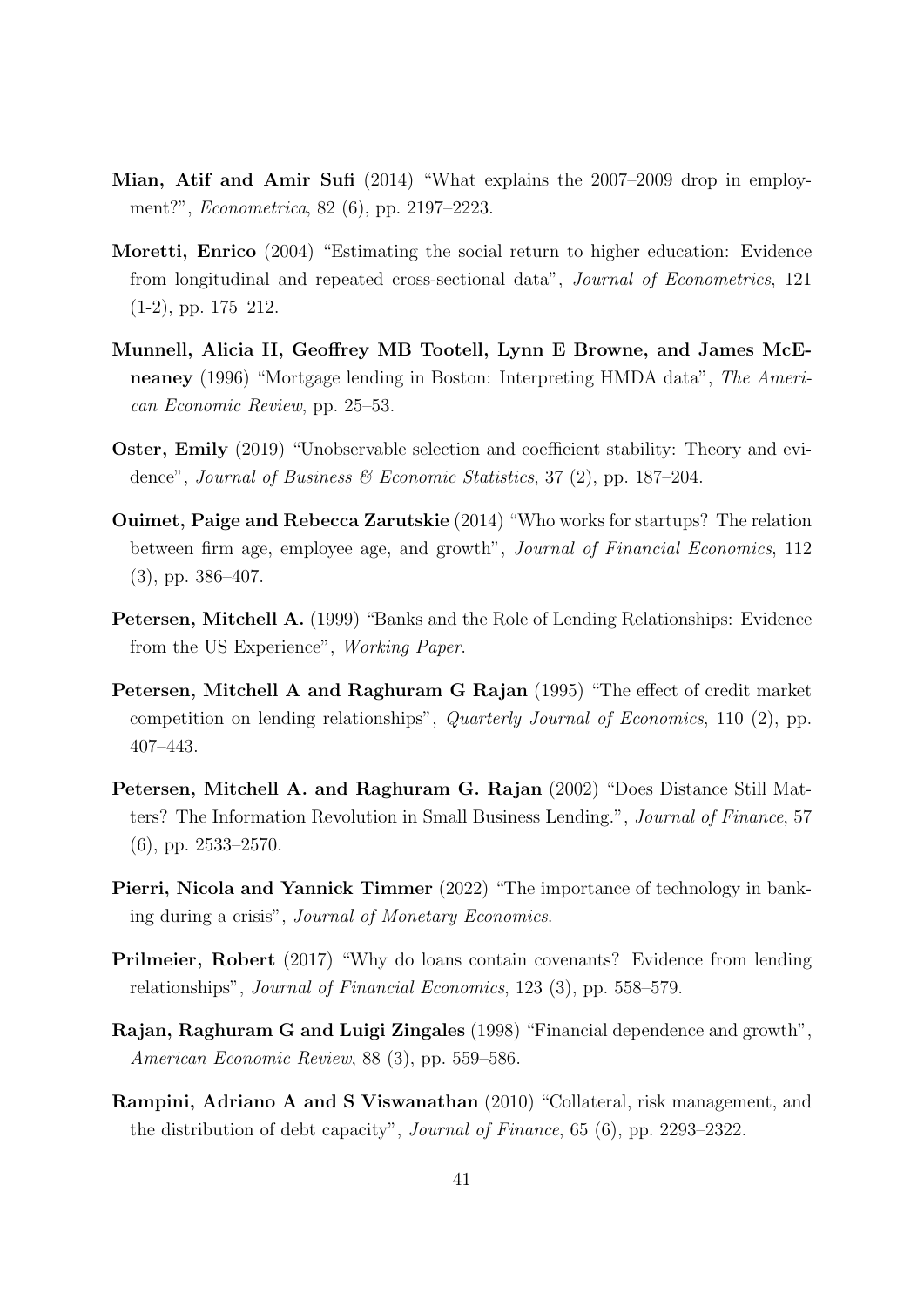- <span id="page-42-1"></span>Robb, Alicia M and David T Robinson (2014) "The capital structure decisions of new firms", Review of Financial Studies, 27 (1), pp. 153–179.
- <span id="page-42-2"></span>Sawyer, Steve, Rolf T Wigand, and Kevin Crowston (2005) "Redefining access: Uses and roles of information and communication technologies in the US residential real estate industry from 1995 to 2005", Journal of Information Technology, 20 (4), pp. 213–223.
- <span id="page-42-4"></span>Schmalz, Martin C, David A Sraer, and David Thesmar (2017) "Housing collateral and entrepreneurship", Journal of Finance, 72 (1), pp. 99–132.
- <span id="page-42-0"></span>Vives, Xavier (2019) "Digital disruption in banking", Annual Review of Financial Economics, 11, pp. 243–272.
- <span id="page-42-3"></span>Vives, Xavier and Zhiqiang Ye (2020) "Information technology and bank competition", Working Paper.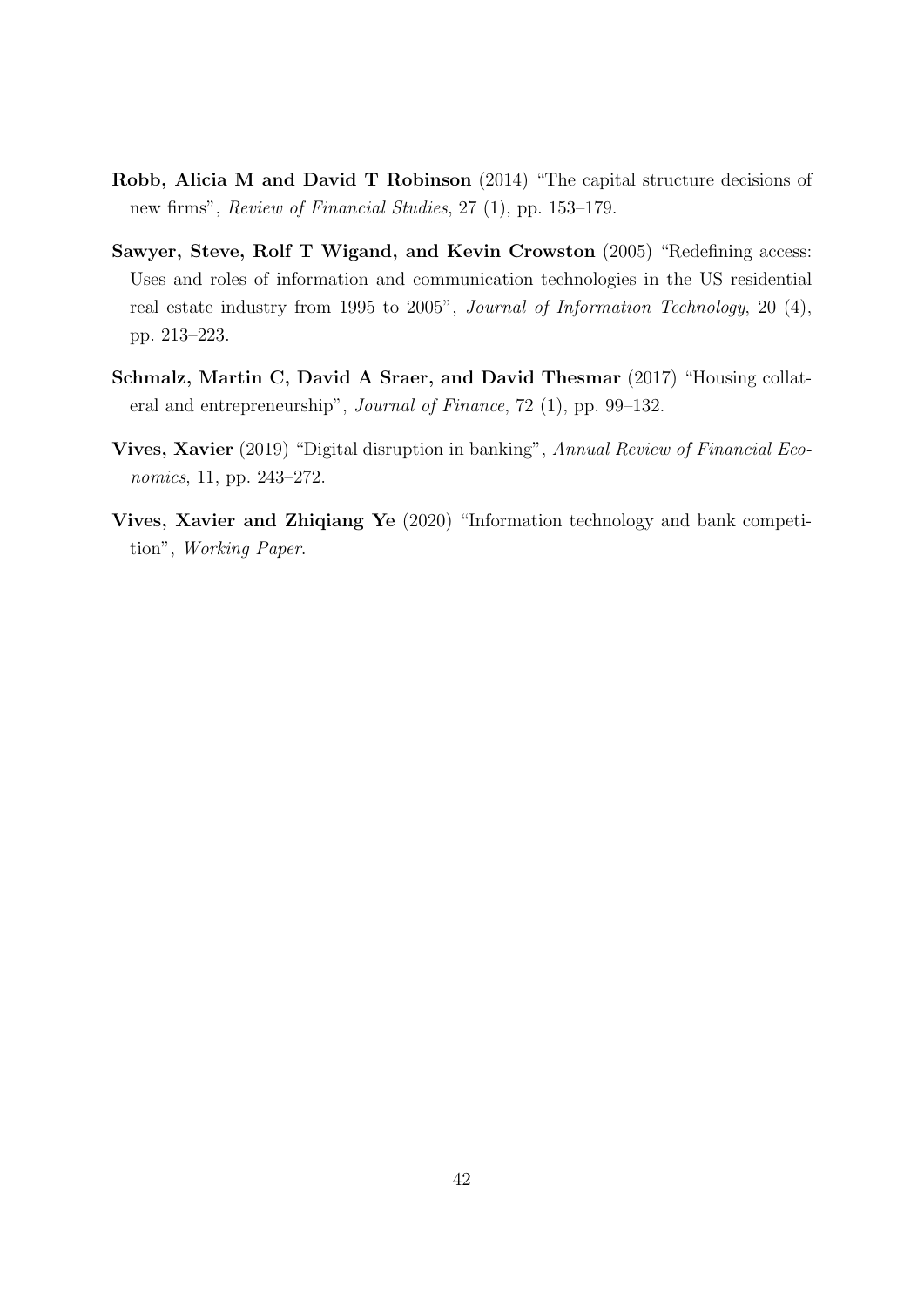# Figures and Tables

<span id="page-43-0"></span>

Figure 1: Job creation by young firms and banks' IT adoption

Panel (a) shows a binscatter plot of the share of employment by young firms over total employment in a county-industry cell, averaged over the period from 2000 to 2007, on the vertical axis and county-level exposure to banks' IT adoption, as defined in [Section 3,](#page-15-0) on the horizontal axis. Panel (b) shows a binscatter plot of the change in the startup rate in a county-industry between 2000 and 2007 (in percentage points) on the y-axis and the exposure of a county to banks' change in IT adoption between 2000 and 2007 (standardized) on the x-axis.

<span id="page-43-1"></span>Figure 2: Job creation by young firms and house price changes



This figure plots the estimated effect of house price changes on job creation by young firms as a function of high (two standard deviation above mean) medium (mean) and low (two standard deviation below the mean) banks IT adoption counties.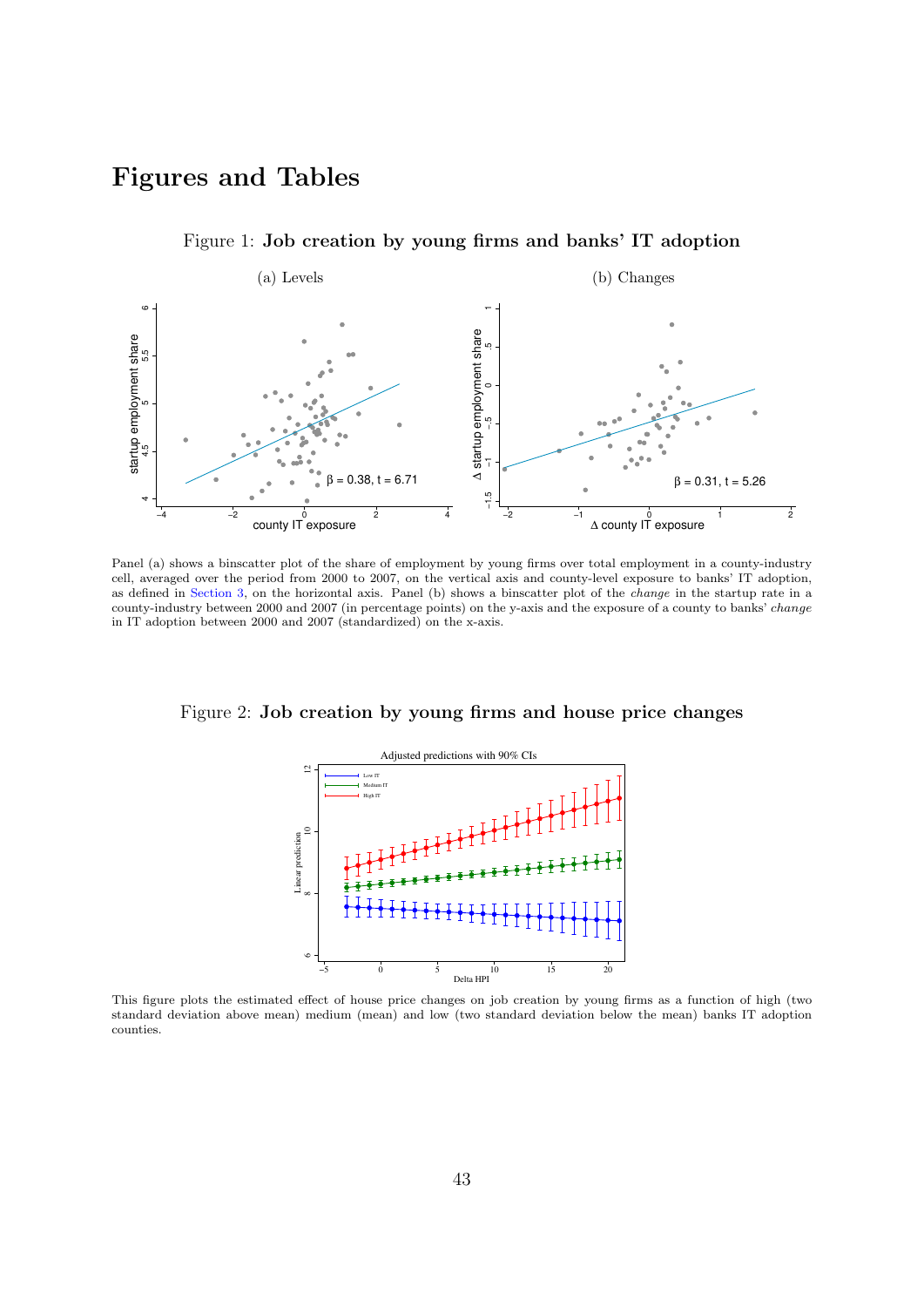

<span id="page-44-0"></span>

Panel (a) shows a binscatter plot of banks' IT adoption on the vertical axis against the first principal component (FPC) of the distance of banks' HQ to the nearest two land-grant colleges on the horizontal axis. Panel (b) shows the same binscatter plot but conditional on bank size, measured via the log of total bank assets.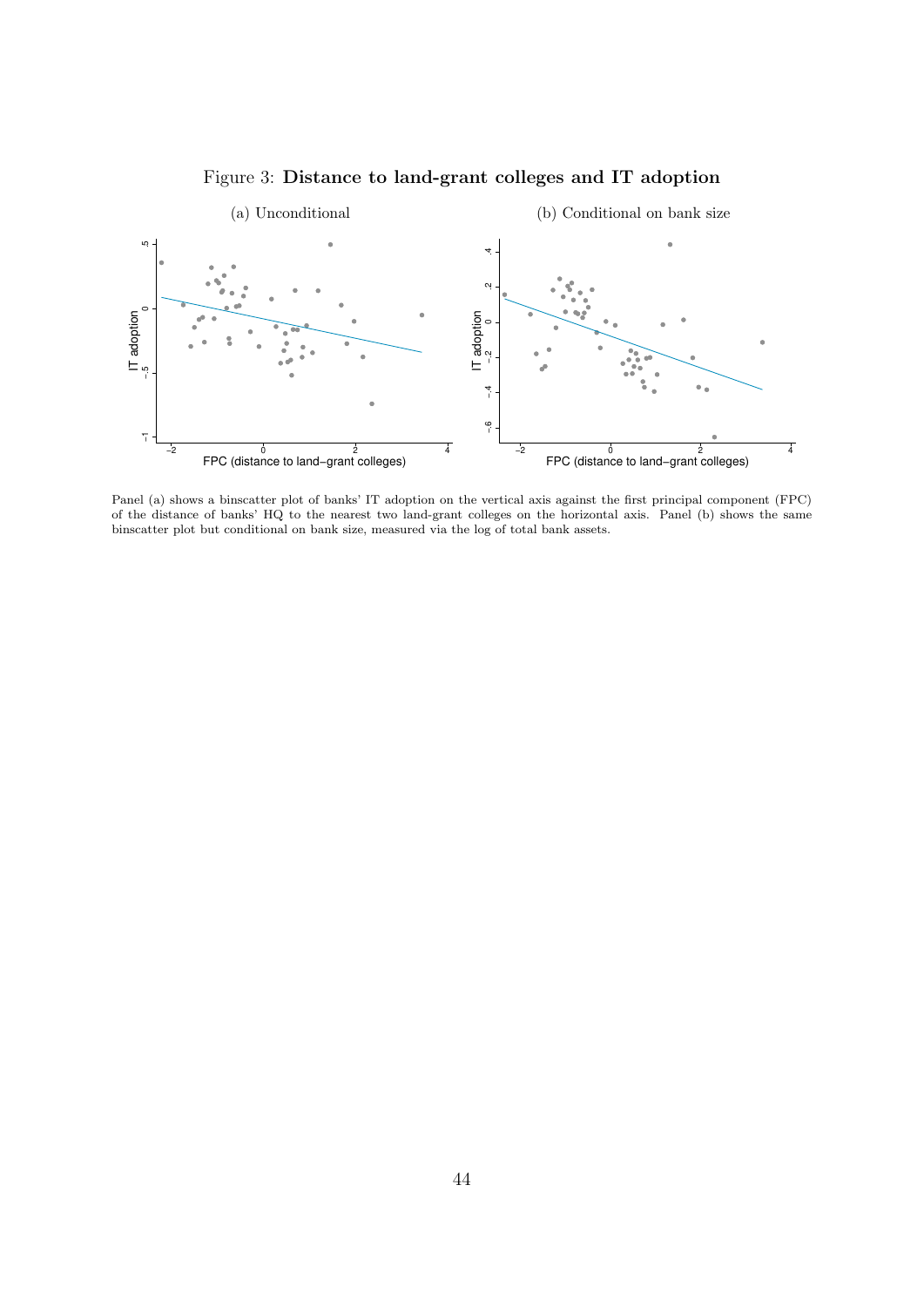Figure 4: Banks' IT, house prices, and loan growth

<span id="page-45-0"></span>

This figure shows a binscatter of CRA loan growth on the vertical axis and county-level house price growth on the horizontal axis. The sample is split into banks above and below the median along the IT distribution. In a regression of CRA loan growth on house price growth  $(\Delta CRA_{b,c,t} = \Delta$  house price growth<sub>c,t</sub> +  $\varepsilon_{b,c,t}$ ), the respective coefficients (t-values) for high- and low-IT banks are 1.22 (5.93) and 0.30 (1.77).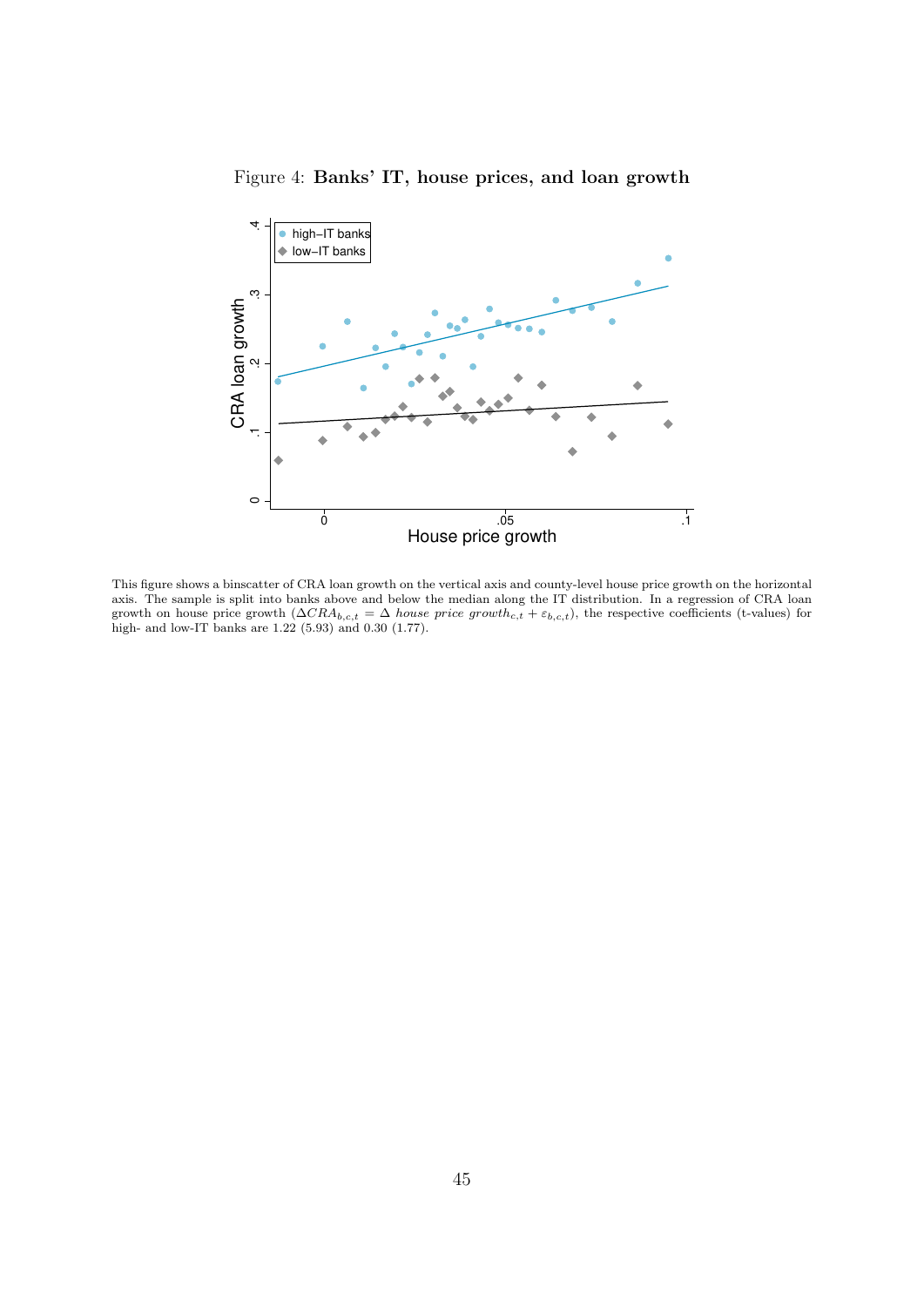## Table 1: Descriptive statistics

<span id="page-46-0"></span>

| Variable                   | Obs  | Mean    | Std. Dev. | Min      | Max    | P <sub>25</sub> | <b>P50</b> | P75    |
|----------------------------|------|---------|-----------|----------|--------|-----------------|------------|--------|
|                            |      |         |           |          |        |                 |            |        |
| IT exposure                | 1774 | $-.001$ | .235      | $-.562$  | .964   | $-.108$         | $-.041$    | .067   |
| log(pop)                   | 1774 | 10.995  | 1.135     | 8.501    | 16.06  | 10.186          | 10.774     | 11.651 |
| log(income~pc)             | 1774 | 10.062  | .206      | 9.493    | 11.305 | 9.929           | 10.039     | 10.163 |
| bachelor or higher         | 1774 | .183    | .083      | .06      | .605   | .122            | $.16\,$    | .223   |
| share pop old              | 1774 | .138    | .037      | .029     | .349   | .114            | .137       | .158   |
| share pop black            | 1774 | .091    | .133      | $\theta$ | .855   | .006            | .03        | .114   |
| unemployment rate          | 1774 | 4.671   | 2.388     | .7       | 29.7   | 3.1             | 4.1        | 5.8    |
| employment share NAICS 23  | 1774 | .059    | .03       | .004     | .369   | .04             | .052       | .071   |
| employment share NAICS 31  | 1774 | .216    | .131      | .003     | .685   | .114            | .194       | .297   |
| employment share NAICS 44  | 1774 | .158    | .04       | .052     | .512   | .131            | .155       | .181   |
| employment share NAICS 62  | 1774 | .137    | .052      | .01      | .448   | .101            | .132       | .165   |
| employment share NAICS 72  | 1774 | .097    | .045      | .02      | .568   | .072            | .088       | .111   |
| PCs per employee (non-fin) | 1774 | .497    | .092      | .251     | .767   | .44             | .499       | .553   |

Panel (a): County level

Panel (b): Bank level

| Variable            | Obs  | Mean             | Std. Dev. | Min      | Max    | P <sub>25</sub> | P50     | P75    |
|---------------------|------|------------------|-----------|----------|--------|-----------------|---------|--------|
| IT adoption         | 4489 | $\left( \right)$ |           | $-2.596$ | 2.596  | $-.526$         | $-.101$ | .517   |
| $log($ assets $)$   | 4489 | 13.812           | 1.684     | 8.964    | 20.958 | 12.677          | 13.452  | 14.635 |
| deposit ratio       | 4489 | .84              | .151      | $\theta$ | .997   | .796            | .877    | .936   |
| non-interest income | 4480 | .17              | .105      | .006     | .704   | .103            | .144    | .209   |
| secured assets      | 4489 | .204             | .112      | $\Omega$ | .682   | .127            | .191    | .269   |
| return on assets    | 4481 | $.003\,$         | .002      | $-.011$  | .01    | .002            | .003    | .004   |
| equity ratio        | 4489 | .096             | .043      | .043     | .929   | .076            | .087    | .102   |

This table reports summary statistics at the county and bank level.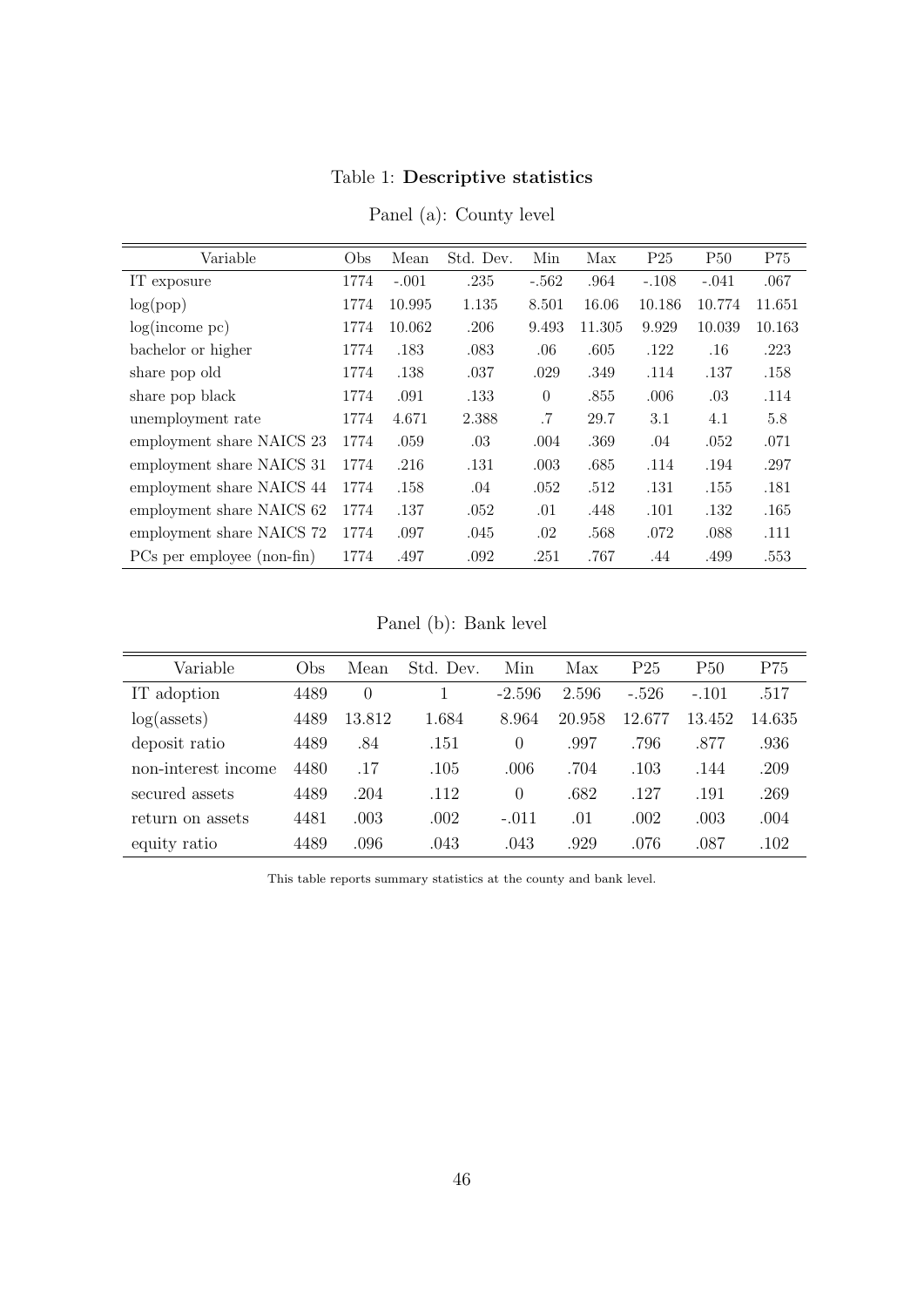<span id="page-47-0"></span>

|                            |       | low IT |       | high IT | mean diff. |
|----------------------------|-------|--------|-------|---------|------------|
|                            | mean  | sd     | mean  | sd      | t          |
| log(pop)                   | 10.94 | (1.11) | 10.82 | (1.10)  | 2.00       |
| log(income~pc)             | 10.05 | (0.20) | 10.04 | (0.21)  | 1.09       |
| bachelor or higher         | 0.18  | (0.09) | 0.18  | (0.08)  | 1.24       |
| share pop old              | 0.14  | (0.04) | 0.14  | (0.04)  | $-1.63$    |
| share pop black            | 0.09  | (0.14) | 0.09  | (0.13)  | 0.47       |
| unemployment rate          | 4.71  | (2.31) | 4.60  | (2.25)  | 0.84       |
| employment share NAICS 23  | 0.06  | (0.03) | 0.06  | (0.03)  | $-0.20$    |
| employment share NAICS 31  | 0.22  | (0.13) | 0.21  | (0.13)  | 0.12       |
| employment share NAICS 44  | 0.16  | (0.04) | 0.16  | (0.04)  | $-0.13$    |
| employment share NAICS 62  | 0.14  | (0.05) | 0.14  | (0.05)  | $-0.12$    |
| employment share NAICS 72  | 0.09  | (0.04) | 0.10  | (0.05)  | $-1.62$    |
| PCs per employee (non-fin) | 0.50  | (0.10) | 0.49  | (0.09)  | 1.04       |
| Observations               | 592   |        | 591   |         | 1183       |

Table 2: Balancedness at the county level

This table reports summary statistics for county-level control variables, split into counties in the bottom and top tercile of the distribution of IT exposure. mean diff denotes the t-value for the difference in means.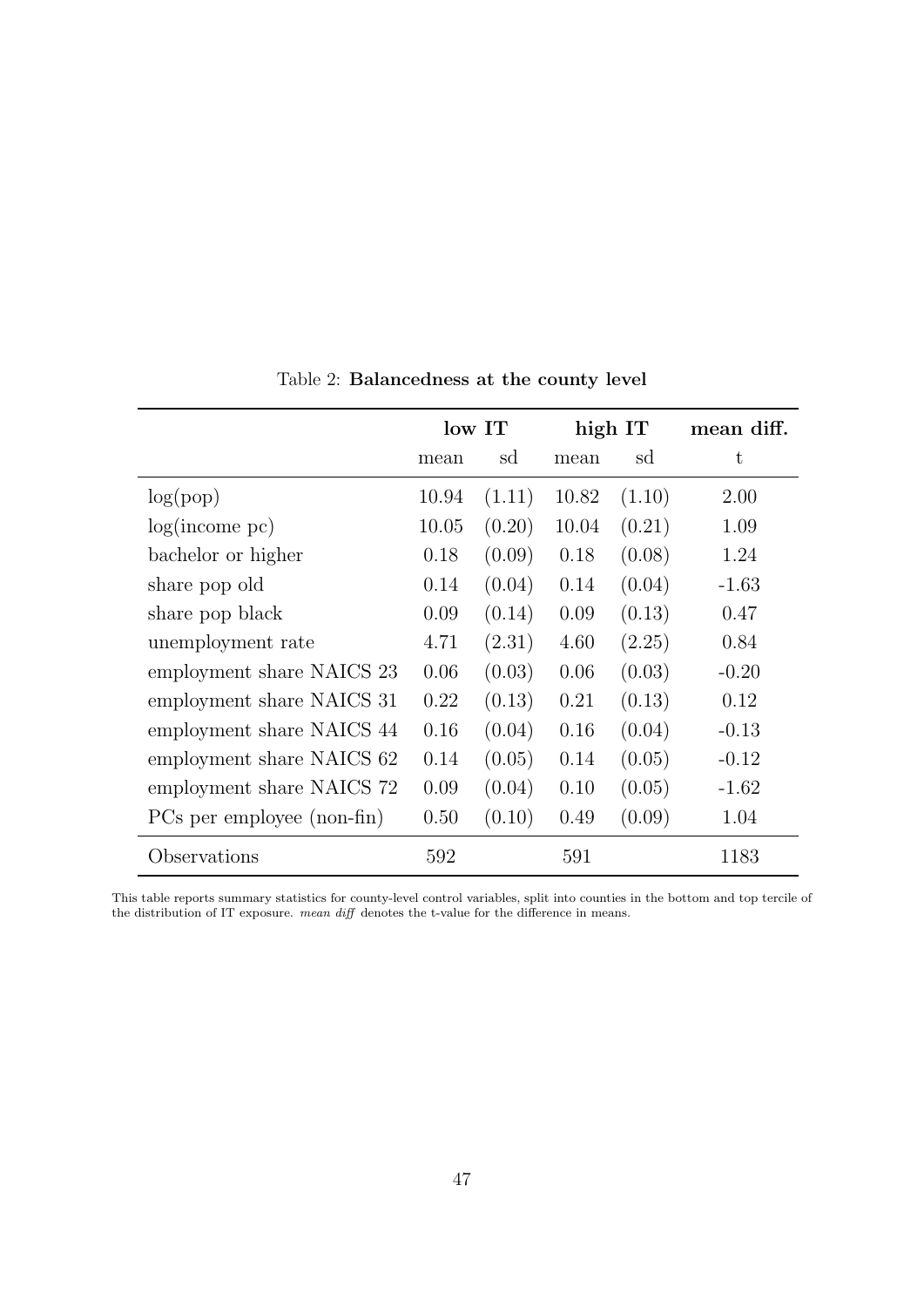<span id="page-48-0"></span>

|                                    | $\left( 1\right)$ | (2)          | (3)         | (4)          | (5))        | (6)         |
|------------------------------------|-------------------|--------------|-------------|--------------|-------------|-------------|
|                                    |                   |              |             |              |             | dummy       |
| VARIABLES                          | share $0-1$       | share $0-1$  | share $0-1$ | share $0-1$  | share $0-1$ | share $0-1$ |
|                                    |                   |              |             |              |             |             |
| IT exposure                        | $0.455***$        | $0.397***$   | $0.370***$  | $0.373***$   |             | $0.215**$   |
|                                    | (0.118)           | (0.098)      | (0.098)     | (0.098)      |             | (0.109)     |
| IT exposure $\times$ ext. fin. dep |                   |              |             | $0.698***$   | $0.677***$  | $0.460***$  |
|                                    |                   |              |             | (0.179)      | (0.176)     | (0.154)     |
| Observations                       | 25,742            | 25,742       | 25,742      | 25,742       | 25,742      | 25,742      |
| R-squared                          | 0.003             | 0.047        | 0.252       | 0.252        | 0.354       | 0.253       |
| County Controls                    |                   | $\checkmark$ | ✓           | $\checkmark$ |             |             |
| NAICS FE                           |                   |              | ✓           |              | ✓           | ✓           |
| County FE                          |                   |              |             |              |             |             |

## Table 3: County IT exposure and entrepreneurship

This table reports results from cross-sectional regressions at the county-industry level (see [Equation 14\)](#page-19-0). The dependent variable is the share of the employment in firms of age 0-1 in county c and industry i. IT Exposure<sub>c</sub> is the IT adoption of banks in the county, measured by the IT adoption of banks historically present in the county, and standardized with mean zero and a standard deviation of one. Ext. fin.  $dep<sub>i</sub>$  measures the dependence on external finance in an industry. Standard errors are clustered at the county level \*\*\* p<0.01, \*\* p<0.05, \* p<0.1.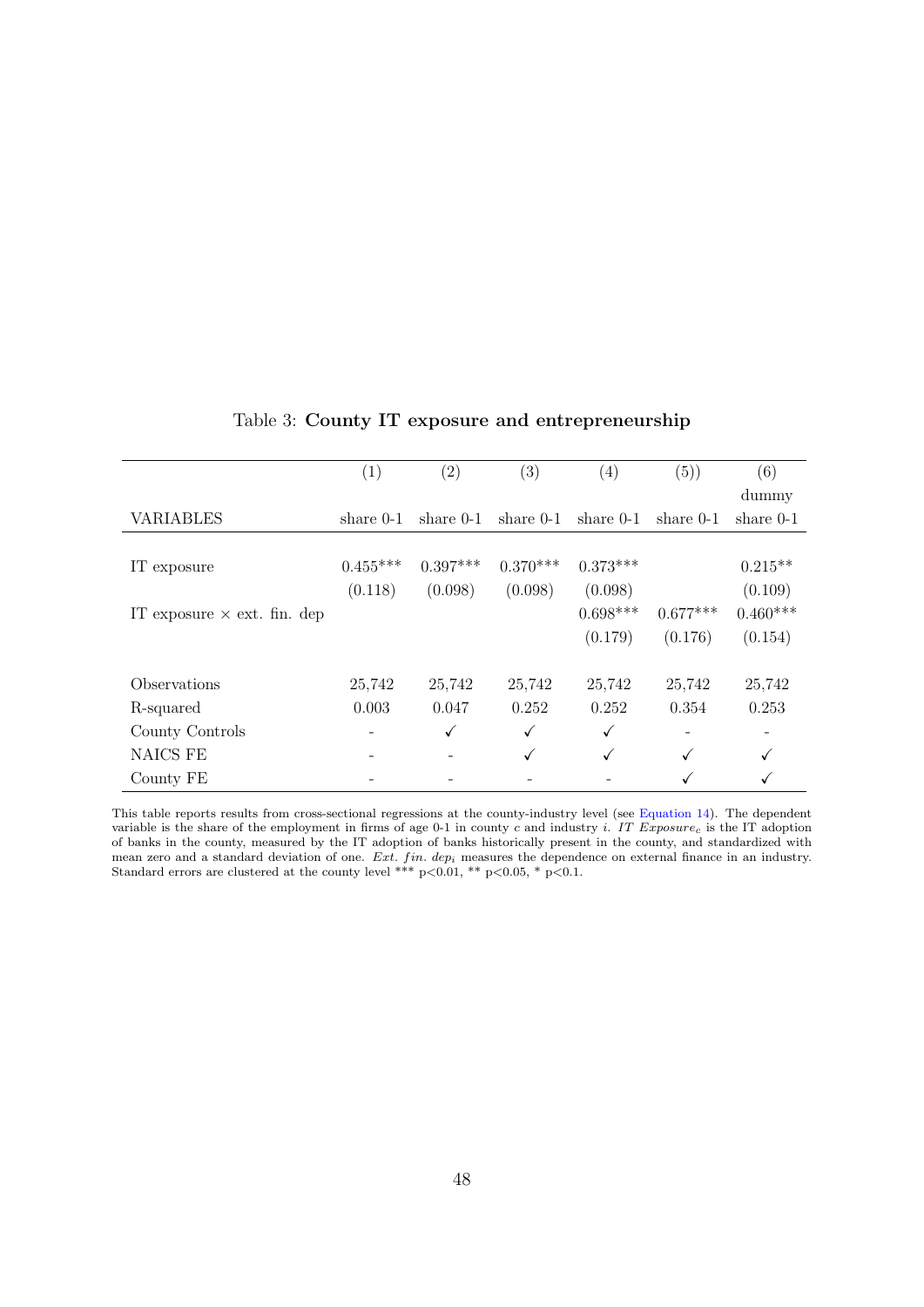<span id="page-49-0"></span>

|                                                         | (1)         | (2)         | (3)         | (4)          | (5)         | (6)         | 7)          | (8)         | (9)         |
|---------------------------------------------------------|-------------|-------------|-------------|--------------|-------------|-------------|-------------|-------------|-------------|
| <b>VARIABLES</b>                                        | share $0-1$ | share $0-1$ | share $0-1$ | share $0-1$  | share $0-1$ | share $0-1$ | share $0-1$ | share $0-1$ | share $0-1$ |
|                                                         |             |             |             |              |             |             |             |             |             |
| IT exposure                                             | $0.325***$  | $0.320***$  | $0.382***$  |              |             |             |             |             |             |
|                                                         | (0.111)     | (0.111)     | (0.079)     |              |             |             |             |             |             |
| $\Delta$ HPI                                            |             | $0.024**$   | $0.037**$   | $-0.024**$   | $-0.041***$ | $-0.034***$ |             |             | $-0.028**$  |
|                                                         |             | (0.010)     | (0.010)     | (0.009)      | (0.014)     | (0.011)     |             |             | (0.012)     |
| IT exposure $\times \Delta$ HPI                         |             |             | $0.110**$   | $0.075***$   | $0.070**$   | $0.075**$   |             |             | $0.271***$  |
|                                                         |             |             | (0.043)     | (0.027)      | (0.033)     | (0.030)     |             |             | (0.086)     |
| IT exposure $\times \Delta$ HPI $\times$ Low SU capital |             |             |             |              |             |             | $0.136***$  |             |             |
|                                                         |             |             |             |              |             |             |             |             |             |
|                                                         |             |             |             |              |             |             | (0.051)     |             |             |
| IT exposure $\times \Delta$ HPI $\times$ home equity    |             |             |             |              |             |             |             | $0.175**$   |             |
|                                                         |             |             |             |              |             |             |             | (0.087)     |             |
| IT exposure $\times \Delta$ HPI $\times$ Recourse       |             |             |             |              |             |             |             |             | $-0.264***$ |
|                                                         |             |             |             |              |             |             |             |             | (0.092)     |
|                                                         |             |             |             |              |             |             |             |             |             |
| Observations                                            | 192,402     | 192,402     | 192,402     | 192,402      | 152,904     | 152,904     | 192,097     | 192,097     | 152,904     |
| R-squared                                               | 0.008       | 0.008       | 0.008       | 0.564        | 0.579       | 0.599       | 0.621       | 0.621       | 0.599       |
| County $\times$ NAICS FE                                |             |             | ٠           | √            | √           | √           | ✓           | √           |             |
| Year FE                                                 | ✓           | ✓           | ✓           | $\checkmark$ | ✓           |             |             |             |             |
| NAICS $\times$ Year FE                                  |             |             |             |              |             | √           | ✓           | ✓           |             |
| County $\times$ Year FE                                 |             |             |             |              |             |             | ✓           |             |             |
| County Controls                                         |             |             |             |              | ✓           | √           |             |             |             |

#### Table 4: County IT exposure, entrepreneurship, and collateral

This table reports results for regressions at the county-industry-year level (see [Equation 15\)](#page-22-0). The dependent variable is the share of the employment in firms of age 0-1 in county c and industry i in year t. IT Exposure<sub>c</sub> is the IT adoption of banks in the county, measured by the IT adoption of banks historically present in the county, and standardized with mean zero and a standard deviation of one.  $\Delta HPL_{ct}$  is the yearly change in house prices in county c. low SU capital<sub>i</sub> is a dummy where low amounts of capital required to start a company. home equity<sub>i</sub> refers to the dependence on home equity of an industry as a source to start or expand operations. Standard errors are clustered at the county level \*\*\*  $p<0.01$ , \*\*  $p<0.05$ , \*  $p<0.1$ .

<span id="page-49-1"></span>

|                                    |              | (2)          | (3)          | (4)            | $\left(5\right)$ | (6)          |
|------------------------------------|--------------|--------------|--------------|----------------|------------------|--------------|
| <b>VARIABLES</b>                   | tr $0/1-2/3$ | tr $0/1-2/3$ | tr $0/1-2/3$ | tr $2/3 - 4/5$ | tr $2/3 - 4/5$   | tr $2/3-4/5$ |
|                                    |              |              |              |                |                  |              |
| IT exposure                        | $-0.000$     | $-0.000$     |              | $-0.000$       | $-0.000$         |              |
|                                    | (0.000)      | (0.000)      |              | (0.000)        | (0.000)          |              |
| IT exposure $\times$ ext. fin. dep |              | $-0.001$     | $-0.001$     |                | $-0.001$         | $-0.001$     |
|                                    |              | (0.001)      | (0.001)      |                | (0.001)          | (0.001)      |
| Observations                       | 23,696       | 23,696       | 23,696       | 22,643         | 22,643           | 22,643       |
| R-squared                          | 0.070        | 0.070        | 0.140        | 0.048          | 0.048            | 0.120        |
| County Controls                    | ✓            | √            |              | √              |                  |              |
| NAICS FE                           |              |              | ✓            |                |                  |              |
| County FE                          |              |              |              |                |                  |              |
|                                    |              |              |              |                |                  |              |

#### Table 5: County IT exposure and transition rates

The dependent variable is the transition rate of firms of age  $0-1$  to  $2-3$  (columns  $1-3$ ) and of age  $2-3$  to  $4-5$  (columns  $4-6$ ) in county c and industry i. IT  $Exposure_c$  is the IT adoption of banks in the county, measured by the IT adoption of banks historically present in the county, and standardized with mean zero and a standard deviation of one. Ext. fin. dep<sub>i</sub> the dependence on external finance in an industry. Standard errors are clustered at the county level \*\*\*  $p<0.01$ , \*\*  $p<0.05$ , \*  $p<0.1$ .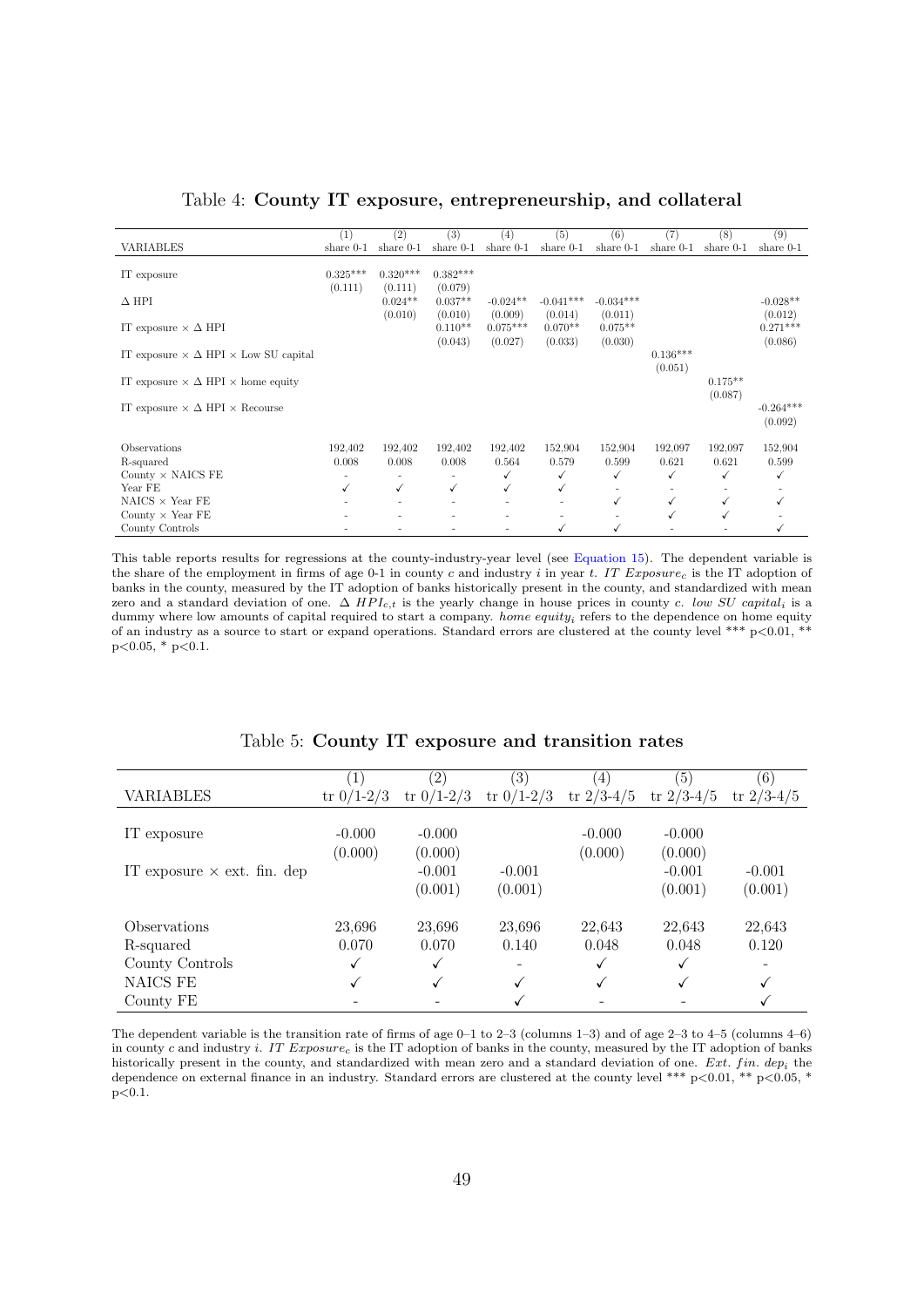<span id="page-50-0"></span>

|                                     | $\left(1\right)$ | $\left( 2\right)$ | $\left(3\right)$ | (4)         |
|-------------------------------------|------------------|-------------------|------------------|-------------|
| VARIABLES                           | share $0-1$      | share $0-1$       | share $0-1$      | share $0-1$ |
|                                     |                  |                   |                  |             |
| IT exposure                         | $0.305***$       | $0.471***$        | $0.700***$       | $0.673***$  |
|                                     | (0.0966)         | (0.176)           | (0.203)          | (0.204)     |
| Recourse State $\times$ IT exposure |                  |                   | $-0.463**$       | $-0.434**$  |
|                                     |                  |                   | (0.220)          | (0.220)     |
| Observations                        | 20,046           | 5,696             | 25,742           | 24,630      |
| R-squared                           | 0.275            | 0.359             | 0.272            | 0.273       |
| County Controls                     | ✓                |                   |                  | ✓           |
| NAICS FE                            |                  |                   |                  |             |
| Specification                       | Recourse         | Non-Recourse      | Interaction      | No NC       |

Table 6: IT exposure and recourse

This table reports results from cross-sectional regressions at the county-industry level (see [Equation 14\)](#page-19-0). The dependent variable is the share of the employment in firms of age 0-1 in county c and industry i. IT Exposure<sub>c</sub> is the IT adoption of banks in the county, measured by the IT adoption of banks historically present in the county, and standardized with mean zero and a standard deviation of one. Recourse States a dummy that is one if the state is a recourse state. Column (1) shows the baseline specification only for recourse states. Column (2) shows the baseline specification only for non-recourse states. Column (3) and (4) show the regression with an interaction between a Recourse State<sub>s</sub> and IT Exposure<sub>c</sub>. Column (4) excludes North Carolina, as its classification presents some ambiguity. Standard errors are clustered at the county level \*\*\*  $p<0.01$ , \*\*  $p<0.05$ , \*  $p<0.1$ .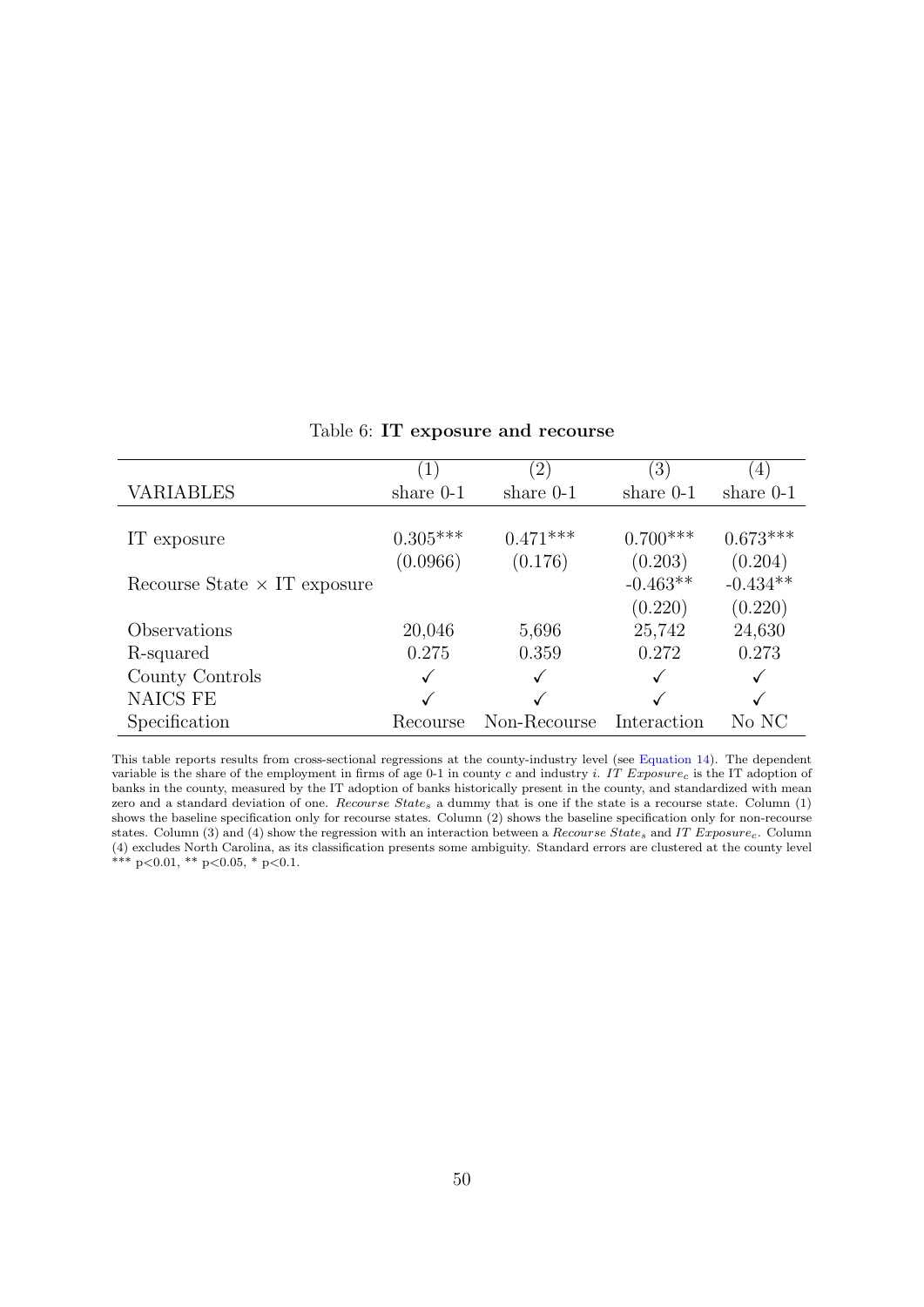<span id="page-51-0"></span>

|                                                    | $\left(1\right)$ | (2)            | (3)            | (4)            | (5)            | (6)                 | (7)            | (8)                 |
|----------------------------------------------------|------------------|----------------|----------------|----------------|----------------|---------------------|----------------|---------------------|
|                                                    |                  |                | $low$ IT       | high IT        |                |                     | IV             | IV                  |
| <b>VARIABLES</b>                                   | $\Delta$ loans   | $\Delta$ loans | $\Delta$ loans | $\Delta$ loans | $\Delta$ loans | $\Delta$ loans (sm) | $\Delta$ loans | $\Delta$ loans (sm) |
|                                                    |                  |                |                |                |                |                     |                |                     |
| log(distance)                                      | $0.015***$       | $0.019***$     | $0.048***$     | $-0.002$       | $0.018***$     | $0.016***$          | 0.001          | $-0.002$            |
|                                                    | (0.003)          | (0.003)        | (0.005)        | (0.006)        | (0.003)        | (0.003)             | (0.007)        | (0.006)             |
| $\Delta$ income                                    | $0.019***$       |                |                |                |                |                     |                |                     |
|                                                    | (0.004)          |                |                |                |                |                     |                |                     |
| $\Delta$ income $\times$ log(distance)             | $-0.003***$      | $-0.004***$    | $-0.009***$    | $0.003***$     | $-0.004***$    | $-0.005***$         | 0.000          | $-0.000$            |
|                                                    | (0.001)          | (0.001)        | (0.001)        | (0.001)        | (0.001)        | (0.001)             | (0.001)        | (0.001)             |
| IT                                                 |                  |                |                |                | $0.049***$     | $0.040***$          | $1.157***$     | $0.884***$          |
|                                                    |                  |                |                |                | (0.017)        | (0.015)             | (0.225)        | (0.184)             |
| $\Delta$ income $\times$ IT                        |                  |                |                |                | $-0.017***$    | $-0.021***$         | $-0.192***$    | $-0.164***$         |
|                                                    |                  |                |                |                | (0.004)        | (0.004)             | (0.039)        | (0.033)             |
| $log(distance) \times IT$                          |                  |                |                |                | $-0.006*$      | $-0.002$            | $-0.204***$    | $-0.158***$         |
|                                                    |                  |                |                |                | (0.003)        | (0.003)             | (0.037)        | (0.030)             |
| $\Delta$ income $\times$ log(distance) $\times$ IT |                  |                |                |                | $0.004***$     | $0.005***$          | $0.041***$     | $0.037***$          |
|                                                    |                  |                |                |                | (0.001)        | (0.001)             | (0.007)        | (0.006)             |
| Observations                                       | 144,722          | 144,144        | 73,865         | 47,146         | 144,144        | 125,756             | 144,144        | 125,756             |
| R-squared                                          | 0.025            | 0.167          | 0.267          | 0.302          | 0.168          | 0.199               |                |                     |
| <b>Bank Controls</b>                               |                  | ✓              | ✓              | ✓              | $\checkmark$   | ✓                   | ✓              | √                   |
| County $\times$ Year FE                            |                  | ✓              | ✓              | ✓              | $\checkmark$   | $\checkmark$        |                |                     |

Table 7: Banks' IT, distance, and lending

This table reports results for regressions at the bank-county-year level (see [Equation 16\)](#page-28-0). The dependent variable is the change in total CRA loans by bank b to county c in year t or in CRA loans with an amount of less than \$ 100,000. IT<sub>b</sub> is the IT adoption of bank b.  $\Delta Incomec,t$  is the change in per capita income in county c between year t –1 and t. log(distance)<sub>b,c</sub> is the log of the number of miles between bank b's headquarters and county low/high IT refers to banks in the bottom/top tercile of the IT distribution. Standard errors are clustered at the bank and county level. The Kleibergen-Paap Wald F-statistics for all instrumented variables considered in columns (7) and (8) jointly equal 8.17 and 7.80. \*\*\*  $p<0.01$ , \*\*  $p<0.05$ , \*  $p<0.1$ .

<span id="page-51-1"></span>

|                                 | $\left( 1\right)$ | (2)                   | $\left( 3\right)$   | (4)                 | (5)                   | (6)                   |
|---------------------------------|-------------------|-----------------------|---------------------|---------------------|-----------------------|-----------------------|
|                                 |                   |                       |                     |                     | IV                    | IV                    |
| <b>VARIABLES</b>                | $\Delta$ loans    | $\Delta$ loans        | $\Delta$ loans (sm) | $\Delta$ loans (sm) | $\Delta$ loans        | $\Delta$ loans (sm)   |
|                                 |                   |                       |                     |                     |                       |                       |
| IT                              | $0.010**$         | $0.012**$             | $0.010**$           | $0.011**$           | $-0.067**$            | $-0.088***$           |
|                                 | (0.005)           | (0.005)               | (0.005)             | (0.005)             | (0.032)               | (0.031)               |
| $\Delta$ house prices           | $-0.010$          |                       | $-0.074$            |                     |                       |                       |
|                                 | (0.062)           |                       | (0.057)             |                     |                       |                       |
| IT $\times \Delta$ house prices | $0.253***$        | $0.243***$            | $0.412***$          | $0.413***$          | $4.144***$            | $5.412***$            |
|                                 | (0.076)           | (0.080)               | (0.077)             | (0.082)             | (0.468)               | (0.457)               |
| Observations                    | 136,821           | 136,106               | 121,400             | 124,757             | 136,106               | 120,495               |
| R-squared                       | 0.027             | 0.175                 | 0.045               | 0.173               |                       |                       |
| <b>Bank Controls</b>            | ✓                 | $\checkmark$          | ✓                   | ✓                   | √                     |                       |
| County Controls                 | √                 |                       | $\checkmark$        |                     |                       |                       |
| <b>Fixed Effects</b>            | Year              | $Country \times Year$ | Year                | CountryXYear        | $Country \times Year$ | $Country \times Year$ |

Table 8: Banks' IT, house prices, and lending

This table reports results for regressions at the bank-county-year level (see [Equation 17\)](#page-30-0). The dependent variable is the change in total CRA loans by bank b to county c in year t or in CRA loans with an amount of less than \$ 100,000. IT<sub>b</sub> is the IT adoption of bank b,  $\Delta HPL_{c,t}$  is the yearly change in house prices in county c. Columns with header 'IV' refer to regression that instrument bank-level IT with the land-grant colleagues instrument. Standard errors are clustered at the bank and county level. The Kleibergen-Paap Wald F-statistics for all instrumented variables considered in columns (7) and (8) jointly equal 165.54 and 139.41. \*\*\*  $p<0.01$ , \*\*  $p<0.05$ , \*  $p<0.1$ .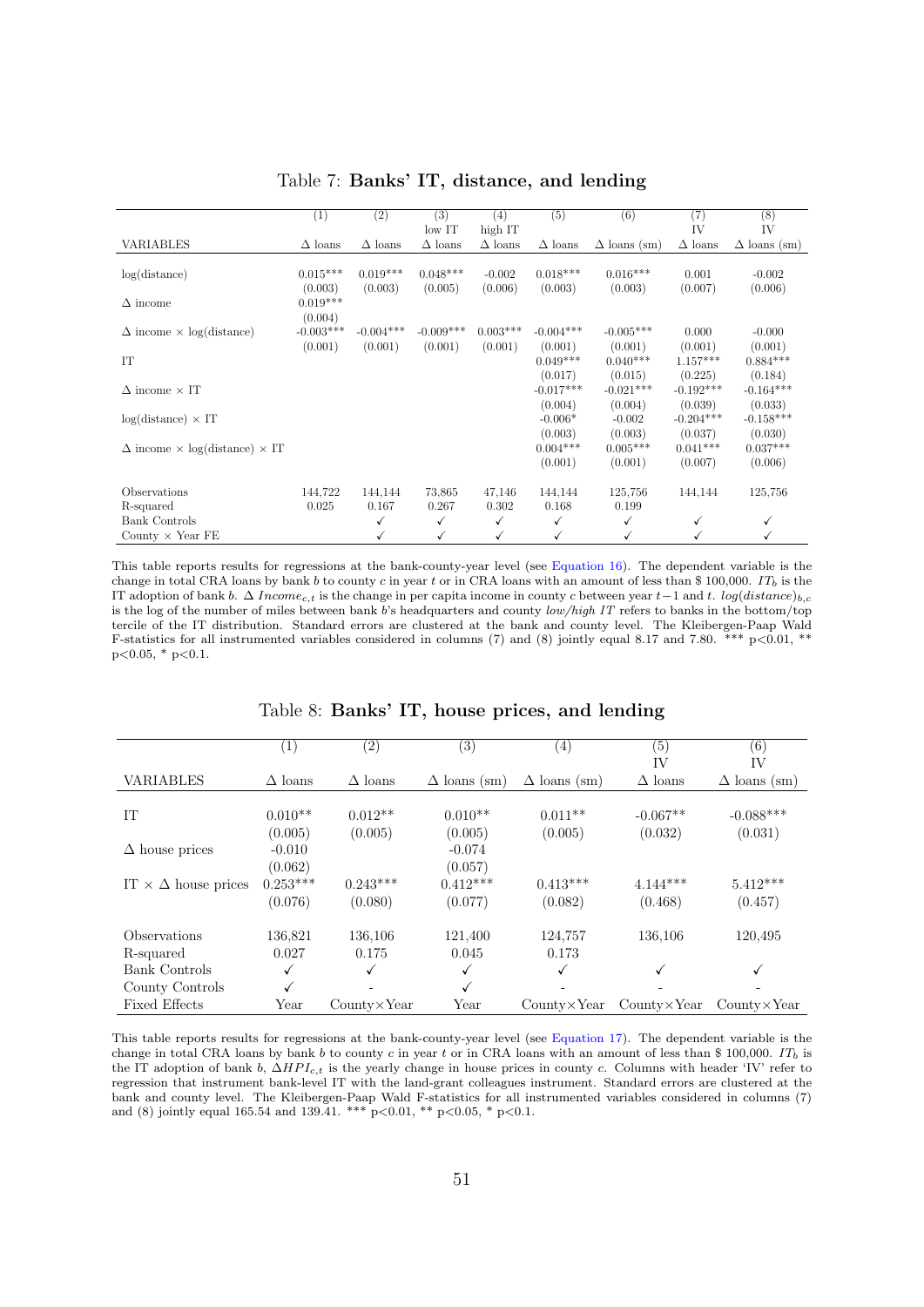# A1 Online Appendix

### <span id="page-52-0"></span>A1.1 Proofs

Recall from the discussion in the main text that only projects of high quality are funded in equilibrium irrespective of the type of bank, so Prediction 4 follows immediately. Thus, we can henceforth limit attention to firms with a good project.

Next, we construct the share of expected lending to young firms as a fraction of total expected lending,  $s_Y$ . All old firms with a good project are funded, which are of quantity  $q(1 - y)$ . Young firms with a good project, which are of measure qy, are funded when they meet a high-IT bank, which occurs with probability  $h$ , and when they have enough collateral  $C > C_{min}$ , which holds for a fraction  $1 - G(C_{min})$  of these firms (all characteristics are independent). Thus, the measure of lending to young firms is  $qyh[1 - G(C_{min})]$ . Taken these points together, we obtain the share s<sub>Y</sub> stated in Proposition [1.](#page-12-1)

The derivatives follow, where we use  $\frac{dC_{min}}{dP} = -\frac{p_B}{1-p}$  $\frac{p_B}{1-p_B}(x-r)\frac{1}{P^2} < 0$  to sign them:

$$
\frac{ds_Y}{dh} = \frac{y(1-y)[1 - G(C_{min})]}{(1 - y + yh[1 - G(C_{min})])^2} > 0
$$
\n(20)

$$
\frac{ds_Y}{dP} = \frac{y(1-y)h}{(1-y+yh[1-G(C_{min})])^2}g(C_{min})\left(-\frac{dC_{min}}{dP}\right) > 0
$$
\n(21)

$$
\frac{d^2s_Y}{dhdP} = \frac{y(1-y)(1-y-yh[1-G(C_{min})])}{(1-y+yh[1-G(C_{min})])^3}g(C_{min})\left(-\frac{dC_{min}}{dP}\right) > 0,\qquad(22)
$$

where the sign of  $\frac{d^2s_Y}{dhdP}$  arises from observing that  $1 - y - yh[1 - G(C_{min})] \ge 1 - y - yh =$  $1 - y(1 - h) > 0.$ 

We turn to the case of recourse, where the no-recourse derivatives are unchanged:

$$
\frac{ds_Y^R}{dh} = \frac{y(1-y)(1-i)[1 - G(C_{min})]}{(1 - y + y\{i + (1-i)h[1 - G(C_{min})]\})^2} > 0
$$
\n(23)

We have  $\frac{ds_Y^R}{dh} \to \frac{ds_Y}{dh}$  for  $i \to 0$ ; since  $i > 0$ , this reduces the numerator and increases the denominator of  $\frac{ds_Y^R}{dh}$  relative to  $\frac{ds_Y}{dh}$ , so  $\frac{ds_Y^R}{dh} < \frac{ds_Y^N}{dh} = \frac{ds_Y}{dh}$ .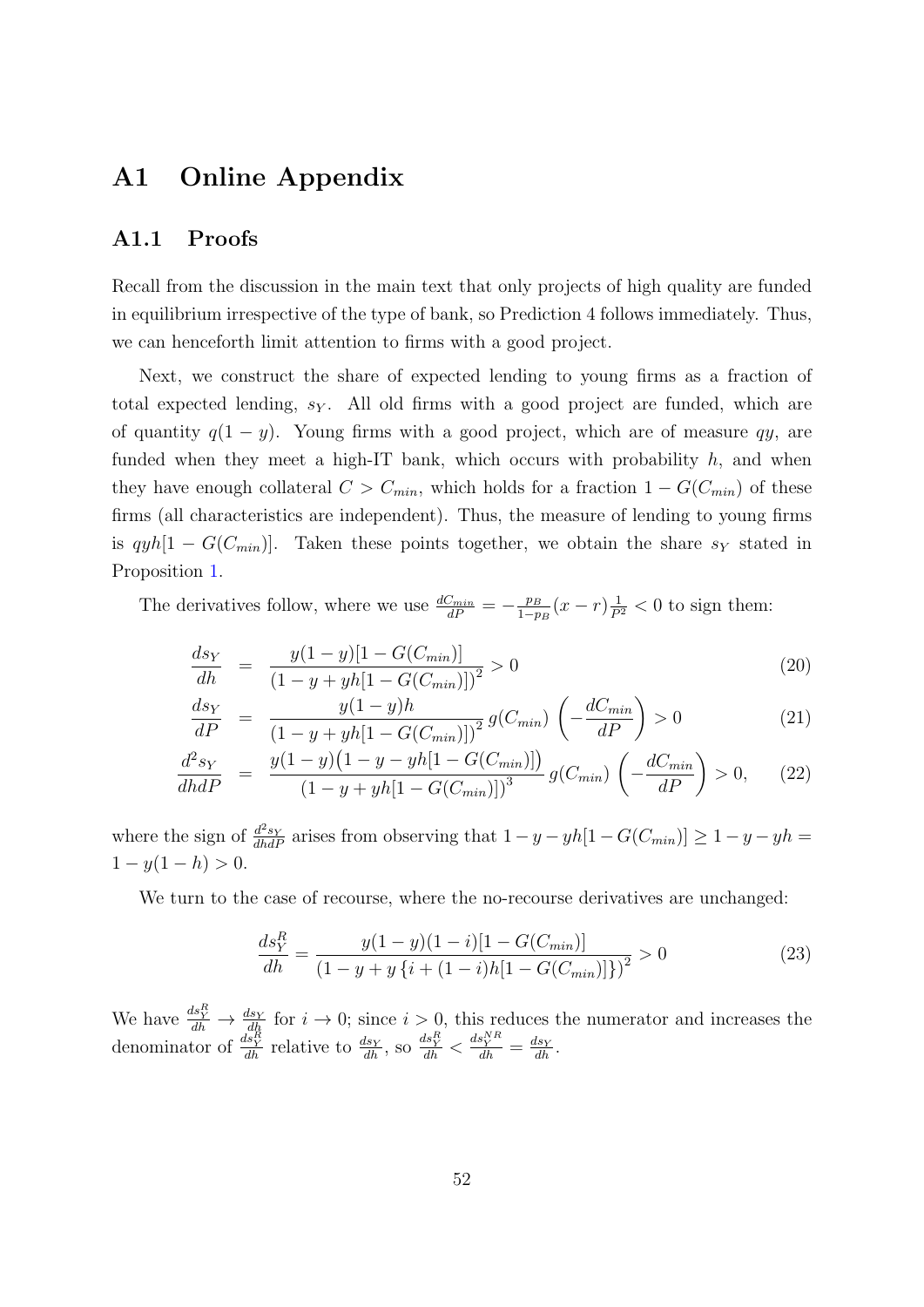# A1.2 Further Figures and Tables



<span id="page-53-0"></span>

This figure shows the share of secured loans in the Dealscan syndicated loan data and banks' IT adoption.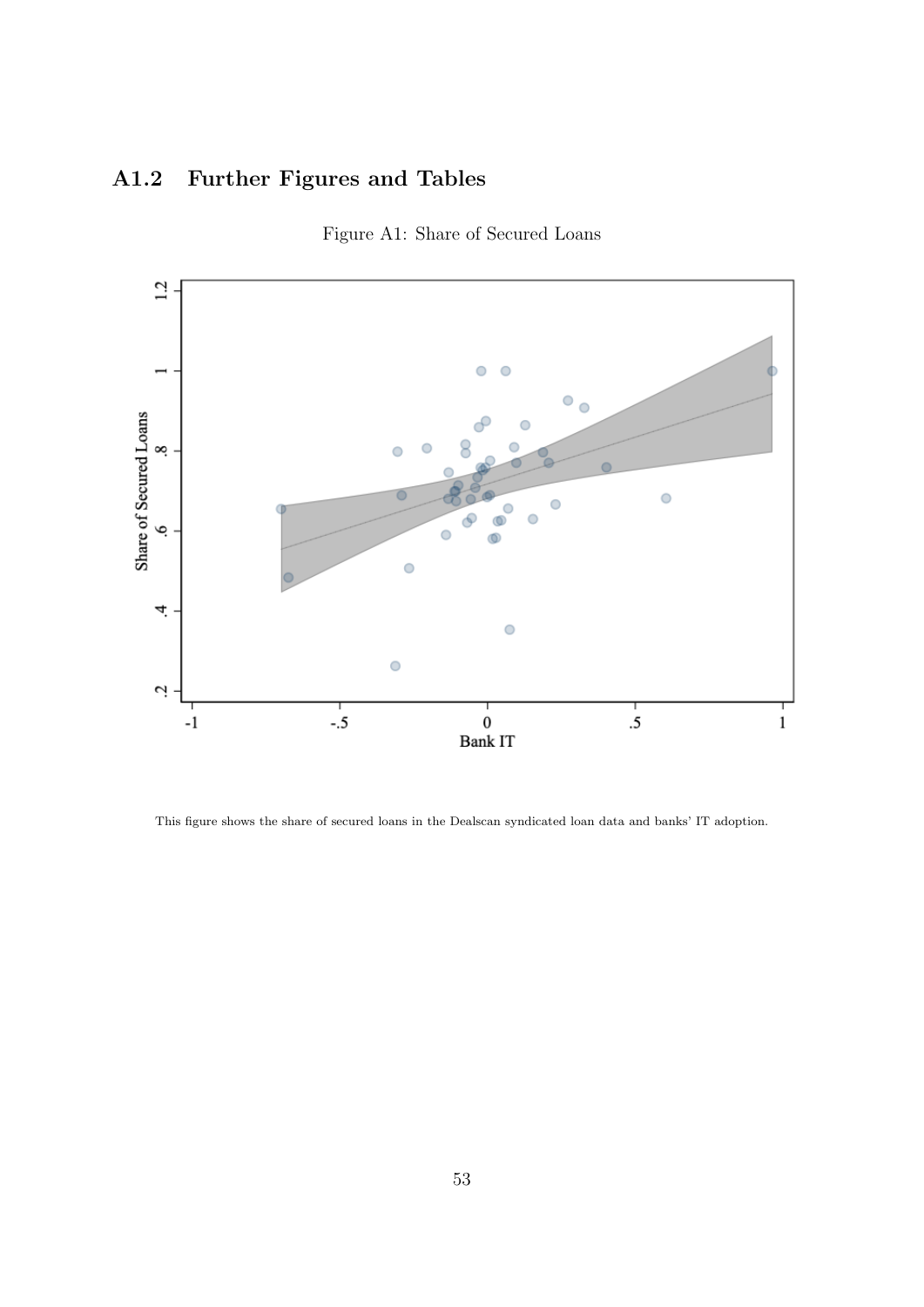<span id="page-54-0"></span>

|                  | (1)        | (2)        | $\left(3\right)$ | $\left(4\right)$ | $\left(5\right)$ |
|------------------|------------|------------|------------------|------------------|------------------|
| <b>VARIABLES</b> | Secured    | Secured    | Secured          | Secured          | Secured          |
|                  |            |            |                  |                  |                  |
| Bank IT          | $0.230***$ | $0.279***$ | $0.039*$         | $0.046**$        | $0.033*$         |
|                  | (0.051)    | (0.057)    | (0.022)          | (0.019)          | (0.017)          |
|                  |            |            |                  |                  |                  |
| Observations     | 211,796    | 211,795    | 207,889          | 207,888          | 147,212          |
| R-squared        | 0.018      | 0.049      | 0.820            | 0.824            | 0.822            |
| Borrower FE      |            |            |                  |                  |                  |
| Year FE          |            |            |                  |                  |                  |
| Cluster          | Bank       | Bank       | Bank             | Bank             | Bank             |
| Sample           | All        | All        | All              | All              | Pre-GFC          |

Table A1: Secured Loans and Bank IT adoption

This table reports results from syndicated loan-level regression using data from Dealscan. The dependent variable is a dummy that equals one if the loan is secured and 0 otherwise. Standard errors are clustered at the bank-level \*\*\* p<0.01, \*\*  $p<0.05$ , \*  $p<0.1$ .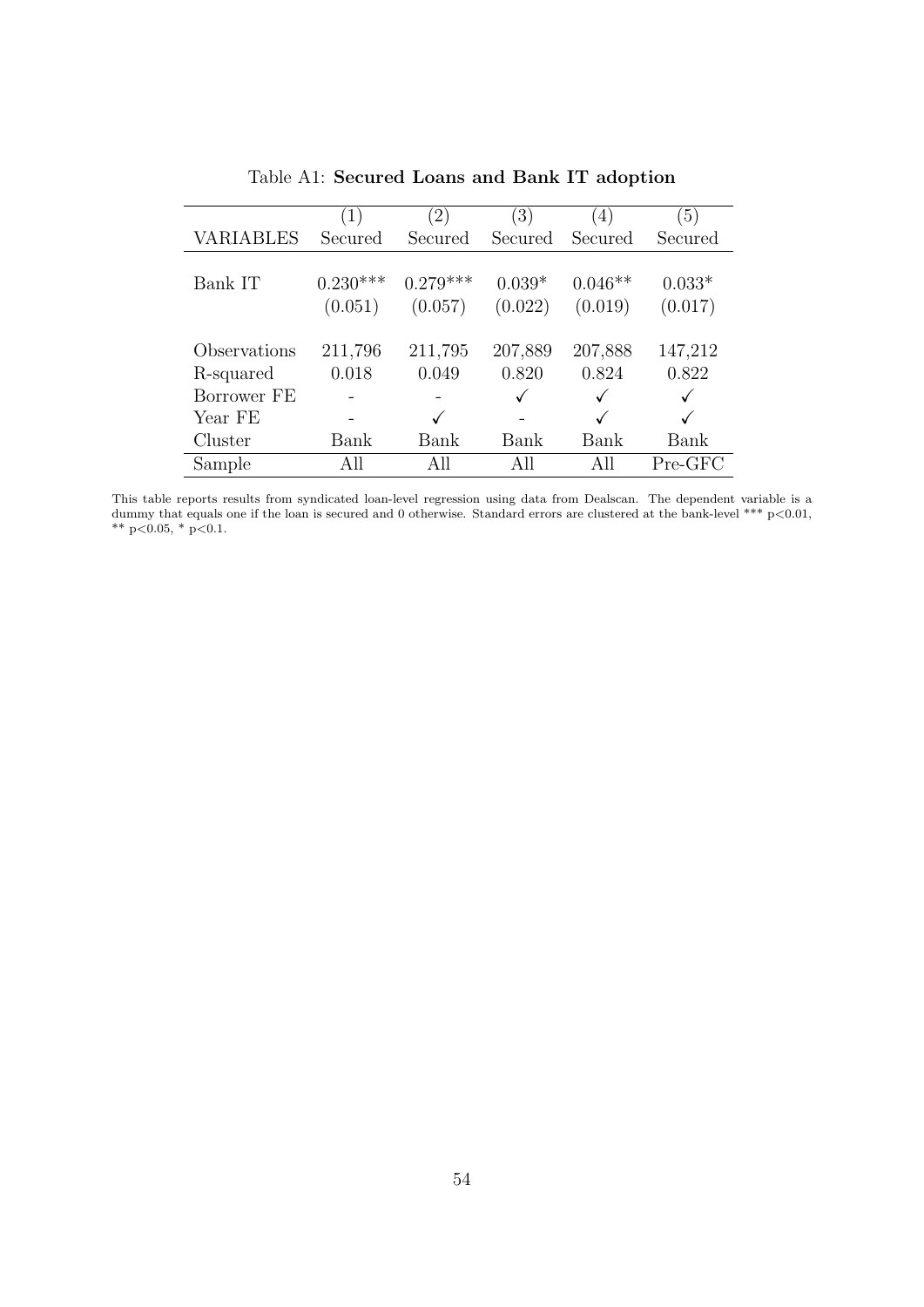<span id="page-55-0"></span>

|                          | $\left( 1\right)$ | $\left( 2\right)$ | $\left( 3\right)$ | $\left(4\right)$ |
|--------------------------|-------------------|-------------------|-------------------|------------------|
| <b>VARIABLES</b>         | share $0-1$       | share $0-1$       | share $0-1$       | share $0-1$      |
|                          |                   |                   |                   |                  |
| IT exposure              | $0.393***$        | $0.415***$        | $0.372***$        | $0.372***$       |
|                          | (0.110)           | (0.100)           | (0.113)           | (0.113)          |
| <b>HHI</b>               | $2.439***$        | $2.483***$        | $4.895***$        | $4.893***$       |
|                          | (0.910)           | (0.906)           | (1.019)           | (1.017)          |
| $HHI \times IT$ exposure |                   | 0.646             |                   | $-0.015$         |
|                          |                   | (0.603)           |                   | (0.954)          |
| Observations             | 25,779            | 25,779            | 25,779            | 25,779           |
| R-squared                | 0.249             | 0.249             | 0.252             | 0.252            |
| County Controls          |                   |                   |                   |                  |
| <b>NAICS FE</b>          |                   |                   |                   |                  |
| Cluster                  | County            | County            | County            | County           |
| <b>HHI</b>               | CRA lending       | CRA lending       | FDIC deposits     | FDIC deposits    |

#### Table A2: The role of local competition

This table reports results for the following regression: startups $c_{c,i} = \beta \ IT \ exposure_{c,99} + \delta \ HH_{c,99} + \gamma \ IT \ exposure_{c,99} \times$  $HH_{c,99} + controls_{c,99} + \phi_i + \varepsilon_{c,i}$ , where startups<sub>c,i</sub> is defined as the share of the employees in county c and industry t which is employed at a firm with at most 1 year of life. The share is then averaged across the years 2000 and 2007. IT<sub>c</sub> is the IT adoption of banks in the county, measured by the IT adoption of banks historically present in the county, and standardized with mean zero and a standard deviation of one.  $HHI_{c,99}$  is the Herfindahl-Hirschman Index in county c, where market shares are computed from either small business lending in 1999 (from CRA data) or deposits in 1999 (from FDIC data). Standard errors are clustered at the county level. \*\*\*  $p<0.01$ , \*\*  $p<0.05$ , \*  $p<0.1$ .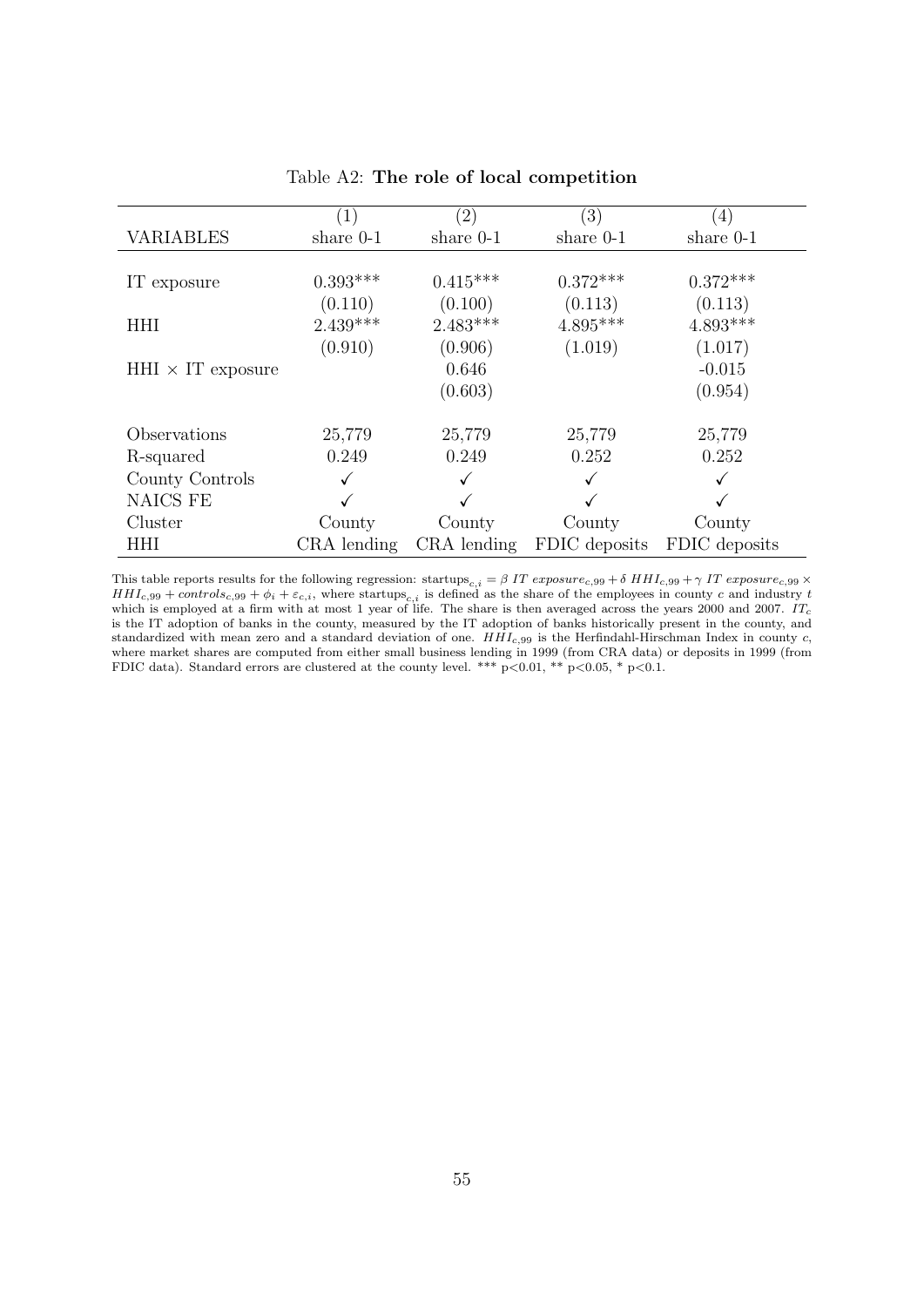|                                | (1)                   | (2)                  | (3)                      | (4)                   | (5)                   |                       |                       |                                                                 | (9)                             | (10)                  | (11)                                                | (12)                  | (13)                                       |
|--------------------------------|-----------------------|----------------------|--------------------------|-----------------------|-----------------------|-----------------------|-----------------------|-----------------------------------------------------------------|---------------------------------|-----------------------|-----------------------------------------------------|-----------------------|--------------------------------------------|
| VARIABLES                      | share 0-1             | share 0-1            | share $0-1$              | share $0-1$           | share 0-1             | share $0-1$           | share 0-1 (lagged)    | $\Delta$ Employment                                             | share 0-1                       | share 0-1             | share 0-1                                           | share $0-1$           | share $0-1$                                |
| IT exposure                    | $0.377***$<br>(0.098) | $0.163**$<br>(0.073) |                          | $0.398***$<br>(0.106) | $0.375***$<br>(0.099) | $0.333***$<br>(0.092) | $0.418***$<br>(0.126) | 0.054<br>(0.065)                                                | $0.809$ <sup>*</sup><br>(0.421) | $0.247***$<br>(0.088) | $0.349***$<br>(0.095)                               | $0.344***$<br>(0.097) | $0.405***$<br>(0.103)                      |
| IT exposure (deposit weighted) |                       |                      | $0.342***$<br>(0.094)    |                       |                       |                       |                       |                                                                 |                                 |                       |                                                     |                       |                                            |
| Observations                   | 25,779                | 25,779               | 25,779                   | 21,735                | 25,544                | 25,779                | 25,440                | 25,774                                                          | 2,105                           | 21,150                | 25,519                                              | 24,900                | 18,652                                     |
| R-squared                      | 0.248                 | 0.252                | 0.248                    | 0.252                 | 0.248                 | 0.268                 | 0.208                 | 0.215                                                           | 0.279                           | 0.283                 | 0.247                                               | 0.251                 | 0.242                                      |
| County Controls                |                       |                      |                          |                       |                       |                       |                       |                                                                 |                                 |                       |                                                     |                       |                                            |
| NAICS FE                       |                       |                      |                          |                       |                       |                       |                       |                                                                 |                                 |                       |                                                     |                       |                                            |
| Spec                           | Baseline              |                      | No Weights Deposit Share | No Finance            |                       |                       |                       | NoWyoming State FE Lagged Denominator $\Delta$ Total Employment |                                 |                       | Only Tradable No High-VC States No High-VC Counties |                       | Coverage: control No Low Coverage Counties |
| Cluster                        | County                | County               | County                   | County                | County                | County                | County                | County                                                          | County                          | County                | County                                              | County                | County                                     |

Table A3: County-level robustness

<span id="page-56-0"></span>This table reports results for the following regression: startups<sub>c,i</sub> = β IT exposure<sub>c,99</sub> + controls<sub>c,99</sub> +  $c + \phi_i + \varepsilon_{c,i}$ , where startups<sub>c,i</sub> is defined as the share of the<br>complements a and industry to which is e employees in county c and industry t which is employed at a firm with at most 1 year of life. The share is then averaged across the years 2000 and 2007.  $IT_c$  is the IT adoption of banks in the county, measured by the IT adoption of banks historically present in the county, and standardized with mean zero and <sup>a</sup> standard deviation of one. The Table report results from <sup>a</sup> set of robustness exercises. (1) Is the baseline regression. Column (2): local IT adoption is the unweighted average of the IT adoption of banks present in the county. In Column (3) we project bank IT adoption by the deposit share rather than the number of branches on the county. In column (4) we exclude finance and education as <sup>a</sup> sector. In (5) We exclude Wyoming. (6) We include state FE. (7) We divide employment creation of young firms by lagged total employment in the county sector cell. In Column (8) we use the change in total employment as <sup>a</sup> dependent variable. Standard errors are clustered at the county level. In (9) we restrict our sample to firms in tradable industries. In (10) and (11) we exclude high venture capital states and counties, respectively. In column (12) wecontrol for the coverage. In (13) we exclude low coverage counties. \*\*\*  $p<0.01$ , \*\*  $p<0.05$ , \*  $p<0.1$ .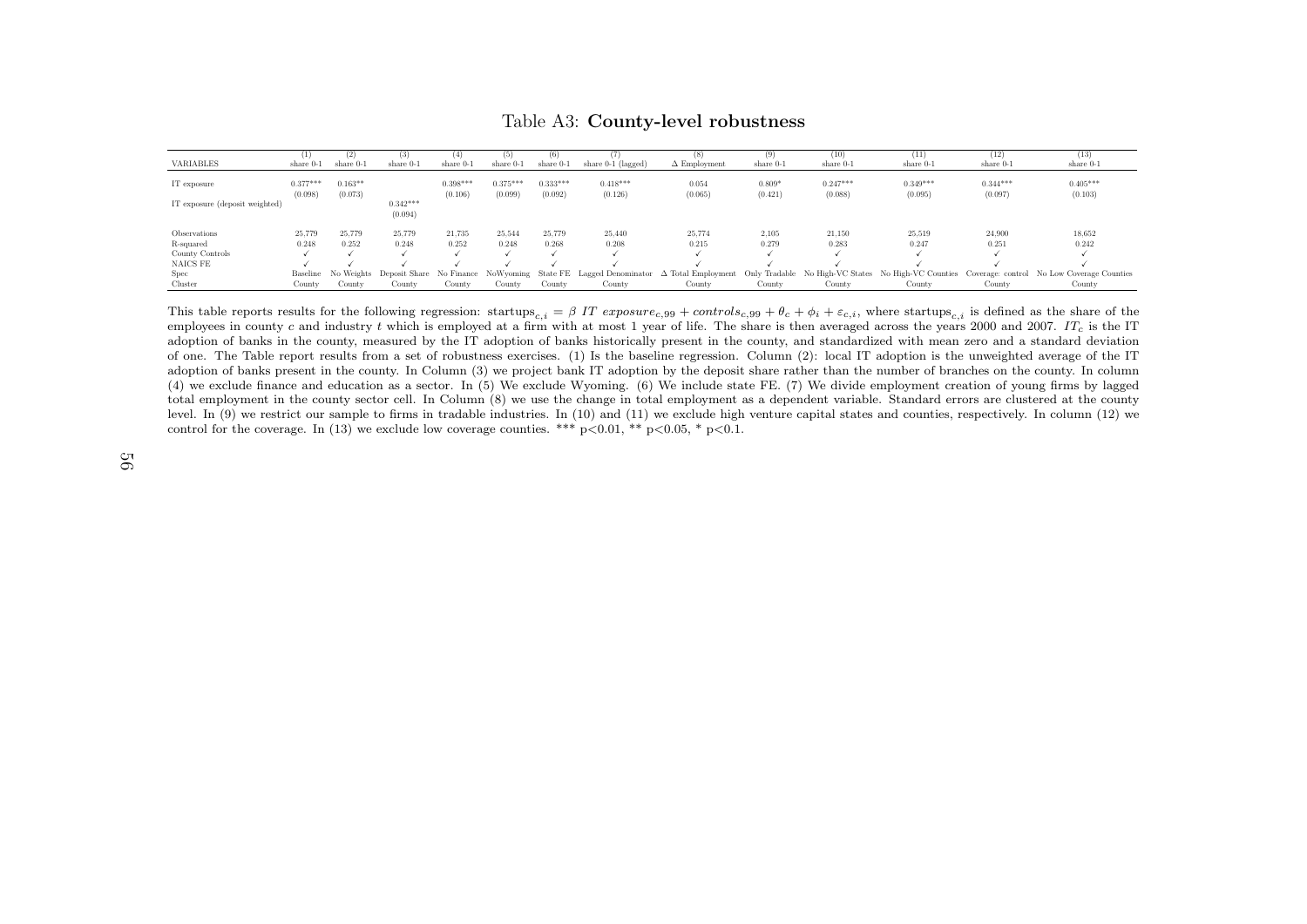|                                             | $\left(1\right)$   | $\left( 2\right)$  | $\left(3\right)$   | (4)                | (5)                |
|---------------------------------------------|--------------------|--------------------|--------------------|--------------------|--------------------|
| <b>VARIABLES</b>                            | $\Delta$ share 0-1 | $\Delta$ share 0-1 | $\Delta$ share 0-1 | $\Delta$ share 0-1 | $\Delta$ share 0-1 |
|                                             |                    |                    |                    |                    |                    |
| $\Delta$ IT exposure                        | $0.153*$           | $0.241***$         | $0.248***$         | $0.210**$          |                    |
|                                             | (0.084)            | (0.085)            | (0.085)            | (0.088)            |                    |
| $\Delta$ IT exposure $\times$ ext. fin. dep |                    |                    |                    | $0.258*$           | 0.201              |
|                                             |                    |                    |                    | (0.142)            | (0.136)            |
|                                             |                    |                    |                    |                    |                    |
| <i><b>Observations</b></i>                  | 15,952             | 15,952             | 15.952             | 15,952             | 15,952             |
| R-squared                                   | 0.000              | 0.007              | 0.021              | 0.014              | 0.144              |
| County Controls                             |                    | ✓                  |                    |                    |                    |
| <b>NAICS FE</b>                             |                    |                    | √                  |                    | √                  |
| County FE                                   |                    |                    |                    |                    |                    |
| Cluster                                     | County             | County             | County             | County             | County             |

<span id="page-57-0"></span>Table A4: County IT exposure and Entrepreneurship - Long Differences

This table reports results from cross-sectional regressions at the county-industry level. The dependent variable is the change in the share of the employment in firms of age 0-1 in county c and industry i between 2006 and 2000. ∆IT Exposure<sub>b</sub> is the change in the IT adoption of banks in the county, measured by the change in IT adoption of banks historically present in the county (between 2006 and 2000), and standardized with mean zero and a standard deviation of one.  $ext.findep_i$  the dependence on external finance in an industry. Standard errors are clustered at the county level \*\*\*  $p<0.01$ , \*\*  $p<0.05$ , \*  ${\rm p}{<}0.1.$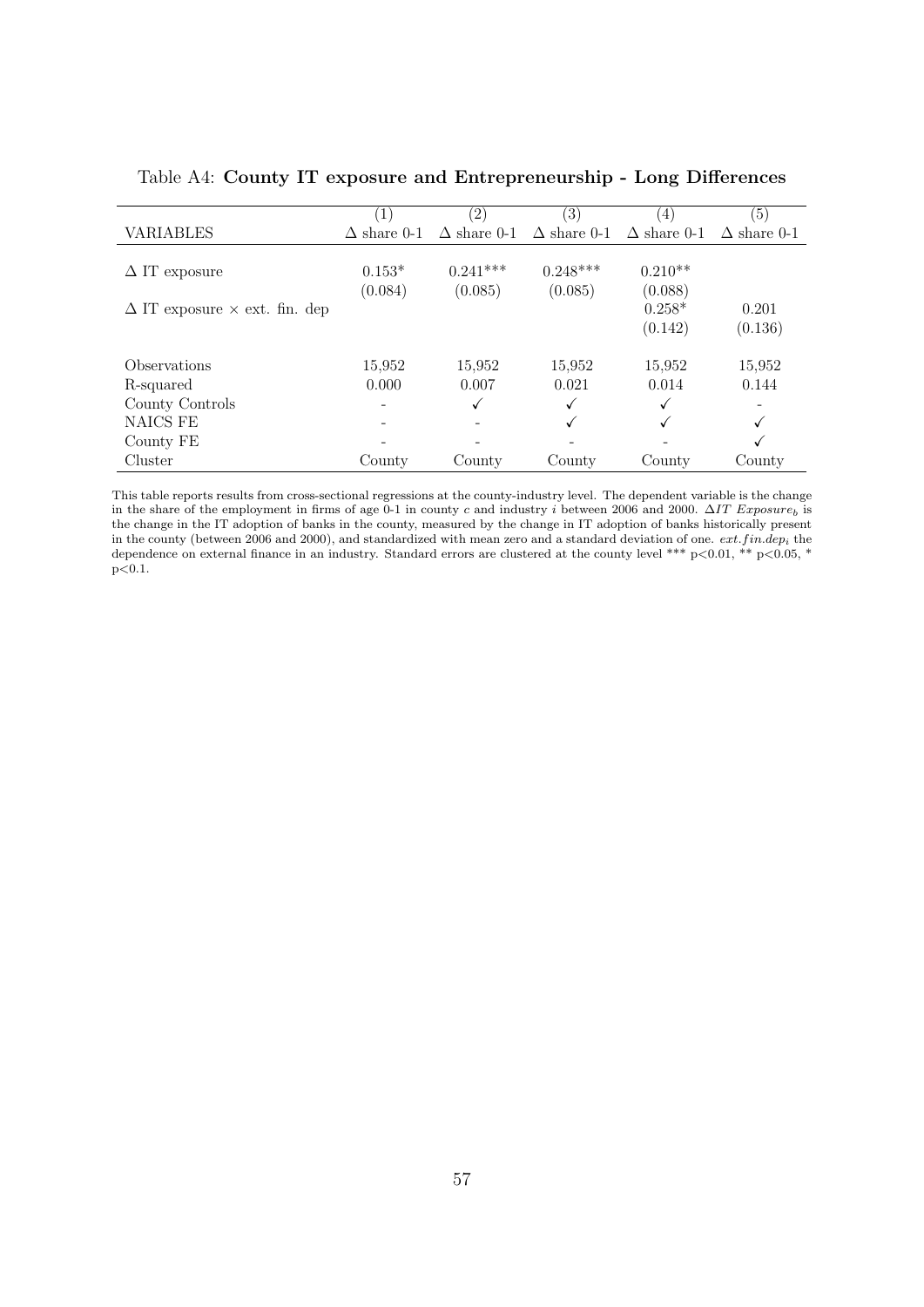<span id="page-58-0"></span>

| <b>VARIABLES</b> | (1)                    | (2)<br>(minus share of white) | (3)<br>Share of startup employees who are black |
|------------------|------------------------|-------------------------------|-------------------------------------------------|
|                  |                        |                               |                                                 |
| IT exposure      | $-0.259***$<br>(0.098) | $-0.257***$<br>(0.094)        | $-0.245***$<br>(0.094)                          |
| Observations     | 21,714                 | 21,714                        | 21,714                                          |
| R-squared        | 0.001                  | 0.013                         | 0.047                                           |
| County Controls  |                        |                               |                                                 |
| <b>NAICS FE</b>  |                        |                               |                                                 |
| Cluster          | County                 | County                        | County                                          |

Table A5: Black Entrepreneurship

The left hand side variable is defined as the difference between the minority young employment share and non-minority young employment share, where young employment share is the share of employees in young firms in a demographic group relative to total employees in demographic group in a county sector. Standard errors are clustered at the county level \*\*\* p<0.01, \*\* p<0.05, \* p<0.1.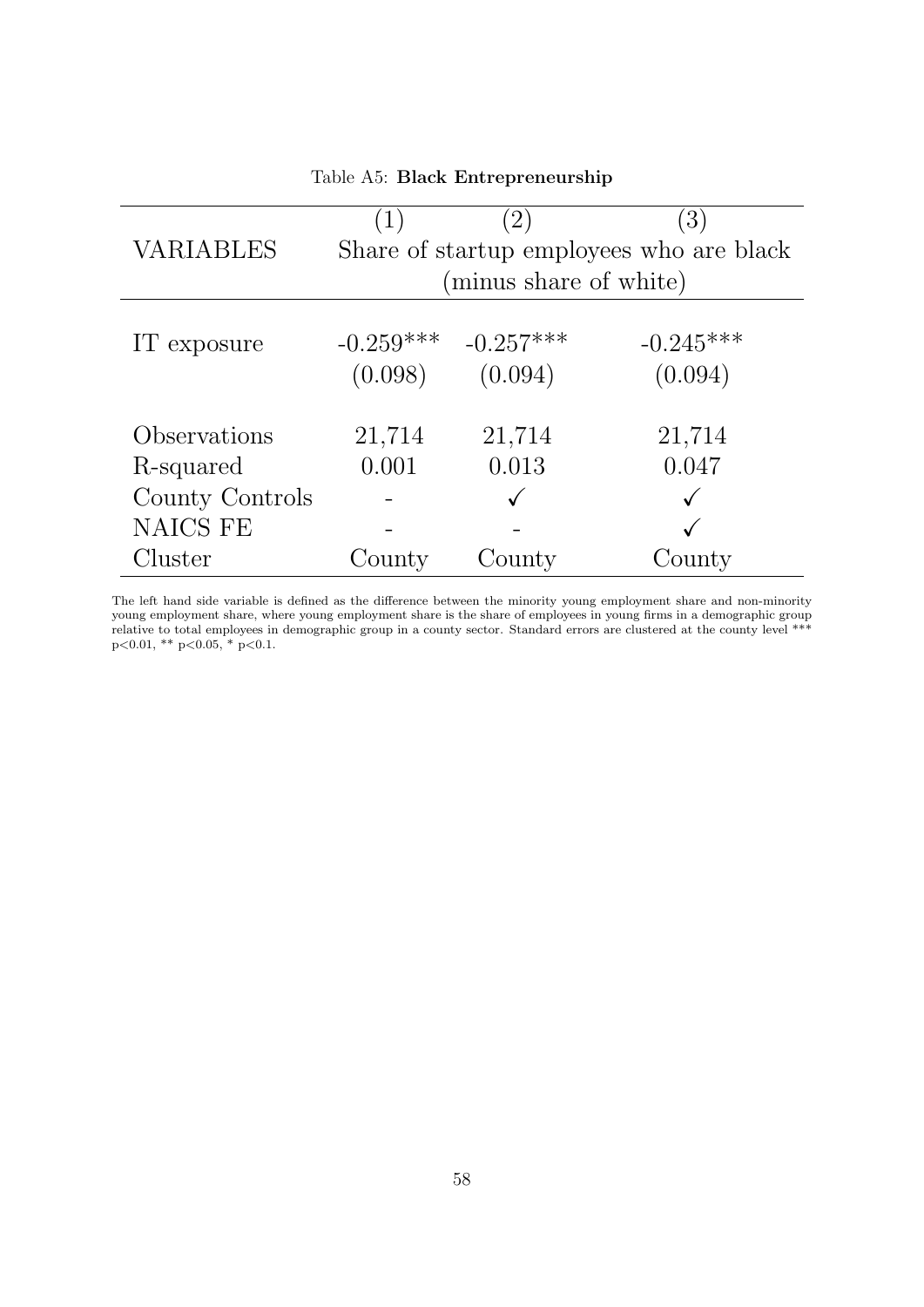#### Table A6: Banks' IT adoption – robustness tests

<span id="page-59-0"></span>

|                                                    | $\left( 1\right)$ | (2)                 | $^{(3)}$       | $\left(4\right)$    | (5)            | (6)                 | $\left( 7\right)$ | $^{(8)}$            |
|----------------------------------------------------|-------------------|---------------------|----------------|---------------------|----------------|---------------------|-------------------|---------------------|
|                                                    | no HQ             | no HQ               | 2              | $\overline{2}$      | 3              | 3                   | 5                 | 5                   |
| <b>VARIABLES</b>                                   | $\Delta$ loans    | $\Delta$ loans (sm) | $\Delta$ loans | $\Delta$ loans (sm) | $\Delta$ loans | $\Delta$ loans (sm) | $\Delta$ loans    | $\Delta$ loans (sm) |
|                                                    |                   |                     |                |                     |                |                     |                   |                     |
| log(distance)                                      | $-0.015**$        | $-0.013**$          | $0.016***$     | $0.017***$          | 0.000          | $-0.001$            | $0.013***$        | $0.015***$          |
|                                                    | (0.007)           | (0.006)             | (0.005)        | (0.004)             | (0.006)        | (0.005)             | (0.004)           | (0.004)             |
| $\Delta$ income $\times$ log(distance)             | $0.002*$          | 0.001               | $-0.001$       | $-0.002*$           | 0.000          | $-0.001$            | $-0.002**$        | $-0.004***$         |
|                                                    | (0.001)           | (0.001)             | (0.001)        | (0.001)             | (0.001)        | (0.001)             | (0.001)           | (0.001)             |
| <b>IT</b>                                          | $1.368***$        | $1.157***$          | $0.284**$      | 0.146               | $0.913***$     | $0.730***$          | $0.531***$        | $0.398***$          |
|                                                    | (0.160)           | (0.141)             | (0.130)        | (0.094)             | (0.189)        | (0.159)             | (0.094)           | (0.080)             |
| $\Delta$ income $\times$ IT                        | $-0.208***$       | $-0.196***$         | $-0.163***$    | $-0.110***$         | $-0.178***$    | $-0.138***$         | $-0.106***$       | $-0.111***$         |
|                                                    | (0.029)           | (0.024)             | (0.037)        | (0.025)             | (0.039)        | (0.031)             | (0.021)           | (0.019)             |
| $log(distance) \times IT$                          | $-0.245***$       | $-0.207***$         | $-0.020$       | 0.005               | $-0.183***$    | $-0.147***$         | $-0.086***$       | $-0.060***$         |
|                                                    | (0.027)           | (0.024)             | (0.026)        | (0.018)             | (0.034)        | (0.029)             | (0.017)           | (0.014)             |
| $\Delta$ income $\times$ log(distance) $\times$ IT | $0.044***$        | $0.043***$          | $0.035***$     | $0.026***$          | $0.039***$     | $0.032***$          | $0.022***$        | $0.022***$          |
|                                                    | (0.005)           | (0.004)             | (0.007)        | (0.004)             | (0.007)        | (0.006)             | (0.004)           | (0.003)             |
| Observations                                       | 142,080           | 123,690             | 144,144        | 125,756             | 144,144        | 125,756             | 144,144           | 125,756             |
| <b>Bank Controls</b>                               |                   |                     |                | ✓                   | ✓              | ✓                   |                   |                     |
| County*Year FE                                     |                   |                     |                | ✓                   |                | √                   |                   |                     |
|                                                    |                   |                     |                |                     |                |                     |                   |                     |

Panel (a): Distance

#### Panel (b): House prices

|                                 | $ 1\rangle$    | (2)                 | $\left( 3\right)$ | (4)                         | (5)            | (6)                 |                | $^{(8)}$            |
|---------------------------------|----------------|---------------------|-------------------|-----------------------------|----------------|---------------------|----------------|---------------------|
|                                 | no HQ          | no HQ               | 2                 | $\mathcal{D}_{\mathcal{L}}$ |                |                     | Ð              | Ð                   |
| <b>VARIABLES</b>                | $\Delta$ loans | $\Delta$ loans (sm) | $\Delta$ loans    | $\Delta$ loans (sm)         | $\Delta$ loans | $\Delta$ loans (sm) | $\Delta$ loans | $\Delta$ loans (sm) |
|                                 |                |                     |                   |                             |                |                     |                |                     |
| <b>IT</b>                       | $-0.090***$    | $-0.102***$         | $0.097**$         | $0.082**$                   | $-0.062**$     | $-0.114***$         | 0.024          | $-0.040**$          |
|                                 | (0.032)        | (0.032)             | (0.047)           | (0.038)                     | (0.026)        | (0.024)             | (0.020)        | (0.019)             |
| IT $\times \Delta$ house prices | $4.109***$     | $5.438***$          | $2.601***$        | $2.894***$                  | $2.417***$     | $3.786***$          | $1.927***$     | $3.188***$          |
|                                 | (0.473)        | (0.463)             | (0.811)           | (0.615)                     | (0.476)        | (0.441)             | (0.329)        | (0.304)             |
| Observations                    | 134,098        | 118,485             | 136,106           | 120,495                     | 136,106        | 120,495             | 136,106        | 120,495             |
| Bank Controls                   |                |                     |                   |                             |                |                     |                |                     |
| $Countv*Year$ FE                |                |                     |                   |                             |                |                     |                |                     |

Panel (a) reports results for regressions at the bank-county-year level (see [Equation 16\)](#page-28-0). The dependent variable is the change in total CRA loans by bank b to county c in year t or in CRA loans with an amount of less than \$ 100,000. ITb is the IT adoption of bank b.  $\Delta$  Income<sub>c,t</sub> is the change in per capita income in county c between year  $t - 1$  and t.  $log(distance)_{b,c}$  is the log of the number of miles between bank b's headquarters and county low/high IT refers to banks in the bottom/top tercile of the IT distribution. Panel (b) reports results for regressions at the bank-county-year level (see [Equation 17\)](#page-30-0). The dependent variable is the change in total CRA loans by bank  $b$  to county  $c$  in year  $t$  or in CRA loans with an amount of less than \$ 100,000. IT<sub>b</sub> is the IT adoption of bank b,  $\Delta HPL_{ct}$  is the yearly change in house prices in county c. Columns with header 'no HQ' refer to regression that exclude banks' HQ county. Columns with header '2/3/5' use the first principle component of distance to the nearest two, three, or five land-grant colleges. Standard errors are clustered at the bank and county level. \*\*\*  $p<0.01$ , \*\*  $p<0.05$ , \*  $p<0.1$ .